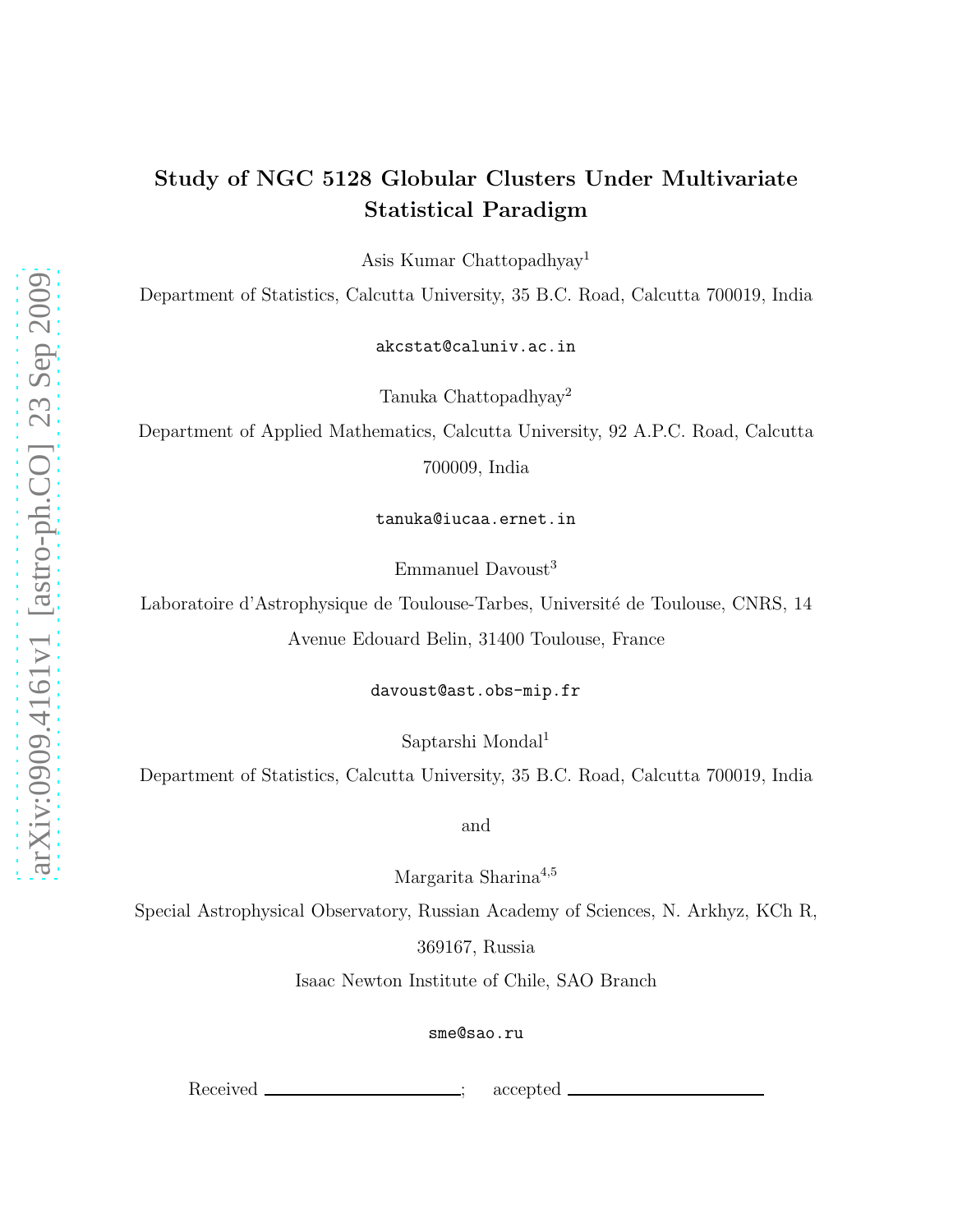## ABSTRACT

An objective classification of the globular clusters of NGC 5128 has been carried out by using a model-based approach of cluster analysis. The set of observable parameters includes structural parameters, spectroscopically determined Lick indices and radial velocities from the literature. The optimum set of parameters for this type of analysis is selected through a modified technique of Principal Component Analysis, which differs from the classical one in the sense that it takes into consideration the effects of outliers present in the data. Then a mixture model based approach has been used to classify the globular clusters into groups. The efficiency of the techniques used is tested through the comparison of the misclassification probabilities with those obtained using the K-means clustering technique. On the basis of the above classification scheme three coherent groups of globular clusters have been found. We propose that the clusters of one group originated in the original cluster formation event that coincided with the formation of the elliptical galaxy, and that the clusters of the two other groups are of external origin, from tidally stripped dwarf galaxies on random orbits around NGC 5128 for one group, and from an accreted spiral galaxy for the other.

## 1. Introduction

Globular Clusters (GCs) are touchstones of astrophysics. Their study addresses many important issues ranging from stellar evolution to the formation of galaxies and cosmology. However their origin and formation history, which are obviously linked to that of their parent galaxy, are still poorly understood.

Classical formation of galaxies can be divided into five major categories: (i) the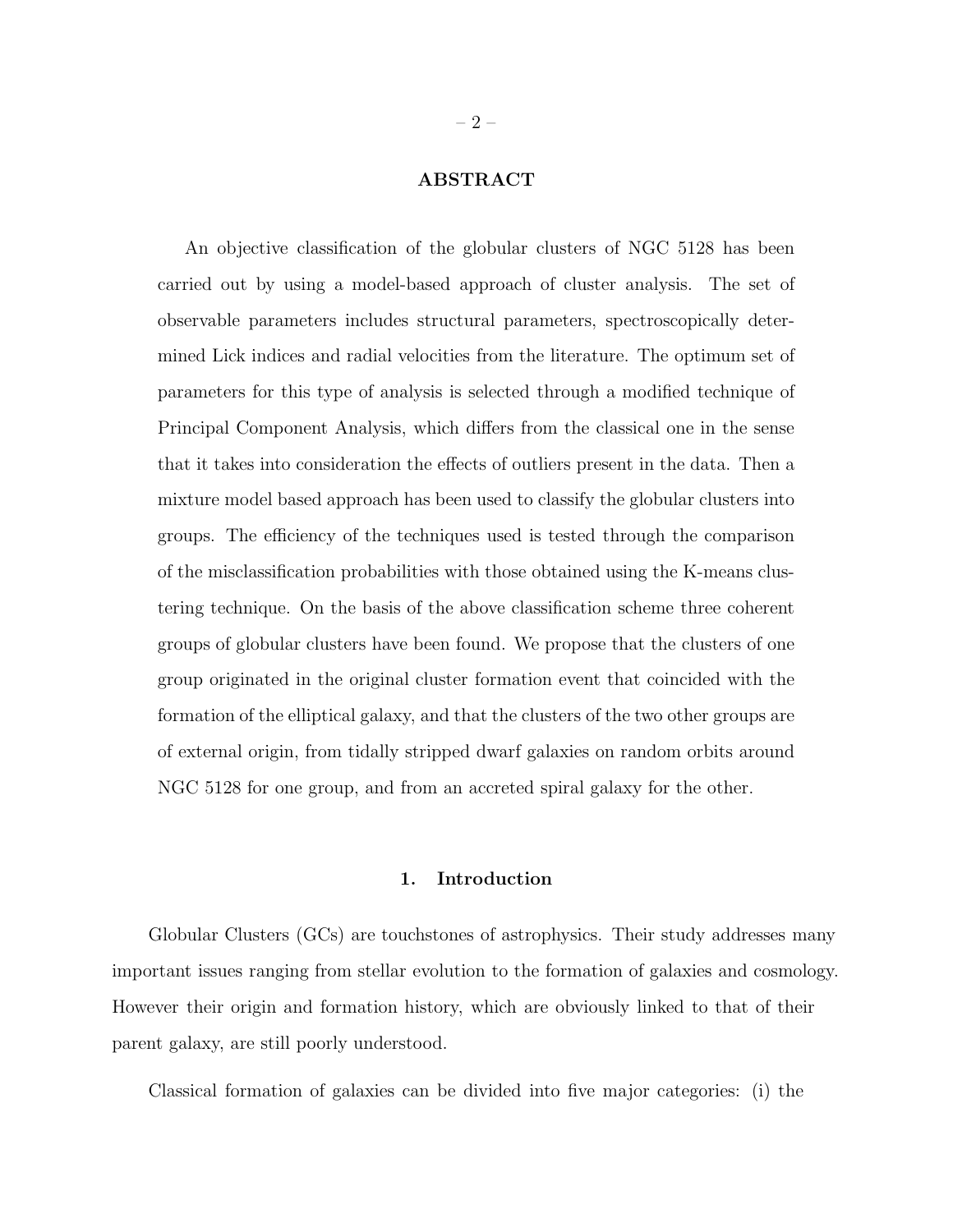monolithic collapse model,(ii) the major merger model, (iii) the multiphase dissipational collapse model (iv) the dissipationless merger model and (v) accretion and in situ hierarchical merging.

According to the monolithic collapse model an elliptical galaxy is formed through the collapse of an isolated massive gas cloud at high redshift (Larson 1975; Carlberg 1984; Arimato & Yoshi 1987). In this model the color distribution of GCs is unimodal and the rotation of GCs is produced by the tidal force from satellite galaxies (Peebles 1969). In the major merger model elliptical galaxies are formed by the merger of two or more disk galaxies (Toomre 1977; Ashman & Zepf 1992; Zepf et al. 2000). Younger GCs are formed out of the shocked gas in the disk while blue GCs come from the halos of the merging galaxies (Bekki et al. 2002). As a result the color distribution is bimodal. In this scenario, the kinematic properties of the GCs depend weakly on the orbital configuration of the merging galaxies, but the metal-rich GCs are generally located in the inner region of the galaxy, and the metal-poor ones in the outer regions.

The multiphase dissipational collapse has been proposed by Forbes et al. (1997). According to this model the GCs form in distinct star formation episodes through dissipational collapse. In addition there is tidal stripping of GCs from satellite dwarf galaxies. Blue (metal-poor) GCs form in the initial phase and red (metal-rich) GCs form from the enriched medium at a later epoch, thus producing a bimodal color distribution of the GCs. This model predicts that the system of blue GCs has no rotation and a high velocity dispersion while the red GCs show some rotation depending on the degree of dissipation. Côté et al. (1998) proposed a model in which the GC color bimodality is due to the capture of metal-poor GCs through merger or tidal stripping. The metal-rich GCs are the initial population of GCs in the galaxy and are more centrally concentrated than the captured GCs. The main difference with the previous model is that no age difference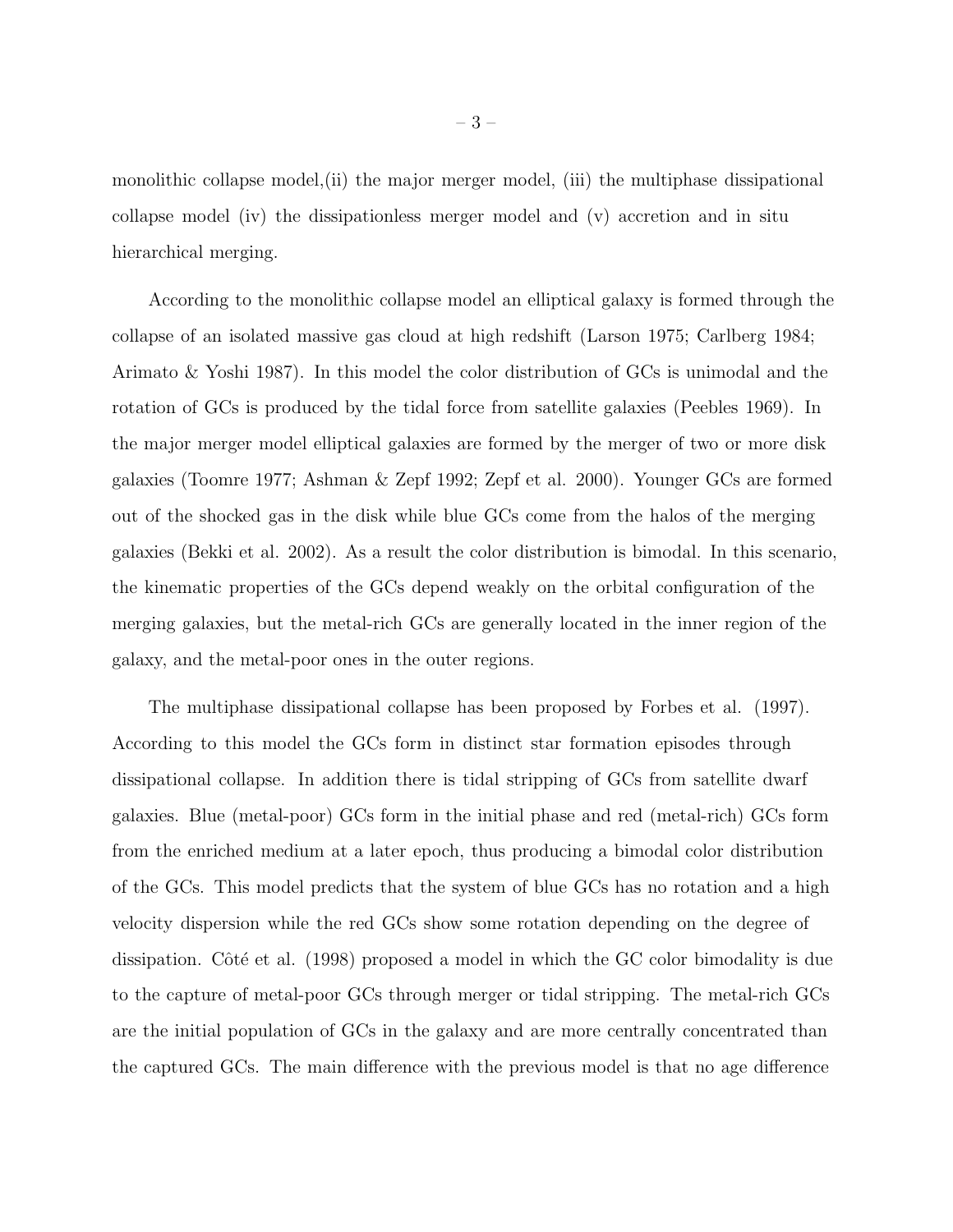is expected between the blue and red GC populations. The very different origins for the two populations imply rather different orbital properties, in particular the metal-poor GCs should show a larger velocity dispersion than the metal-rich ones, comparable in the outer region to that of the neighboring galaxies.

From the above discussion it appears that there are kinematic differences among the sub populations of GCs in different galaxies. These differences can be used as an observational constraint on the galaxy formation model. In the above studies the GCs are classified as metal-rich and metal-poor on the basis of the value of a single parameter  $[Fe/H] >$  or  $<$  -1 which is subjective in nature and also inappropriate in a multivariate setup. Concentrating on a single parameter means that one ignores the joint effect of several parameters.

With the above objective in mind we have carried out a multivariate analysis of extragalactic GCs. In this context, NGC 5128 is of interest because it is the nearest giant elliptical galaxy whose large sample of GCs is amenable to spectroscopic observations (Beasley et al. 2008) and whose structural parameters have been derived by fitting models to surface brightness profiles based on HST/ACS imaging (McLaughlin et al. 2008). Also the radial velocities are available for a large subsample of GCs (Woodley et al. 2007).

In the present study we have first used a modified technique of principal component analysis (PCA) (Salibián-Barrera et al. 2006) to search for the optimum set of parameters which gives the maximum variation for the GCs in NGC 5128. This method helps to extract the significant parameters from the large set of photometric, structural, and kinematic parameters. Then we have classified the GCs on the basis of these significant parameters using a model-based method of Cluster Analysis (CA) (Qui & Tamhane 2007) which finds the structure of the optimum groups of GCs instead of choosing groups in an ad hoc manner on the basis of a single parameter. This multivariate analysis helps to enunciate a more efficient theory of GC formation.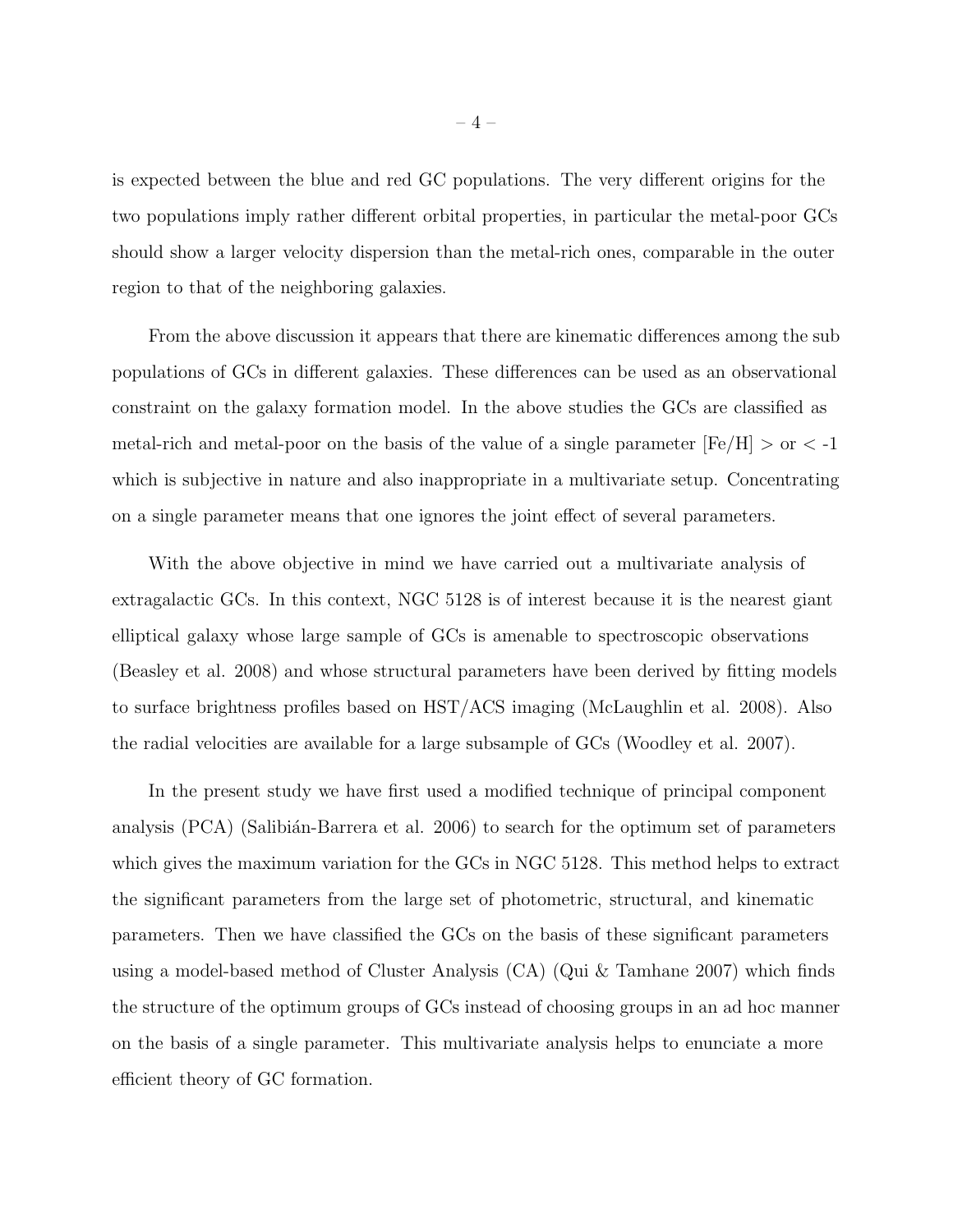In this context it should be mentioned that kinematic studies of GCs in several giant elliptical galaxies show results which differ from galaxy to galaxy (Woodley et al. 2007). In a recent study (Hwang et al. 2008) the rotation of metal-poor and metal-rich GCs have been studied in 6 giant elliptical galaxies, two systems of GCs show strong rotation while the other ones show moderate or weak rotation. We have studied NGC 5128 as the representative of the latter group while it remains important to study representatives of the former group in a multivariate setup, once the adequate data are available.

In this paper the different data sets used are presented in section 2. Section 3 gives a list of the different methods used in the present study while the determination of spectroscopic ages and metallicities is discussed in section 4. The results and discussions are presented in section 5. Brief discussions of the methods used are given in the appendices.

## 2. Data Set

Our analysis is based on the sample of GCs of the early-type central giant elliptical galaxy in the Centaurus group, NGC 5128, whose structural parameters have been derived by fitting King and Wilson models to the surface brightness profiles based on HST/ACS imaging in the F606W bandpass (McLaughlin et al. 2008). The distance is that adopted by McLaughlin et al. (2008), namely 3.8 Mpc. The sample consists of 130 GCs (3 outliers have been excluded during cluster analysis) whose available structural and photometric parameters are tidal radius  $(R_{tid},$  in pc), core radius  $(R_c,$  in pc), half-light radius  $(r_h,$  in pc), central volume density ( $log\rho_0$ , in  $M_{\odot}$  pc<sup>-3</sup>), predicted line of sight velocity dispersion at the cluster center ( $\sigma_{p,0}$  in kms<sup>-1</sup>), two-body relaxation time at the model projected half-mass radius ( $t_{rh}$ , in years), galactocentric radius ( $R_{gc}$ , in kpc), concentration (c $\sim \log(R_{tid}/R_c)$ ), dimensionless central potential of the best fitting model  $(W_0)$ , extinction-corrected central surface brightness in the F606W bandpass  $(\mu_0$  in mag arcsec<sup>-2</sup>), V surface brightness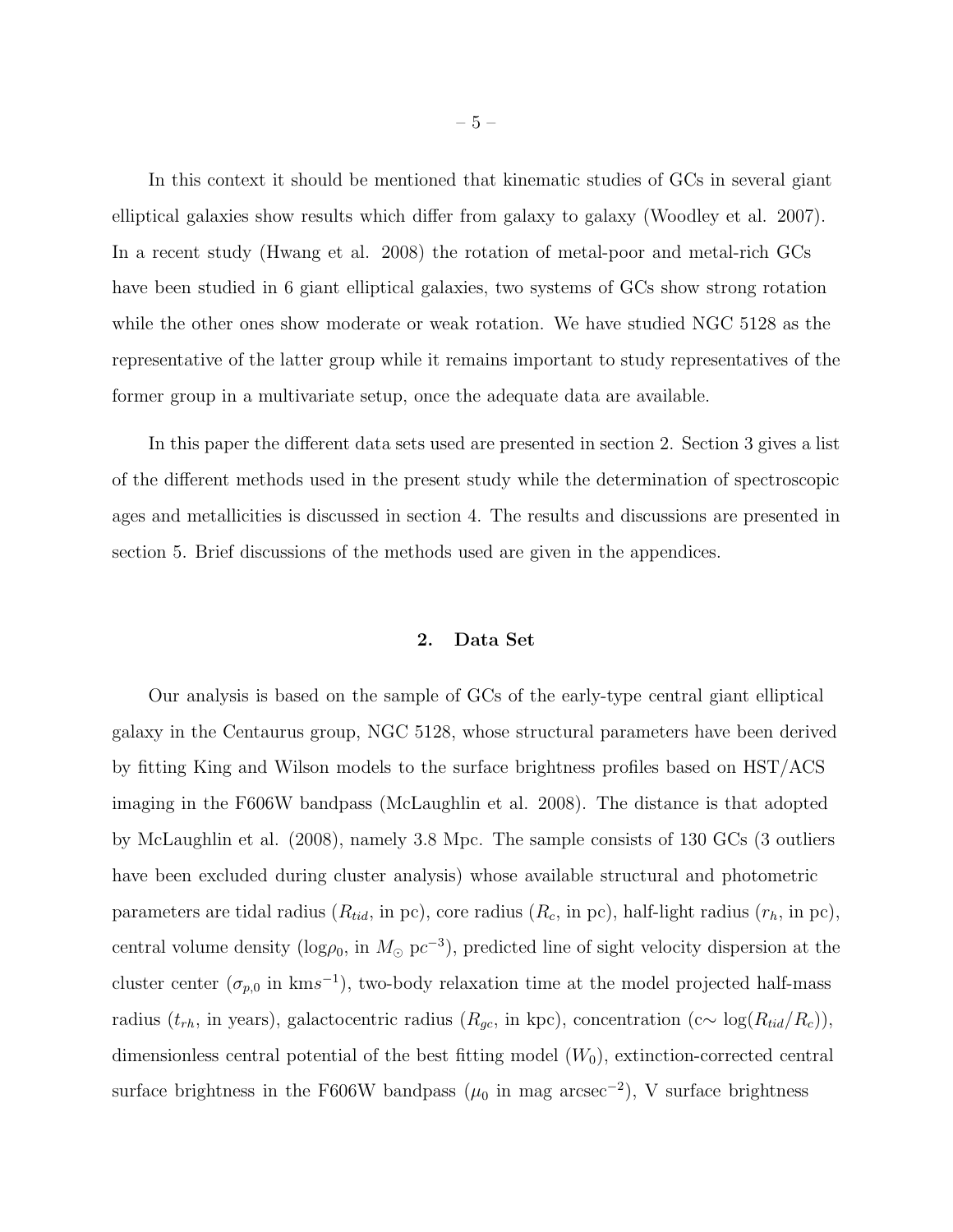averaged over  $r_h$  (<  $\mu_v >_h$ ) in mag arcsec<sup>-2</sup>, integrated model mass (log $M_{tot}$ , in  $M_{\odot}$ ), Washington  $T_1$  magnitude, extinction corrected color  $(C - T_1)_0$  and metallicity ([Fe/H],in dex) determined from the color  $(C - T_1)_0$ .

The radial velocities  $(V_r, \text{ in } \text{km} s^{-1})$  are available for 48 GCs (Woodley et al. 2007), the position angles ( $\psi$ , east of north) were derived from the coordinates. There are 51 GCs in common with the sample of GCs observed by Beasley et al. (2008) and the present sample. Among these 21 GCs have published Lick Indices (Beasley et al. 2008). These data are used to derive the ages and metallicities  $(|Z/H|)$  of 21 GCs of our sample.

The entire data set of 130 GCs with all the parameters (from the literature as well as derived by authors) are listed in Tables 1 and 2 together with their group membership as a result of CA. The three outliers which have not been considered in the final CA study are marked.

## 3. Method

In the present work we have used some statistical techniques already developed for proper analysis of the data.

We have considered a robust principal component analysis based on multivariate MM-estimators (Salibián-Barrera et al. 2006). Principal Component Analysis is a very common technique used in data reduction and interpretation in multivariate analysis. The above mentioned method has been developed to incorporate robustness property into the classical PCA in order to estimate the effects of outliers present in the data. In this method one MM-estimator of scatter is used instead of sample covariances which are very much sensitive to outliers. In particular the eigenvectors and eigenvalues of multivariate MM-estimators of shape are used as introduced by Tatsuoka & Tyler (2000).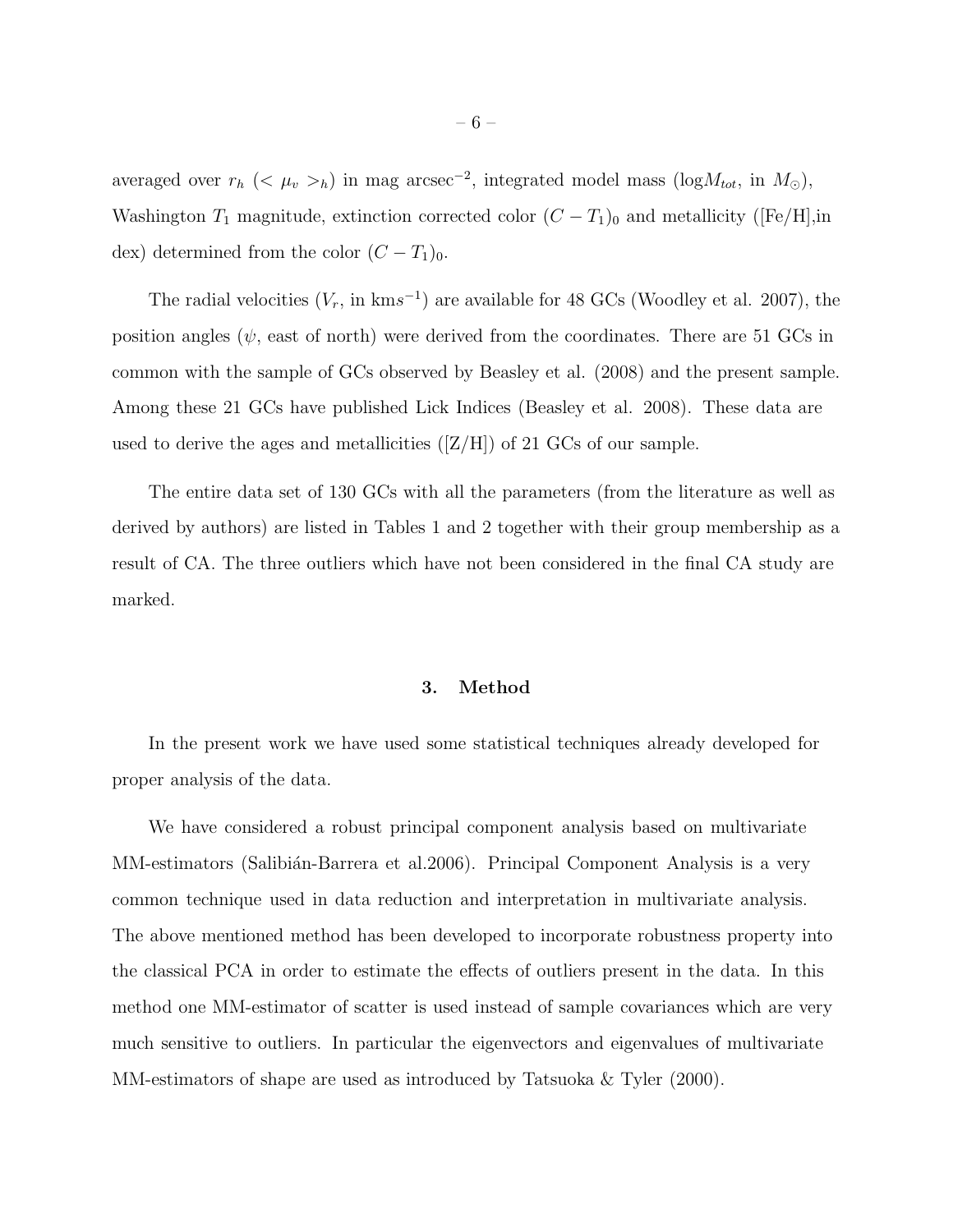For Cluster Analysis we have used two methods : one is based on Mixture Models and the other is a partitioning method. The mixture model method provides a parametric approach to the clustering problem proposed by Qui & Tamhane (2007). Here the Expectation-Maximization (EM) algorithm is used to compute the maximum likelihood estimators (MLEs) of the parameters of the model. These parameters include mixing proportions, which may be thought of as the prior probabilities of different clusters; then the maximum posterior (Bayes) rule for clustering has been used.

The partitioning method, known as K-means algorithm, is one of the most popular method of clustering developed by MacQueen(1967). This method is distribution-free in nature, but cannot provide any estimate of misclassification error probabilities of observations. Qui & Tamhane (2007) proved that the mixture model method is a better method of clustering since it yields smaller expected misclassification rates. To find the optimum number of clusters (i.e. the value of K) we have used the method developed by Sugar & James (2003).

In the present work we have also used the Levenberg-Marquardt algorithm to compute the rotation amplitudes and position angles of the axes of rotation of different groups obtained from cluster analysis. They are listed in last two columns at the beginning of each group of Table 2 as well as in Table 4.

All the above mentioned methods are discussed in brief in the appendices.

## 4. Determination of ages and metallicities

We took advantage of the method of Lick indices (Faber 1973, Worthey et al. 1994) to disentangle effects of age and metallicity on integrated spectra of globular clusters. A three-dimensional interpolation and  $\chi^2$  minimization routine by Sharina, Afanasiev &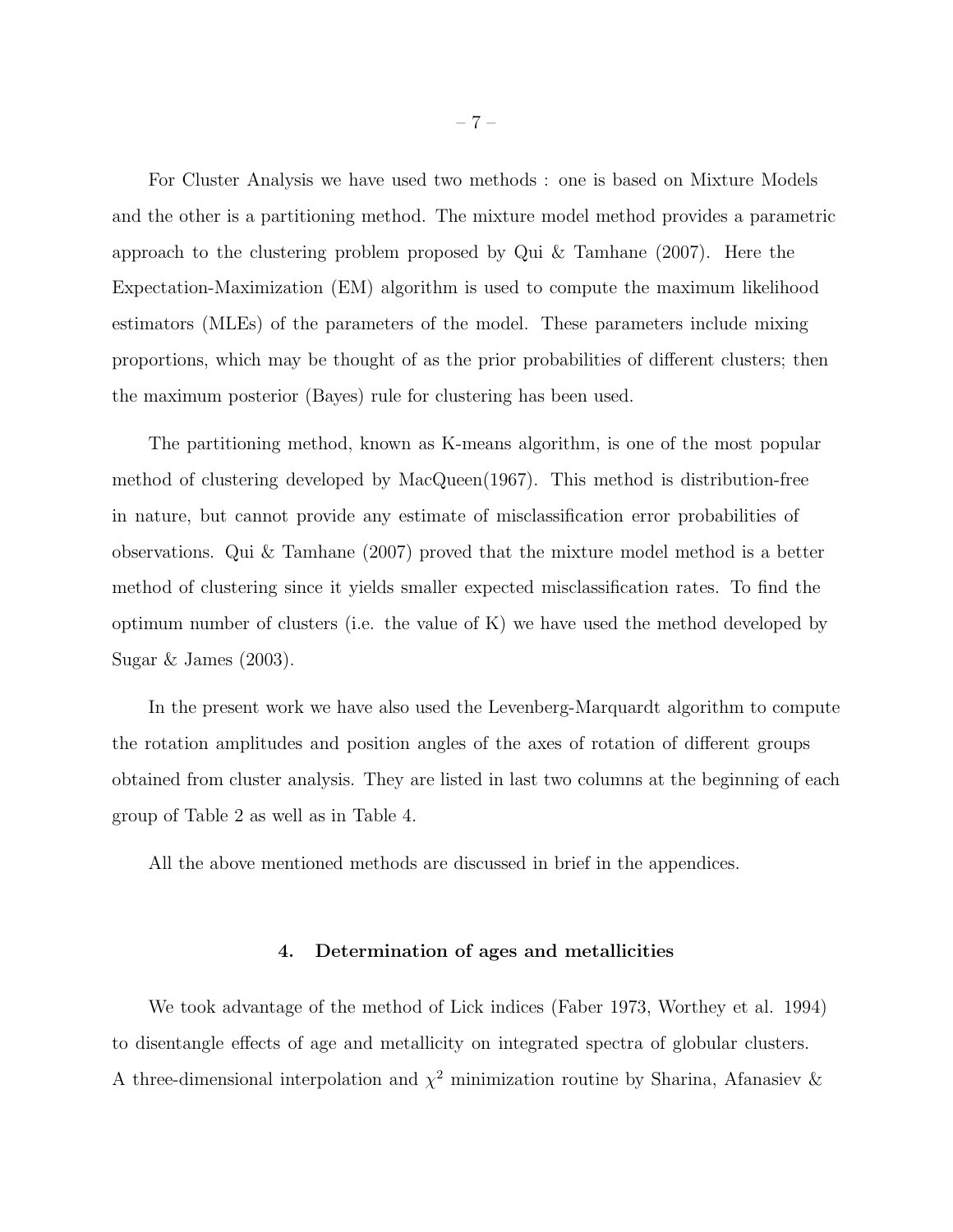Puzia (2006) (see also Sharina & Davoust, 2009) allowed us to estimate age, [Z/H], and alpha-element ratio for each individual GC simultaneously. It minimizes the summed difference over all Lick indices between the observational and theoretical index values, weighed by the errors of index measurements. The theoretical Lick indices were obtained using linear interpolation on the grids of Simple Stellar Population models of Thomas et al. (2003, 2004). The errors on the evolutionary parameters depend on the errors of Lick indices and on the accuracy of the radial velocities. The random errors of Lick index measurement in individual spectra depend primarily on the S/N ratio in the spectra. The typical source of systematic errors of Lick indices is quality of calibrations of an instrumental system into the Lick standard one (Worthey et al. 1994).

The comparison of our new metallicity determinations for the entire data set of GCs from Beasley et al. (2008), based on their published Lick indices, with metallicities from Beasley et al. show a very good correlation ( $r \approx 0.9$ ; Fig. 1). The photometric metallicities are available for all the GCs of our sample.

### 5. Results and discussions

#### 5.1. Analysis based on PCA

In PCA our goal is to reduce the large number of parameters in a data set to a minimum number while retaining a maximum variation among the objects (here GCs) under consideration. The technique therefore helps to sort out the optimum set of parameters that causes the maximum overall variation in the nature of GCs in NGC 5128. We initially excluded the observations corresponding to C177 because the values of  $R_{tid},r_h$  and  $\lt \mu_v >_h$ for this GC are significantly higher than those of all other GCs. We started with the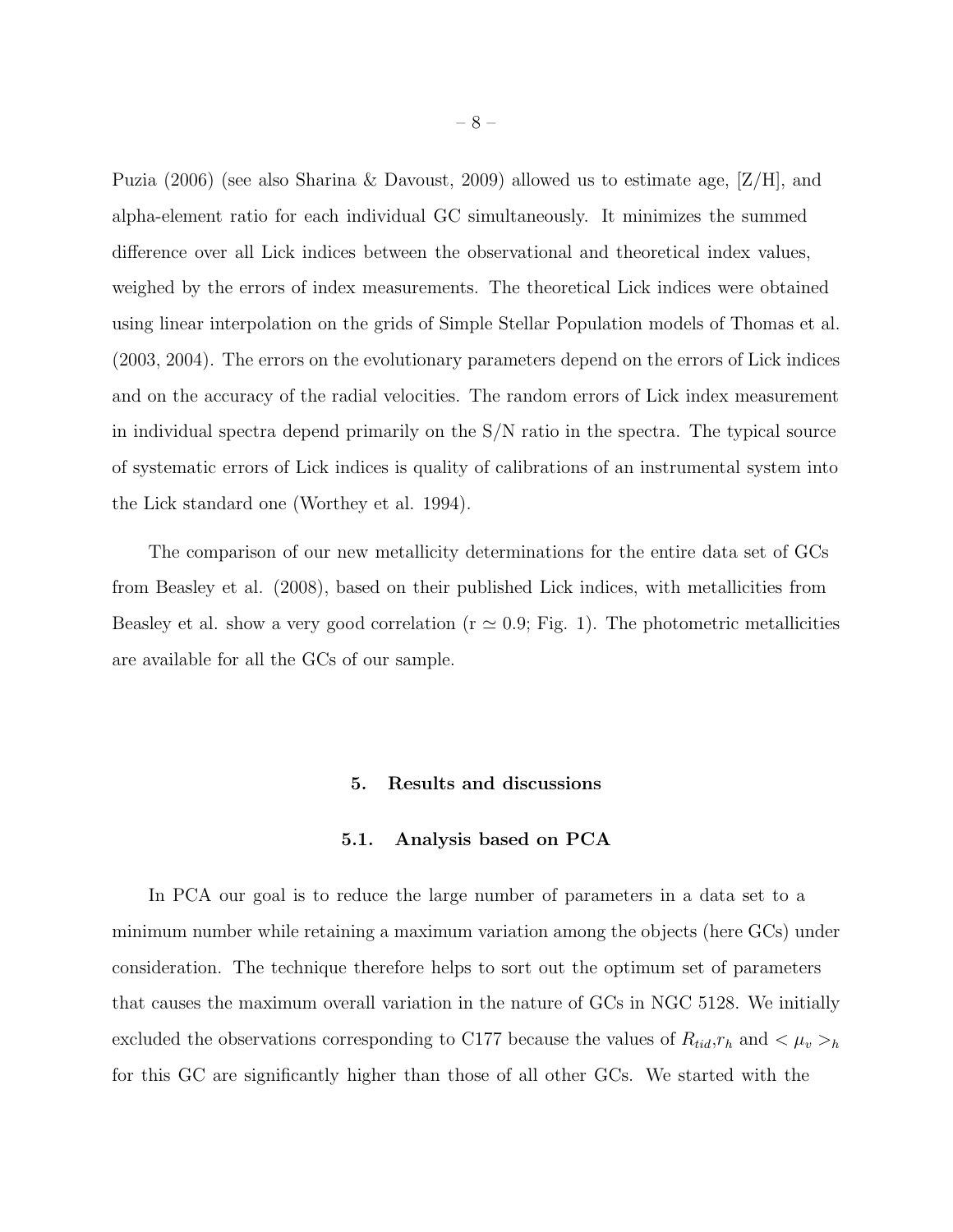parameters  $R_{tid}$ ,  $R_c$ ,  $r_h$ ,  $\log \rho_0$ ,  $\sigma_{p,0}$ ,  $t_{rh}$ ,  $R_{gc}$ , c,  $W_0$ ,  $\mu_0$ ,  $\lt \mu_v >_h$ ,  $\log M_{tot}$ ,  $T_1$ ,  $(C - T_1)_0$  and [Fe/H] of 130 GCs and considered only a smaller set of parameters (selected by trial and error of all possible combinations of parameters). We determined the minimum number of principal components on the basis of maximum percentage (90%) of total variation. Since the total set of all possible combinations is very large only a few of the combinations of parameter sets are given for the comparison in Table 3. We mention only these combinations in Table 3 because for all the other combinations the number of principal components to be preserved is higher.

Table 3 shows that sets S3, S4, S6 and S7 have a minimum number of principal components (viz. 1). Among these S7 has the maximum variation corresponding to the first principal component. So S7 has been selected as the optimum set. The parameters found in S7 are the same as those used by Pasquato & Bertin (2008) and Djorgovski (1995) in constituting the fundamental plane (FP) for half-light parameters of GCs in the Galaxy. The present set is different from the FP found by McLaughlin (2000) and McLaughlin & van der Marel (2005) which includes luminosity (L), core mass- to-light ratio  $(\gamma_{V,0})$ , binding energy  $(E_b)$  and central concentration (c).

#### 5.2. Analysis based on Cluster Analysis

Cluster analysis is the classification of objects into different groups or more precisely the partitioning of a data set into subsets (clusters) so that the data in subsets share some common trait according to some distance measure.

In the previous section the most significant parameters were filtered from a large number (here 15) of parameter sets through the modified PCA which starts from the matrix containing measures of shape parameters involved instead of considering the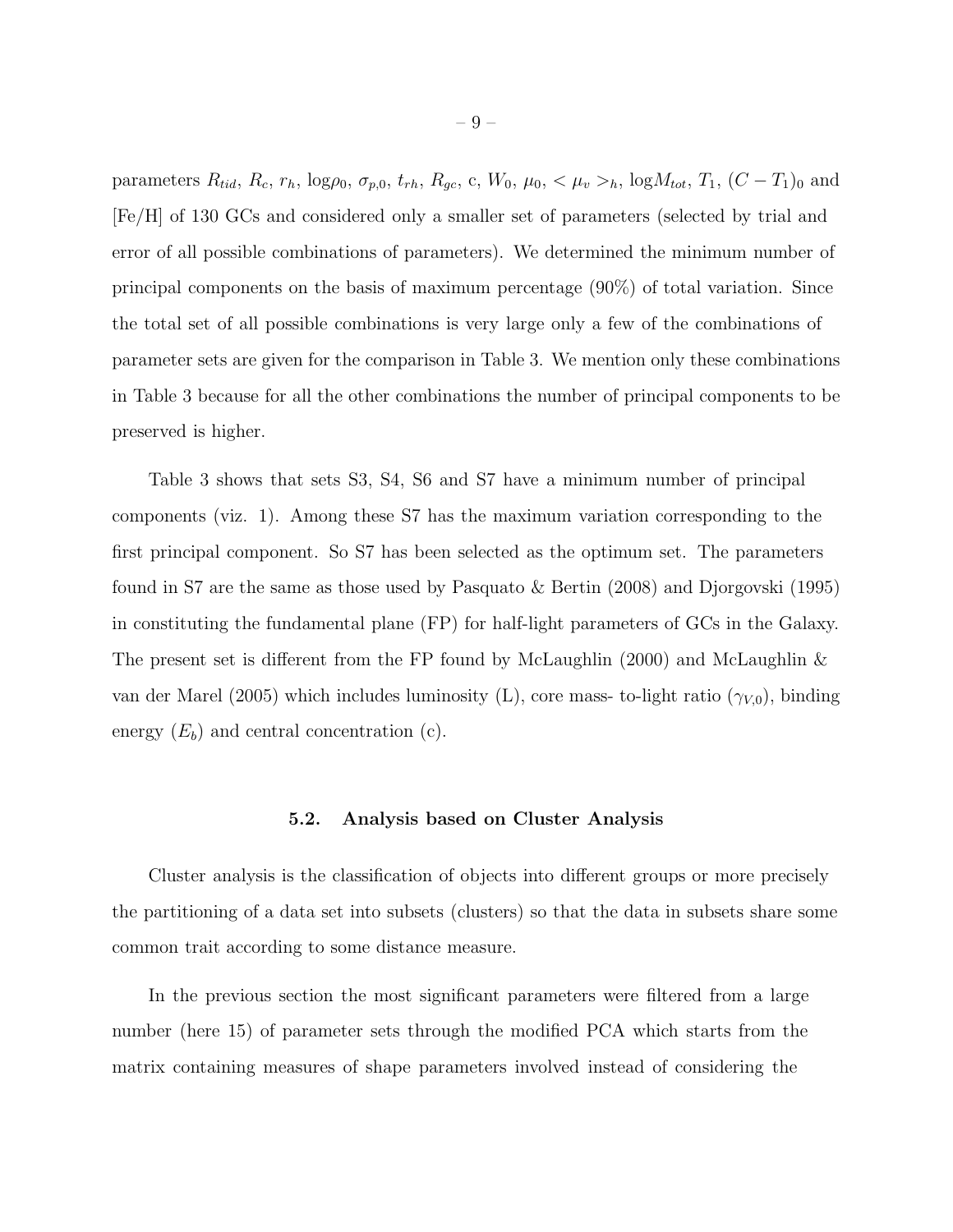correlation matrix as is generally done. The most significant parameters responsible for the maximum variation, while keeping the number of principal components minimum are  $( $\mu_v >_h, r_h, \sigma_{p,0}).$$ 

Next the cluster analysis based on the mixture model method is carried out with respect to these three parameters. The optimum number of groups is selected objectively by a widely used method, K-means clustering (MacQueen 1967), together with the method developed by Sugar & James (2003) for finding the optimum number of clusters. The K-means method is necessary to find the optimum number of groups which worked as input to the mixture model method. After doing CA by K-means and associated optimum number method it is found that optimality occurs at  $K=4$  with only one GC, C156, in a group. Then CA is performed again after removing this object and with optimum criterion. Optimality then occurs at  $K=4$  with again a very small group containing two GCs, C169 and F1GC15. These GCs are removed and the process is repeated with the sample of 127 objects. Now the optimum number of groups is found at  $K=3$  with GCs distributed into three evenly populated groups. We thus select this sample for study and perform the new method of CA taking  $K = 3$ .

In order to establish the better performance of the model based CA method, we have computed the expected misclassification probabilities corresponding to some of the parameters. In particular for  $\sigma_{p,0}$  under the K-means method it was found to be 0.4088 whereas under the new CA method it is only 0.14978. For CA we have removed three GCs which are outliers with respect to set S7 used for CA.

The mean values (with standard errors) of all the parameters are listed in Table 4. The rotation amplitudes, rotation axes, projected velocity dispersions and rotation strength ( $\Omega R/\sigma_v = x$ ) of the three groups of GCs are also listed. It is to be noted that for determining rotation amplitude, rotation axis, projected velocity dispersion and rotation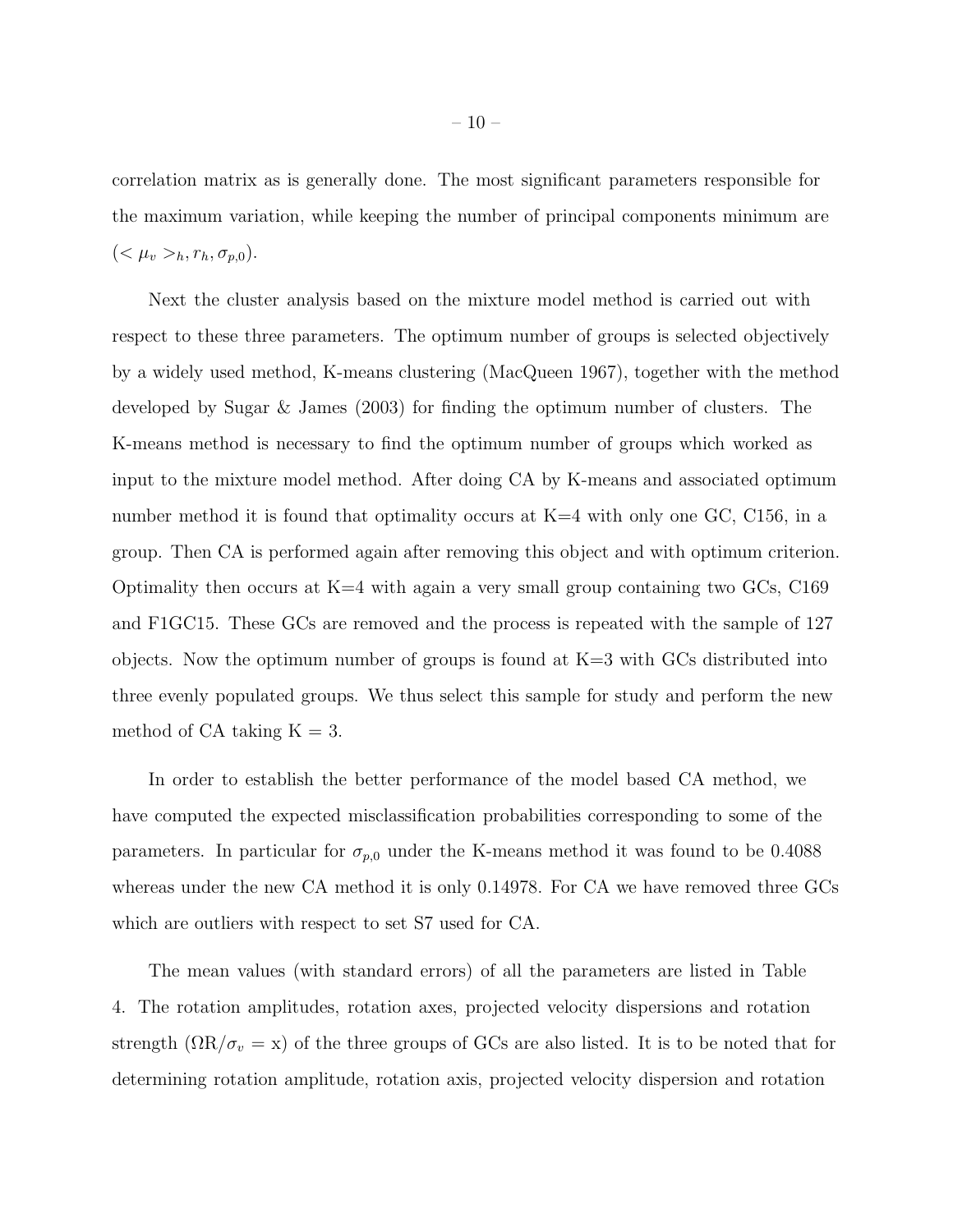strength, values of radial velocities  $(v_r)$  are needed (viz. equations (C1) and (C2)). Since almost no radial velocities of GCs in G3 are available in Woodley et al. (2007) for G3, the rotation parameters were not derived for this group. The mean ages and metallicities derived from spectra (Beasley et al. 2008) using SSP models (Thomas et al. 2003, 2004) for these groups are also included in Table 4. Ages and spectroscopic metallicities are not available for the GCs in G3, which are rather faint.

## 5.3. Properties of globular clusters in three groups

CA segregated the sample of GCs into three groups, G1, G2, G3, according to their structural properties. We emphasize that no property of the stellar populations, such as spectroscopic element abundances, were taken into account. Nor did we use any information on the radial velocity of the GC or on their position in the galaxy. Thus some of the properties of the three groups discussed below are not a consequence of this analysis.

The different properties of the three groups are presented in Table 4. The main difference between the groups lies in the mean luminosities  $(T_1)$  of the GCs and their individual central velocity dispersions  $(\sigma_{p,0})$ , which are both indicators of their individual masses. The GCs of G2 are the most massive, followed by those of G1, and then G3.

It may be instructive to compare the structural properties of the GCs in NGC 5128 and in our own Galaxy. Fig.2 shows that mass is correlated with the other structural parameters c,  $\mu_0$ ,  $\rho_0$ ,  $\sigma_{p,0}$ , like in the Galaxy (Djorgovski & Meylan, 1994). On the other hand, unlike in our Galaxy, ellipticity (e), c,  $\mu_0$  and  $\rho_0$  are not correlated with  $R_{gc}$ .

The parameter  $r_h$  is predicted to remain constant during the dynamical evolution of GCs, it is thus interesting to compare its value in our sample with that in other samples. We have compared the values of  $r_h$  (King model) with the  $r_h$  measured in a large sample of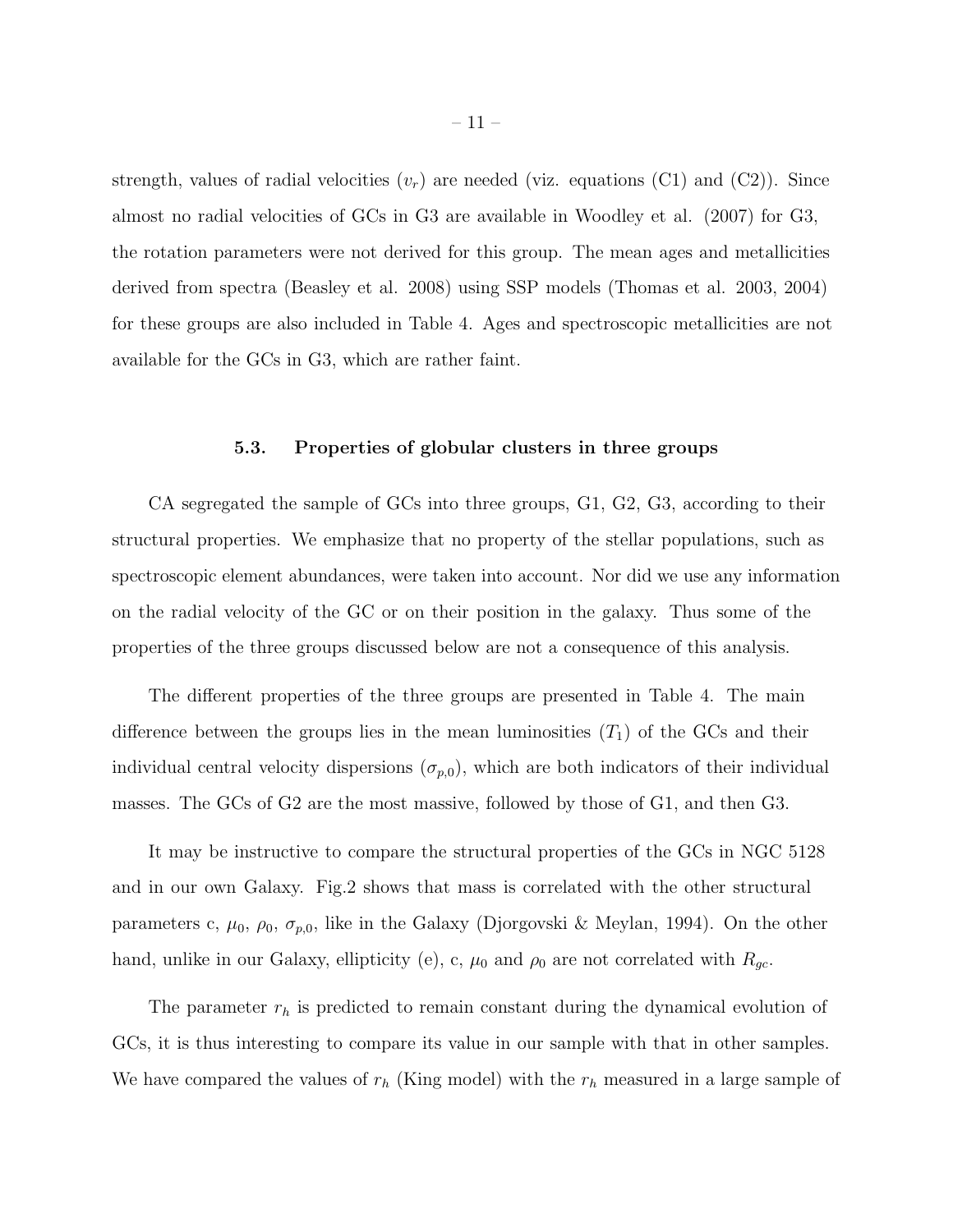early-type galaxies by Jórdan et al. (2005). Note that these authors estimated  $r_h$  using a King rather than Wilson model. Determining the peak of the distribution of  $log(r_h)$  for our whole sample with a nonparametric fit and Epanechnikov filter (Epanechnikov 1969), and assuming that this peak should fall at  $r_h = 2.85 \pm 0.3$  pc, we find a distance to NGC5128 of  $3.58 \pm 0.3$  Mpc. The distance adopted in section 2 is within the error bars of this new distance estimate for NGC5128. The individual groups are too small to show any clear peak in the distribution of  $r_h$ .

G3 is different from the two other groups in that it is mainly distributed in the outer regions of the galaxy (large  $R_{gc}$ , see Fig.3). Because most GCs of G3 are of low mass and thus of faint luminosity, no spectroscopy is available for them, and thus no age, radial velocity or spectroscopically determined metal abundance  $([Z/H])$ . A possible consequence of this is that G3 might be polluted by foreground stars, although McLaughlin et al. (2008) only mention two possible such cases (C145, C152), by objects resembling intermediate-age Galactic open clusters (van den Bergh,2007), or by background galaxies.

The three groups have very different distributions of photometric metallicity [Fe/H], as shown by their probability density functions (PDF) in Figs. 4 and 5. The lines indicate non-parametric density estimates using an Epanechnikov kernel (Epanechnikov 1969). The bin width (0.2 dex for all groups) was chosen using the whole sample and the Freedman-Diaconis rule based on the sample size and the spread of the data (for a definition, see " $Freedman - Diaconis - rule$ " in wikipedia. For an explanation of the histogram as a density, see Freedman and Diaconis (1981)). A peak in the metallicity distribution at  $[Fe/H] \sim -1$  is seen in all three groups. The PDF of G3 is clearly bimodal with a subgroup at very low metallicity, while the metallicity range of the two other groups is more limited and more in line with that of GCs in other galaxies, including our own. For example, our Galaxy has a distribution of [Fe/H] which peaks at -1.6 and -0.6 and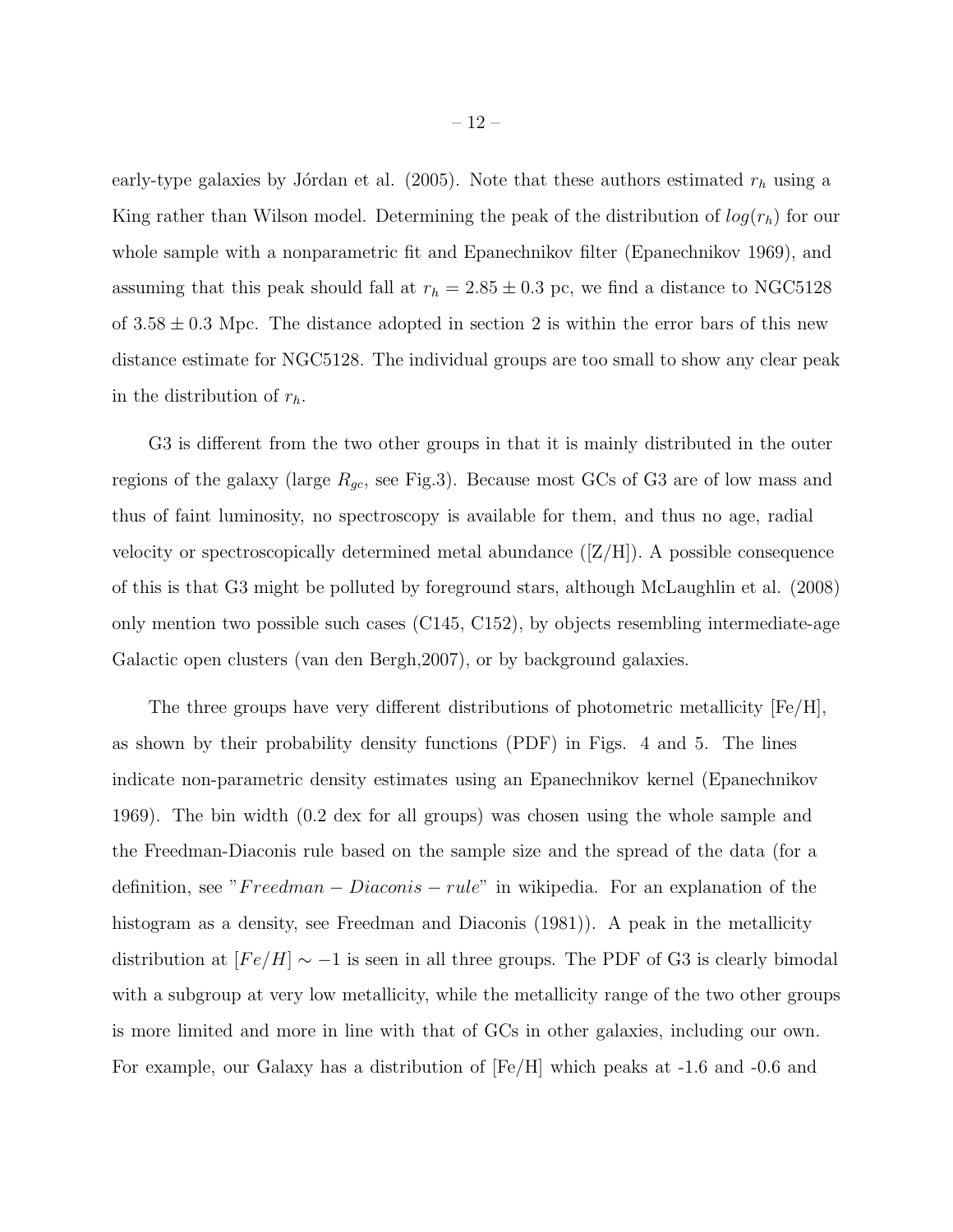the lowest value is -2.29 (Harris 2001). For M31, M 81 and NGC 4472, the numbers are respectively : -1.4, -0.6 and -2.18 (Barmby et al. 2000) -1.45, -0.53 and -2.0 (Ma et al. 2005) -1.3, -0.1 and -2.0 (Geisler et al. 1996).

While metallicity and colors measure the state of evolution of the stellar populations, the structural parameters mainly give indications on the dynamical evolution of the GCs, and the three groups are markedly different in this respect as well. GCs are predicted to become rounder as they lose stars and angular momentum in the course of their evolution. In G1 the roundest GCs are also the most metal-rich, whereas no such correlation is present in G2 or G3, as shown on Fig.6. In G2, the roundest GCs are also the least massive. During the dynamical evolution of GCs, their  $R_c$  shrinks and their  $R_{tid}$  increases. Core collapse occurs when the ratio  $log(R_{tid}/R_c) > 2.5$ . As shown on Fig.7, this is the case for most GCs of G2 which are thus at an advanced stage of dynamical evolution, for a minority of GCs in G1, and for hardly any in G3.

A color-color diagram is another way of examining the properties of the stellar populations of the GCs. This is done in Fig.8, which shows  $(C - T_1)_o$  vs  $(M - T_1)_o$  in the Washington photometric system for our sample, using data from Harris et al. (2004). For comparison, we also plotted on Fig.8 data for Galactic GCs (open squares, from Harris & Canterna 1977) and for low surface-brightness (LSB) dwarf galaxies (open triangles) from Cellone et al. (1994).

In order to interpret this Figure, we also plotted several model stellar populations : the thin black solid line is an SSP track of varying metallicity at 15Gyr from Cellone & Forte (1996). The thick short-dashed and dotted lines are tracks of varying age for ellipticals and Sa galaxies from Buzzoni (2005). The colored grid of models (metallicities  $z=0.0004$ , 0.004, 0.008, 0.02, and 0.04) are GALEV SSP models from Anders & Fritze - v. Alvensleben, (2003); they clearly show the extent of the age-metallicity degeneracy in this diagram. The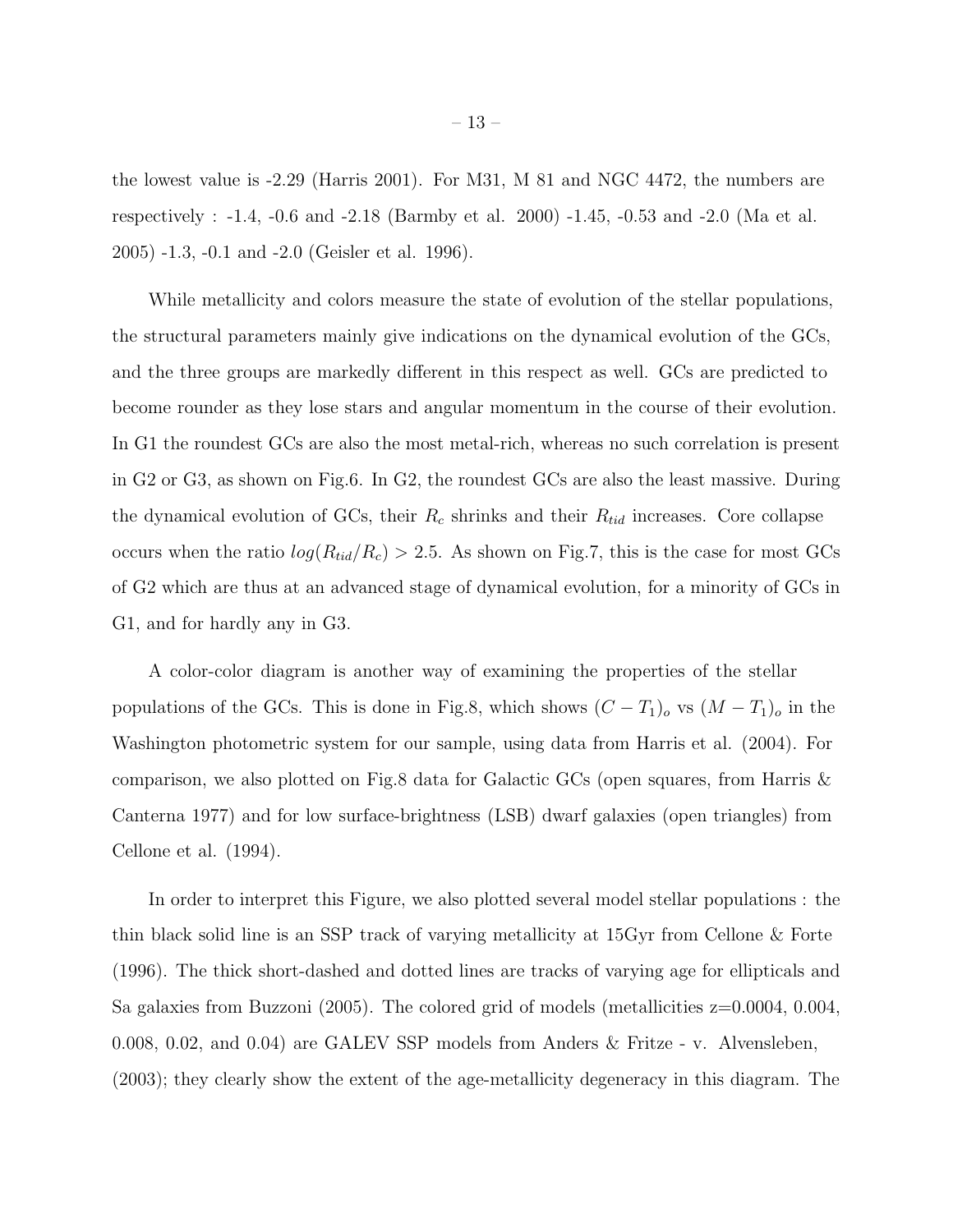three sets of models are based on different assumptions, and their differences are indicative of the uncertainties involved. The reddening line is roughly parallel to the tracks.

Before discussing Fig.8, we recall some relevant characteristics of the Washington photometric system. The C band includes the U-band and half of the B-band of the Johnson-Cousins photometric system (e.g. Lejeune 1996), and is thus sensitive to the presence of different features in the blue part of the color-magnitude diagram, such as extreme horizontal branch stars and abnormally wide main sequences, including branches of different colors. Such features are characteristics of the most massive Galactic GCs, probable cores of disrupted dwarf spheroidal satellites (Recio-Blanco et al. 2006).  $C - T_1$  is almost twice as sensitive to age as to metallicity, and roughly three times more sensitive to both age and metallicity than  $M - T_1$  (Cellone & Forte, 1996). One thus expects younger objects to have bluer  $C - T_1$ . The M and  $T_1$  bands are equivalent to the Johnson-Cousins V and R bands, respectively. The M-band is centered on 500 nm, and includes the OIII 5007, OIII 4959, and  $H\beta$  lines. The  $T_1$  band is centered on the H $\alpha$  line, and on the [NII] 6548 and 6584 lines which are strong and in emission in planetary nebulae (PNe). The increase of  $C-T_1$  may also be caused by the presence of PNe (and thus of Balmer emission lines). PNe are rare in GCs, as they are created during the final stages of the life of stars whose birth masses were between 1 and 8 M⊙; however, one can statistically expect a larger number of massive stars and thus of PNe in more massive GCs. There are only 4 known PNe in Galactic GCs (Jacoby et al. 1997) and there is one confirmed PN in the GCs of NGC 5128 (Minniti & Rejkuba 2002) and a few candidates (Rejkuba, Minniti & Walsh 2003). On the other hand, younger GCs have more PNe because of the higher range of progenitor masses (see also Larsen & Richtler 2006). (The authors thank the referee for the above discussion on planetary nebulae.)

Summarizing, metallicity increases the  $C - T_1$  and  $M - T_1$  colors in such a way that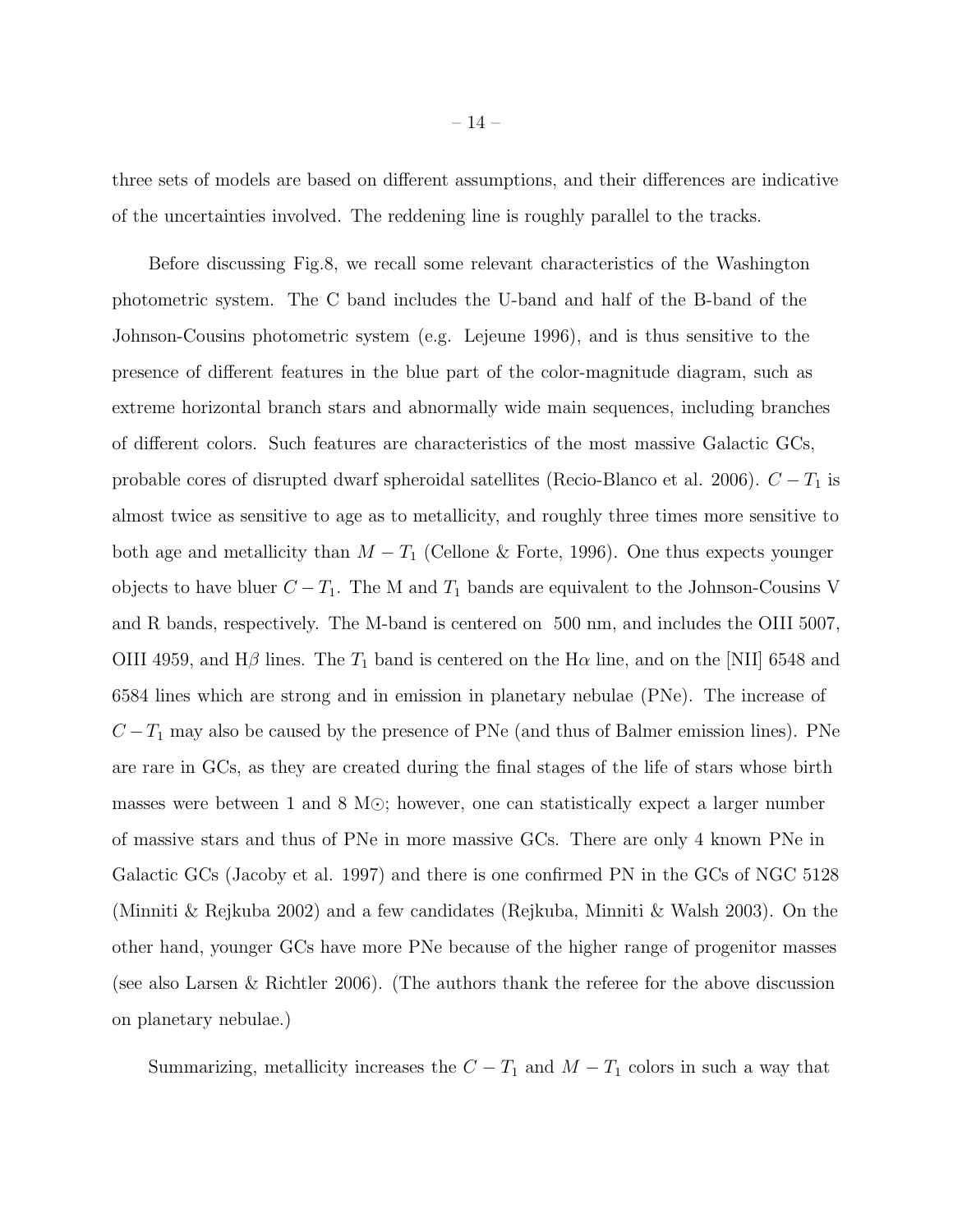objects move along the reddening line on the color-color diagram, which is parallel to the SSP tracks of varying metallicity. Systematically redder  $C - T_1$  at a given metallicity indicate older ages, redder horizontal branches, or the influence of emission-line objects on the integrated colors. This is why cores of disrupted dwarf galaxies, containing multiple stellar populations, may have bluer  $(M - T_1)$  and redder  $C - T_1$  colors.

The GCs of G1 and G3 seem to be located roughly in the same region of the color-color diagram, but the scatter in G3 is large, presumably because the photometric uncertainties on these fainter objects are larger, and precludes any definite interpretation.

The GCs of G2 and a subset of LSB dwarf galaxies stand out in Fig.8 : most of them lie on a track of younger age and/or of higher metallicity than the GCs of G1 and the Galactic GCs. Cellone & Forte (1996) interpret the "deviating branch" of LSB dwarf galaxies as caused by a mixture of stellar populations, including younger components. We adopt this interpretation for G2 and argue that the GCs of this group, which are the most massive GCs, have several generations of stars.

This property is shared by a growing number of massive GCs in our own Galaxy (Piotto, 2009 and references therein). However, these galactic GCs are metal-poor, while G2 is composed mostly of metal-rich GCs. Furthermore, galactic GCs appear to be intermediate between G2 and G1 in Fig 8; their average mass is  $5.2 \pm 0.6$  in  $log(M/M_{\odot})$ , using the mass estimates of McLaughlin & Van Der Marel (2005), thus closer to G1 than to G2. In other words, the GCs in G2 bear little resemblance to the galactic GCs, and their large mass presumably allowed for multiple generations of stars more like what occurs in galaxies, thanks to their large potential well which retained the metals lost to the stars.

The kinematic properties of the different groups may provide clues to their origin. G1 rotates in the same way as the majority of GCs and PNe of the galaxy (Woodley et al. 2007 and references therein), but has a lower mean velocity dispersion (102.1 km/s instead of  $\simeq$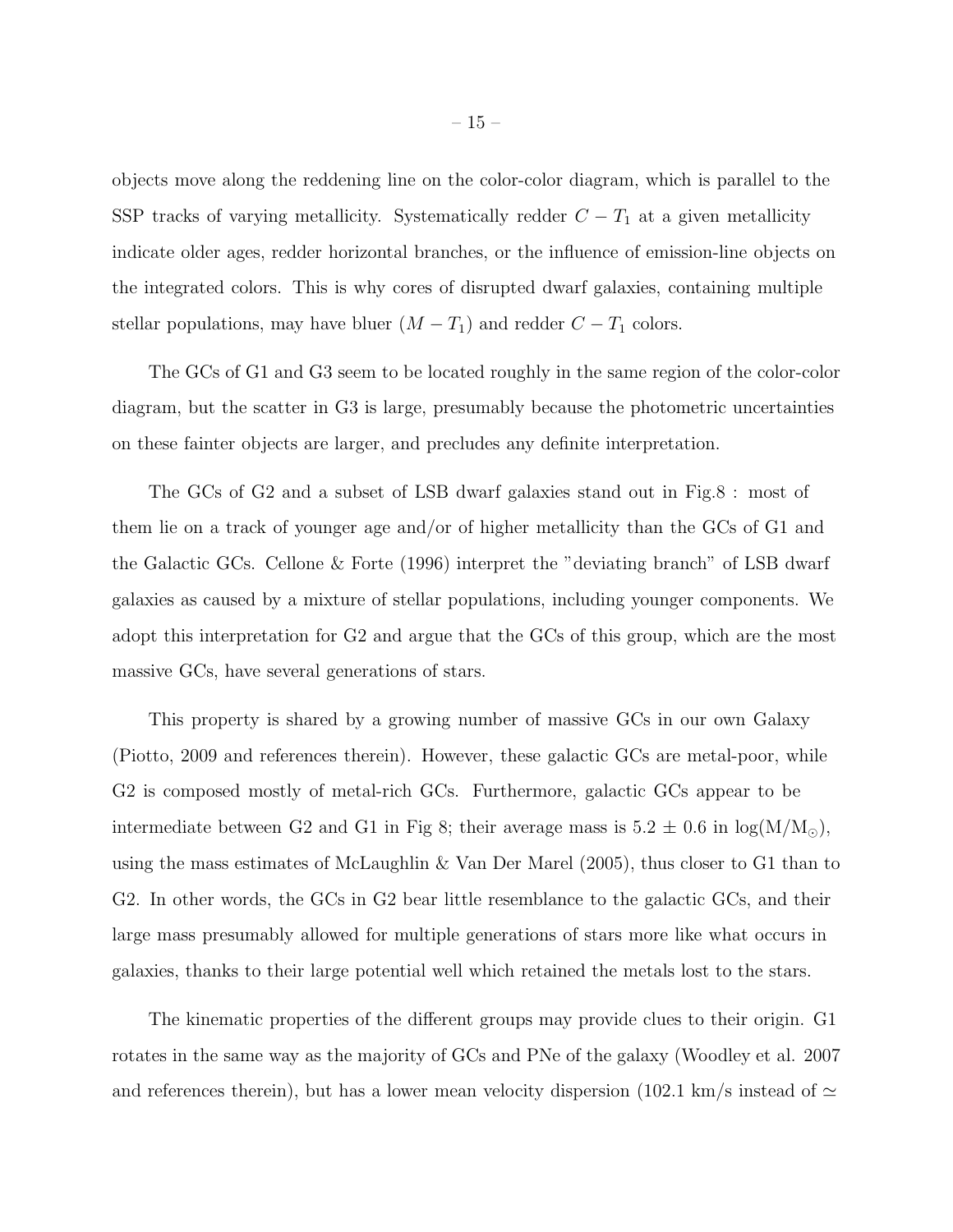110 km/s). G2 shows no significant mean rotation and a higher velocity dispersion than G1, comparable to that found by Woodley et al. (2007) for the GCs in the outer regions of the galaxy. The mean radial velocities of G1 and G2 are significantly different: that of G1 is close to the mean recession velocity of the galaxy, whereas that of G2 is much larger. This can be seen in Fig.9, which shows the radial velocity of the GCs against their position angle (measured from north eastward). This figure also shows that the rotation of G1 is marginal. Only one GC of G3 has a measured radial velocity. The gaps in position angle are due to the fact that the structural parameters were measured on several images which do not cover the galaxy uniformly.

## 5.4. Distinct origins of the three groups of globular clusters

We now proceed to interpret the distinctive properties of the three groups in view of explaining their possibly different origins; this must be done in the framework of the evolutionary history of the galaxy itself. We further have to assume that the structural characteristics of the GCs, on which this whole study is based, are indeed appropriate for discriminating between different histories of formation of GCs. While  $r<sub>h</sub>$  remains constant, all the other structural parameters change during the evolution. Furthermore, numerical simulations have shown that mass segregation and loss of low-mass stars have an effect on both the photometric and structural properties of GCs (e.g. Lamers et al. 2006). The distinct properties of the groups described in the preceding section do confort our working hypothesis, especially the fact that G2 is deviant in the color-color plot shown on Fig. 8.

NGC 5128 is an elliptical galaxy with a rotating dust lane (Graham, 1979) and a system of shells (Malin et al. 1983), both of which are characteristics of a past merger event, but not necessarily a unique one. Estimates for the age of the merger(s) range from 200 Myr to several Gyr (see Israel, 1998 for a review). The gaseous component associated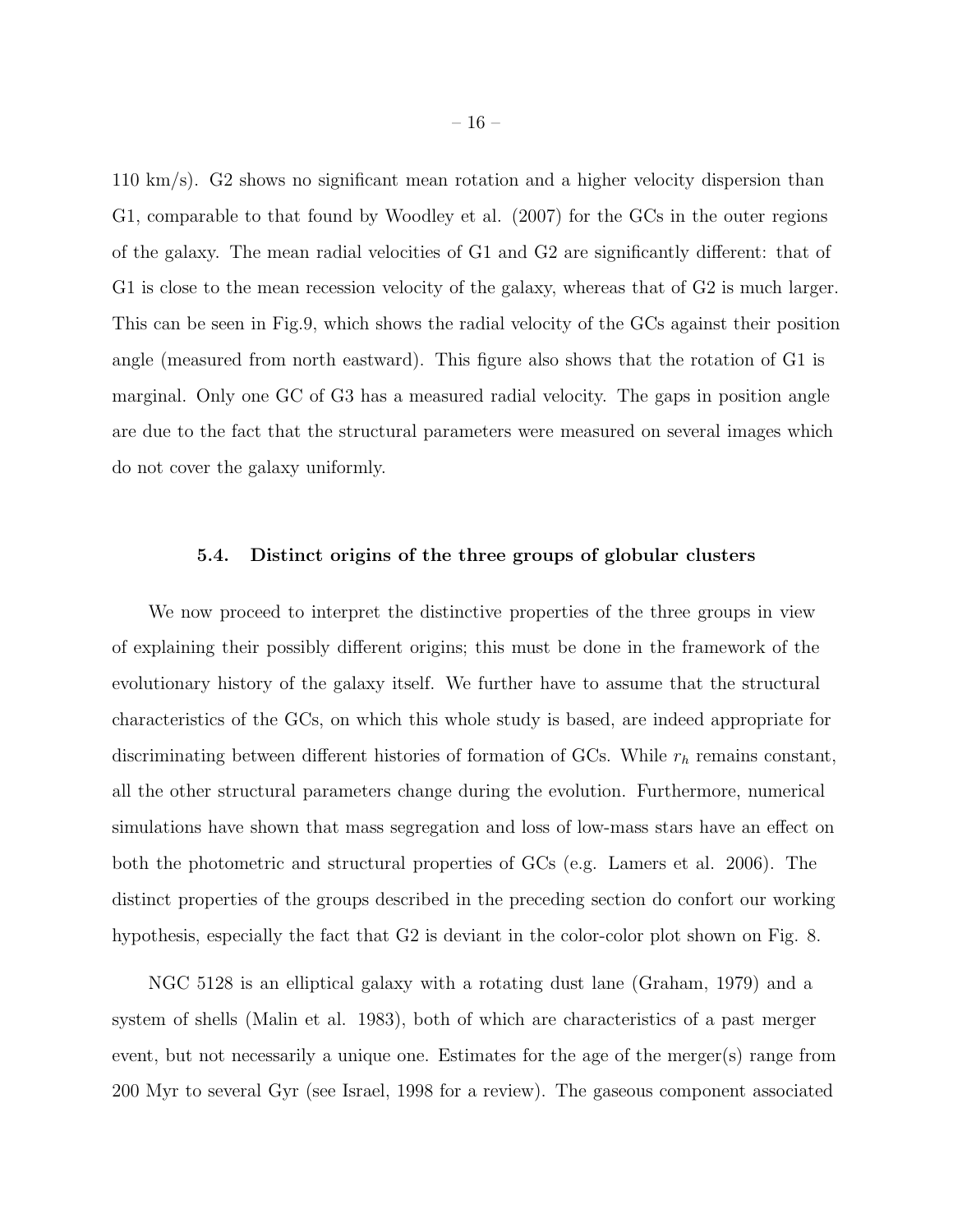with the dust lane is in rapid rotation about the major axis of the galaxy, in the same sense as G1, with a maximum rotation of 200 km/s for the ionized gas (Bland et al. 1987) and 265 km/s for the HI gas (van Gorkom et al. 1990). The gaseous disk is warped, and the gas is still unstable in the outer regions, two indications that the merger is recent. The stellar component of the galaxy rotates around the minor axis, with a maximum velocity of about 40 km/s (Wilkinson et al. 1986).

Considering first G2, it has no net rotation, is composed of old, massive, metal-rich and dynamically evolved GCs, and, because of its high mean radial velocity, might be associated with a high-velocity component of molecular gas (Israel 1998 and references therein). We propose that this group formed during the very first merger that gave rise to the elliptical galaxy. It is interesting to note that the metallicity distribution and age of G2 are very close to those of the outer halo stars of NGC 5128, for which Rejkuba et al. (2005) derived a mean metallicity of -0.64 and a mean age of 8 Gyr. It is thus tempting to assume that the GCs of G2 and the outer halo stars have the same origin.

The GCs of G2 are on average 9.4 Gyr old (see Table 4); however, considering that these are mostly massive GCs, this age might be influenced by the unwanted presence in the spectra of horizontal-branch stars, and in fact much older. Consequently, the merger may be even older than 9.4 Gyr, and at any rate much older than the one(s) that gave rise to the shells and dust lane. Mergers do produce a large number of super star clusters; for example, a thousand such clusters have been detected in NGC 4038/4039 (Mengel et al. 2005), a minority of which could later become massive GCs (Whitmore et al. 2007). Super star clusters in that and other recent merger remnants, NGC 7252 (Schweizer & Seitzer 1998), NGC 1275 (Zepf et al. 1995), are generally of solar metallicity. The metallicity of G2 is lower than solar, because the merger occurred at least 9.4 Gyr ago. Since G2 is composed of the most massive GCs of the sample, their high mass may be the cause of the multiple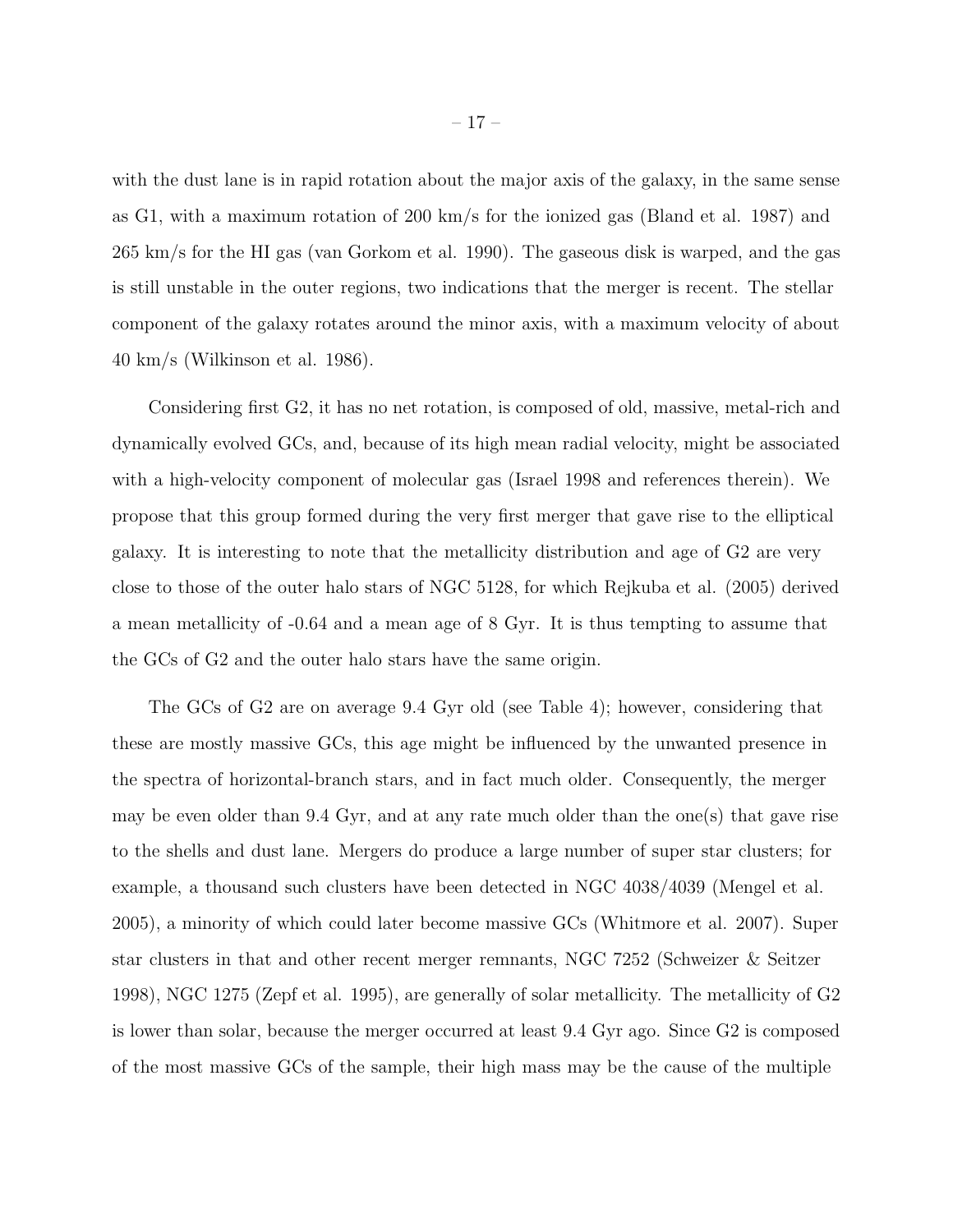star formation episodes, more massive GCs being able to retain their metals for future generations of stars. A hint of a mass-metallicity relation can indeed be seen in Fig.10, if one ignores the low-mass GCs (those of G3), in the sense that there are no massive and metal-poor GCs in NGC 5128.

G3, on the contrary, is composed of low-mass, dynamically young GCs, and populates preferentially the external regions of the galaxy. This suggests that the GCs of this group were formed in satellite dwarf galaxies which were later progressively accreted into the halo of the galaxy and subsequently disrupted. It is likely that most accretion events occurred recently, since their probability increases with the mass of the attracting galaxy. The metallicity range of the metal-poor component of G3 points to progenitor galaxies of luminosities in the range  $10^8 - 10^9 L_{\odot}$ , assuming that they have the same metallicity and a standard luminosity-metallicity relation (e.g. Lamareille et al 2009). The accretion and disruption of such low-mass galaxies could also explain a tidal stream of young stars discovered in the halo of NGC 5128 (Peng et al. 2002). Such accretion events may substantially increase the number of GCs in NGC 5128, because the number of GCs per unit galaxy mass  $(S_N)$  can be very high in the low-mass galaxies of the Centaurus group (e.g.  $S_N = 100$  for KK221, Puzia & Sharina, 2008). The metal-rich component of G3 might have originated in the accretion of slightly larger galaxies, like the LMC (see below), or, alternatively, be the low-mass end of G1 and/or G2.

The GCs of G1 have properties which are intermediate between those of G2 and G3, in mass and dynamical evolution. They are also marginally younger than those of G2. Furthermore, these GCs rotate in the same sense as the gaseous component, but much more slowly so. They might thus have originated in a galaxy that merged with NGC 5128, giving rise to the dust lane and maybe also the shells, and that is still in the process of settling dynamically in the merger remnant. Dynamical friction might be the cause of the slower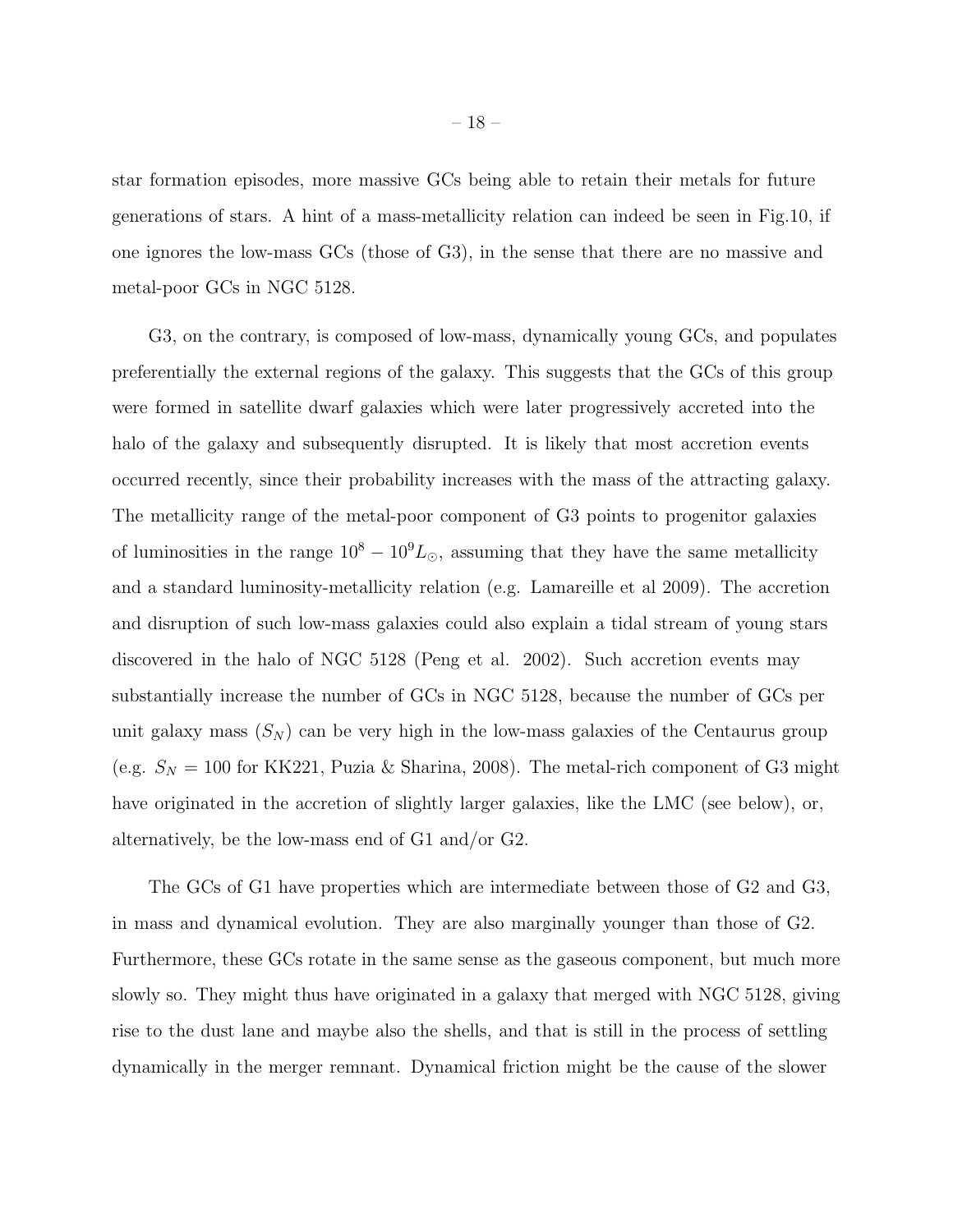velocity of rotation of the GCs of G1 compared to the gaseous component.

The peak at  $[Fe/H] = -1$  in all three groups may be an indication of a significant contribution of  $10^9$  to  $10^{10}M_{\odot}$  haloes during the hierarchical galaxy formation, assuming that these haloes produced GCs with roughly the same metallicity and that they follow the mass-metallicity relation at  $z \approx 1$  (Lamareille et al. 2009). For comparison, we mention that the metallicity distribution of M87, another giant elliptical galaxy with an active nucleus, also peaks around - 1 (Cohen et al.1998), but, unlike NGC 5128, does not have a very low metallicity tail. There are in fact other analogies between the metallicity distributions of the three groups and those of GCs in nearby galaxies : for example between the GCs of M 31 (Barmby et al. 2000) and G1, or the GCs of the LMC (Beasley et al. 2002) and the metal-rich subgroup of G3. However, these comparisons can only give order of magnitude estimates, since the LMC may have been metal-enriched by interactions with our Galaxy, and M 31 might have a very different evolutionary history from the progenitor galaxy of G1, which merged at least 200 Myrs ago with NGC 5128.

In summary, the above scenario rests mainly on the assumption of accretion events which shaped the evolution of NGC 5128 and its GCs. The latter have several possible origins : the GCs of G2 were produced in a major merger, while the GCs of the two other groups were pre-existing in smaller galaxies that were subsequently accreted and disrupted. This favors the categories ii) and v) listed in the introduction for the formation of the galaxy itself, namely a major merger and several accretions and in-situ merging. The proposed scenario remains highly speculative, in the absence of spectroscopically determined ages and metallicities for most GCs in the galaxy.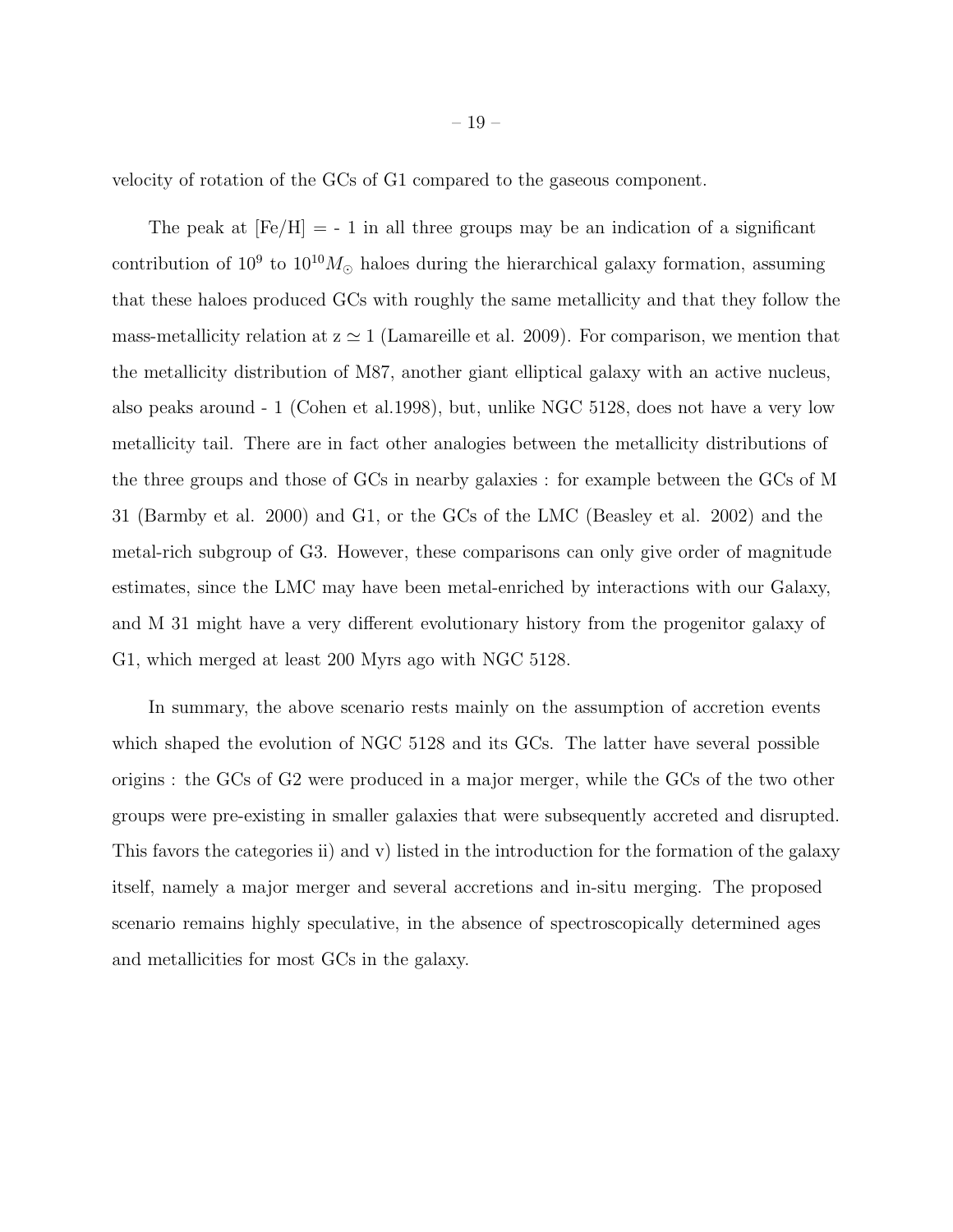## 6. Acknowledgements

TC and AKC are thankful to IUCAA for assistance through Associateship Programme. MES acknowledges of a partial support of a Russian Foundation Basic Research grant 08-02-00627. The authors are extremely grateful to Ethan T. Vishniac, Editor in Chief and Richard de Grijs (Scientific Editor) for their active cooperation and support. The authors are also very thankful to the referee for valuable suggestions and technical guidance in improving the quality of the work.

# A. PCA based on Multivariate MM-estimator with Fast and Robust Bootstrap

This method was developed by Salibián-Barrera et al. (2006). This Principal Component Analysis (PCA) is new in the sense that it is based on multivariate MM-estimator of shape instead of sample covariances. MM-estimator gives a robust estimate having the properties of maximum likelihood estimator. A robust estimate is not affected by outliers or small deviations from the model assumptions. The definitions of MM-estimators of Multivariate location and shape are given in the above mentioned paper. The-MM estimators were computed by applying the fast bootstrap procedure of Salibián-Barrera  $\&$  Zamar (2002). If there are  $p$  parameters in the data set and we denote the estimated variances of  $p$ principal components by  $\widehat{\lambda}_1 > \widehat{\lambda}_2 > ... > \widehat{\lambda}_p$ , then to find the optimum number of principal components the following proportion has been used (Salibián-Barrera et al. 2006) :

$$
\widehat{p}_k = \frac{\sum\limits_{j=1}^k \widehat{\lambda}_j}{\sum\limits_{j=1}^p \widehat{\lambda}_j}, \quad \text{for} \quad k = 1, \dots, p-1. \tag{A1}
$$

One should consider that value of k as optimum for which the value of  $100\hat{p}_k$  exceeds some cut off value. In our case, this cut off value has been chosen as 90%. One can also test the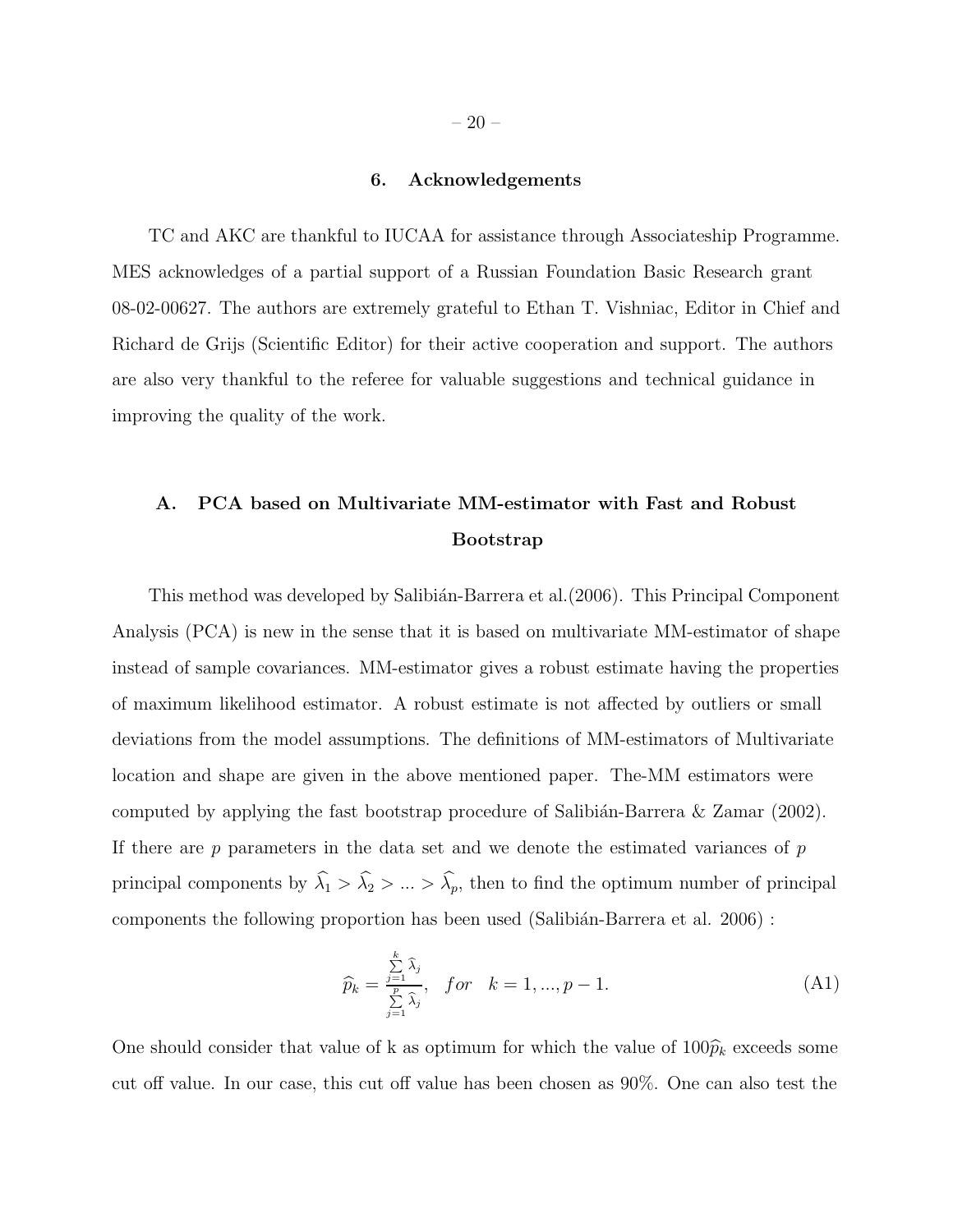hypothesis whether the actual proportion  $p_k$  exceeds the cut off value 0.90% on the basis of an one sided confidence interval for  $p_k$  based on the fast bootstrap.

## B. K-Means and mixture model methods of cluster analysis

The target of the mixture model method developed by Qui & Tamhane (2007) is to divide *n* observations into  $K(*n*)$  clusters so that the within cluster variations are very small and any type of dissimilarity must occur between clusters. In this work Qui & Tamhane (2007) have assumed K to be known. In our analysis, we have computed the value of K by K-means clustering (MacQueen 1967) and a statistical technique developed by Sugar & James (2003). By using this algorithm we have first determined the structures of subpopulations (clusters) for varying number of clusters taking  $K = 1, 2, 3, 4$  etc. For each such cluster formation we have computed the values of a distance measure  $d_K = (1/p)min_x E[(x_K - c_K)'(x_K - c_K)]$  which is defined as the distance of the  $x_K$  vector (values of the parameters) from the center  $c_K$  (which is estimated as mean value), p is the order of the  $x_K$  vector. Then the algorithm for determining the optimum number of clusters is as follows (Sugar & James 2003). Let us denote by  $d'_{K}$  the estimate of  $d_{K}$  at the  $K^{th}$ point. Then  $d'_{K}$  is the minimum achievable distortion associated with fitting K centers to the data. A natural way of choosing the number of clusters is to plot  $d'_{K}$  versus K and look for the resulting distortion curve. This curve is always monotonic decreasing. Initially one would expect much smaller drops i.e. a levelling off for K greater than the true number of clusters because past this point adding more centers simply partitions within groups rather than between groups. According to Sugar & James (2003) for a large number of items the distortion curve when transformed to an appropriate negative power  $(p/2$  in our case), will exhibit a sharp "jump" (if we plot K versus transformed  $d'_{K}$ ). Then we have calculated the jumps in the transformed distortion as  $J_K = (d_K^{(-({\bf p}/2)} - d_{K-1}^{(-({\bf p}/2)}))$  $K^{-1}(\mathbf{p}/2)$ . The optimum number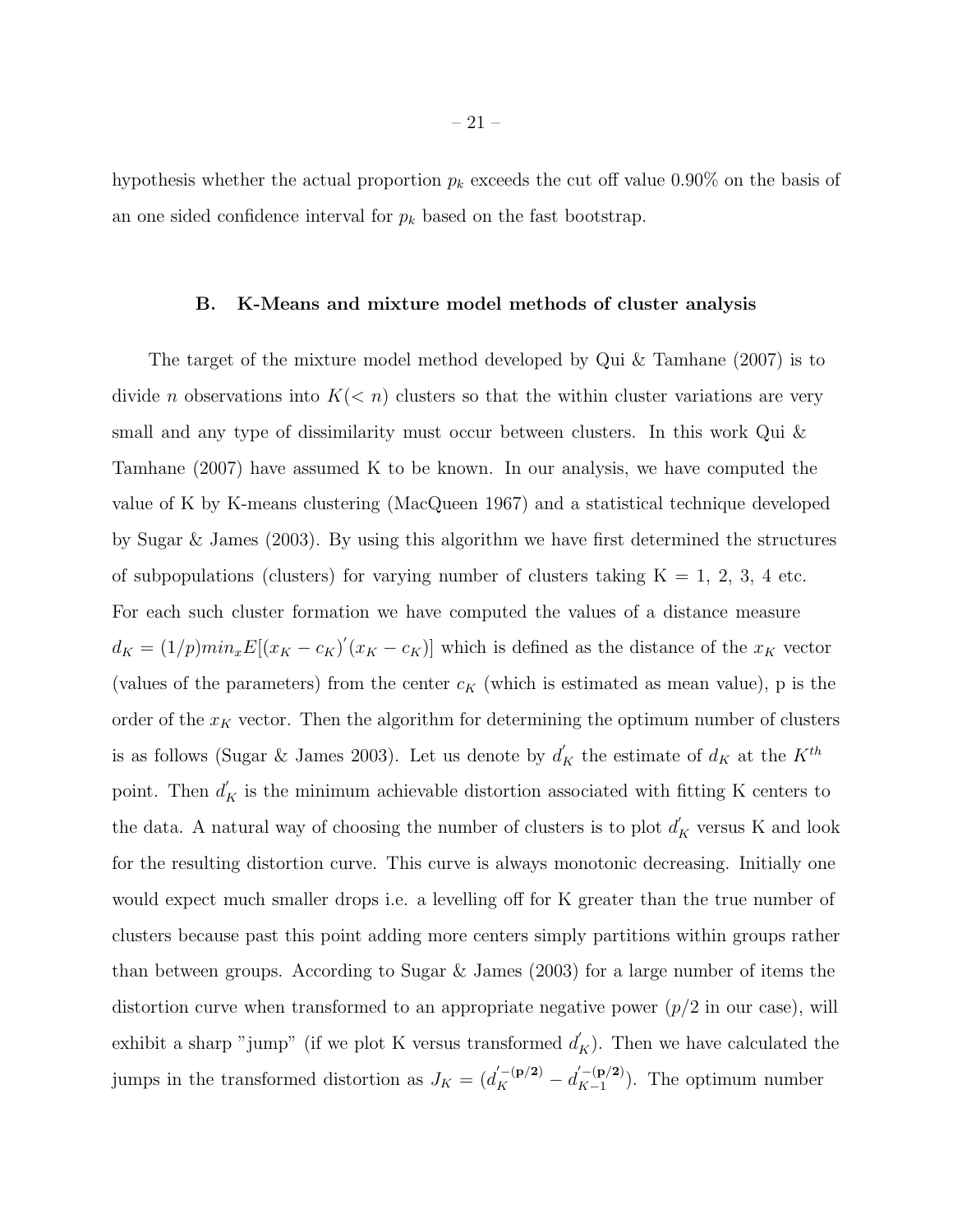of clusters is the value of K at which the distortion curve levels off as well as its value associated with the largest jump.

In this Mixture Model method the data has been considered as a mixture of k Multivariate distributions with unknown mixing proportions. The author have used EM algorithm to estimate the parameters of the Multivariate distributions considered in the model as well as the unknown mixing proportions. The method of maximization of the likelihood function (which is a part of the EM Algorithm) has been derived by McLachlan & Krishnan (1997).

## C. The Levenberg-Marquardt algorithm

In the present paper we have determined the rotation amplitudes  $(\Omega R)$  and the position angles of the axes of rotation (East of North) of different groups of GCs  $(\psi_0)$  obtained from the classification of GCs of NGC 5128. For this we have used the relation

$$
v_r(\psi) = v_{sys} + \Omega R sin(\psi - \psi_0)
$$
\n(C1)

(Côté et al. 2001; Richtler et al. 2004; Woodley et al. 2007). In the above equation,  $v_r$ is the observed radial velocity of the GCs in the system,  $v_{sys}$  is the galaxy's systematic velocity, R is the projected radial distance of each GC from the center of the system assuming a distance of 3.8 Mpc to NGC 5128, and  $\psi$  is the projected azimuthal angle of the GC measured in degrees east of north. The systematic velocity of NGC 5128 is held constant at  $v_{sys} = 541 \text{ km s}^{-1}$  (Hui et al. 1995) for all kinematic calculations. The rotation axes of the different groups of GCs,  $\psi_0$  and the product  $\Omega$ R, the rotation amplitudes are the values obtained from the numerical solution. We have used the Levenberg-Marquardt non-linear fitting Method (Levenberg 1944, Marquardt 1963) to solve the above equation.

The projected velocity dispersion is calculated using

$$
\sigma_v^2 = \sum_{i=1}^N \frac{(v_{fi} - v_{sys})^2}{N}
$$
 (C2)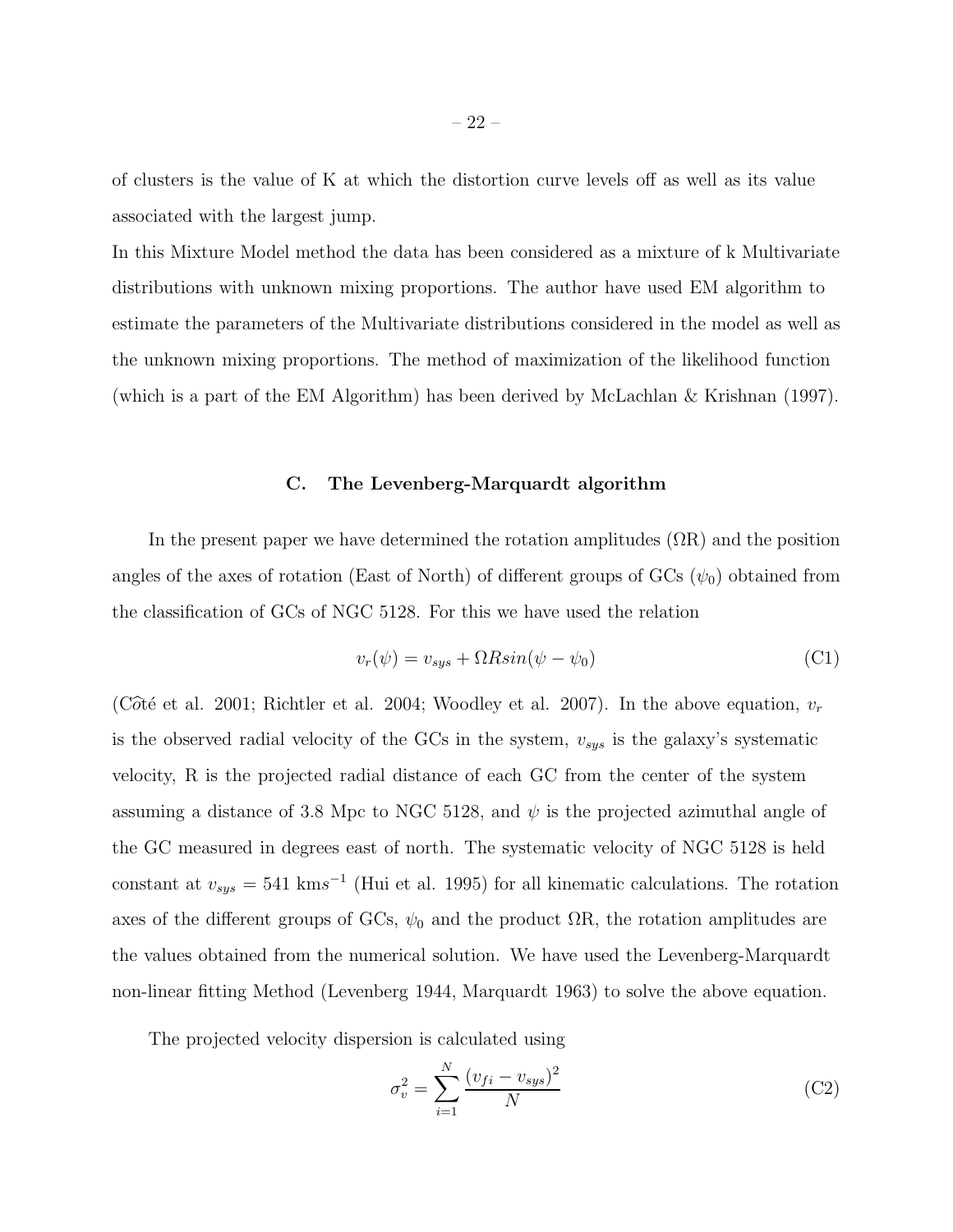(Woodley et al. 2007), where N is the number of clusters in each group of GCs, found as a result of the CA,  $v_{fi}$  is the GC's radial velocity after subtraction of rotational component determined with equation (C1) and  $\sigma_v$  is the projected velocity dispersion.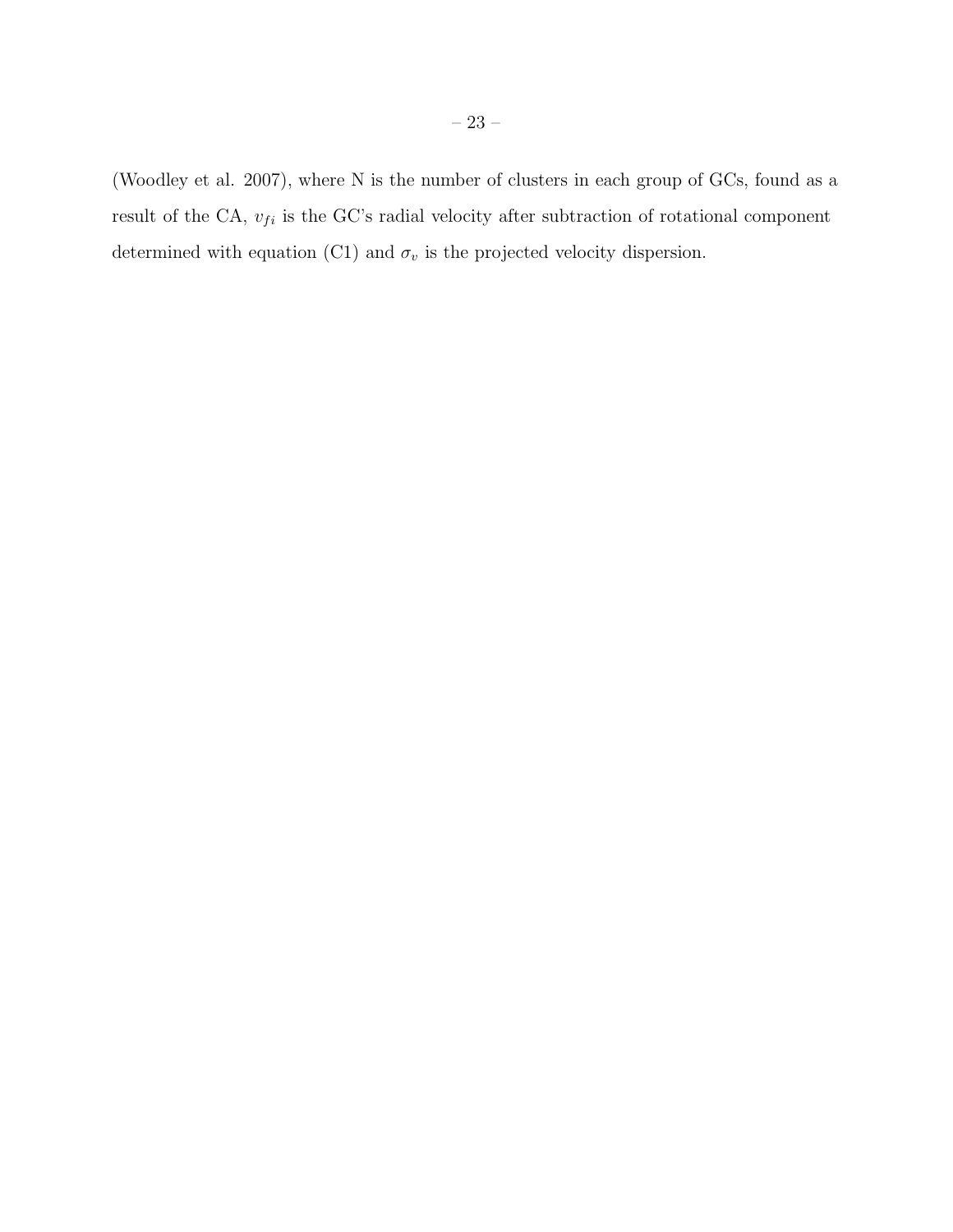#### REFERENCES

- Anders P., & v. Alvensleben U.F., 2003, A&A 401,1063.
- Arimoto N., & Yoshii Y., 1987, A&A, 173, 23.
- Ashman K.M., & Zepf S.E., 1992, ApJ, 384, 50.
- Barmby P., Huchra J.P., Brodie J.P. et al., 2000, AJ 119, 727
- Beasley M.A., Bridges T., Peng E. et al. 2008, MNRAS, 386, 1443.
- Bekki K., Forbes D.A., Beasley M.A., & Couch W.J. 2002, MNRAS, 335,1176.
- Bland J., Taylor K., & Atherton P.D. 1987, MNRAS 228, 595.
- Buzzoni A. 2005, MNRAS, 361,725.
- Carlberg R.G. 1984, ApJ, 286,403.
- Cellone S.A., & Forte J.C. 1996, ApJ, 461, 176.
- Cellone S.A., Forte J.C., & Geisler D. 1994, ApJS 93, 397.
- Cohen J.G., Blakeslee J.P., & Ryzhov A. 1998, ApJ, 496, 808.
- Côté P., Marzke R.O., & West M.J. 1998, ApJ, 501, 554.
- Djorgovski S. 1995, ApJ, 438, L29.
- Djorgovski S. & Meylan G.,1994, AJ 108, 1292.
- Epanechnikov V.A. 1969, Theory of probability and its application, 14, 153.
- Faber S.M. 1973, ApJ, 179, 731
- Forbes D.A., Brodie J.P., & Grillmair C.J. 1997, AJ, 113, 1652.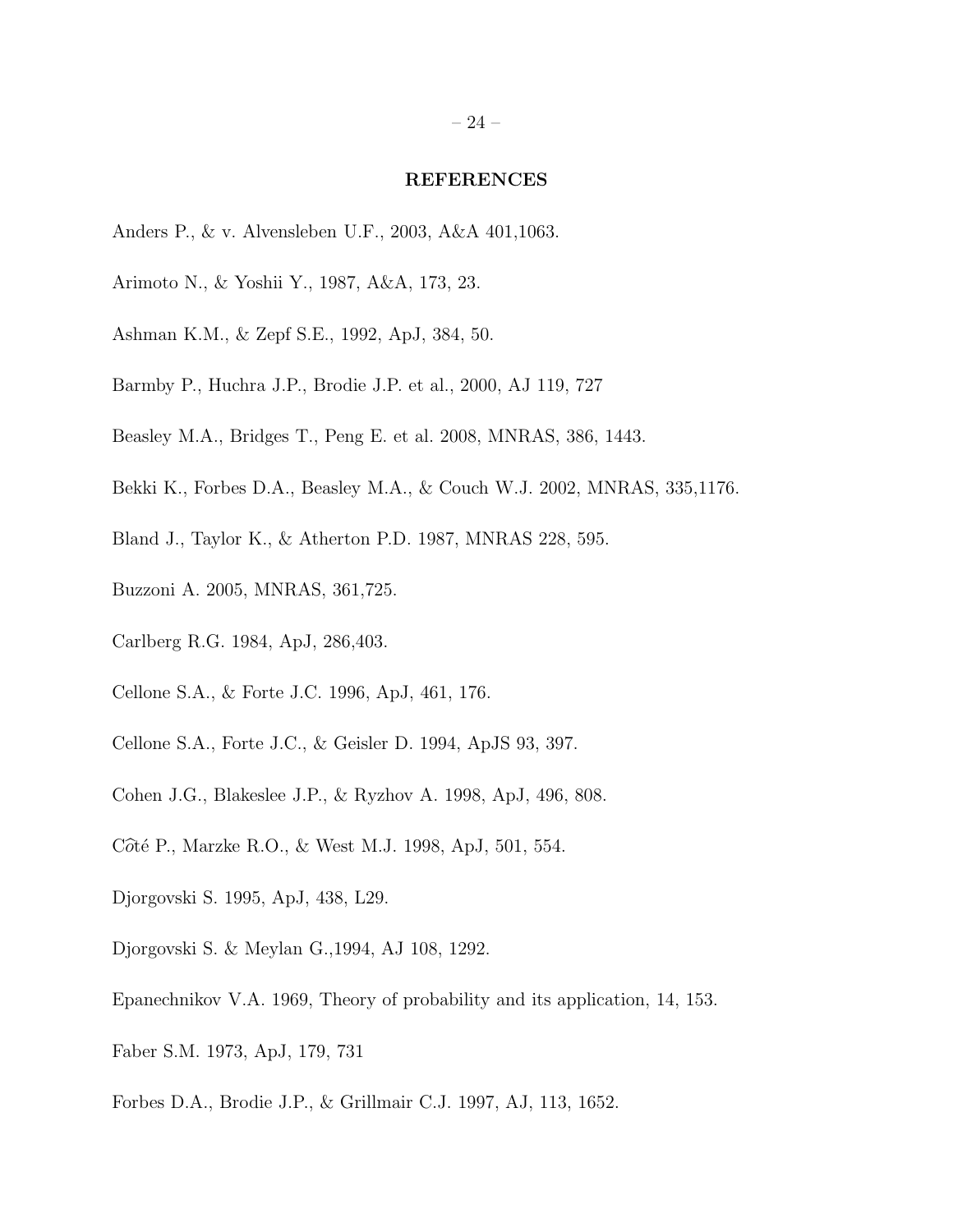Freedman D., & Diaconis P., Probability theory and Related Fields, 57, 453,1981.

- Geisler D., Lee M.G., and Kim E. 1996, AJ 111, 1529
- Graham J.A. 1979, ApJ 232, 60.
- Harris G.L.H., Harris W.E., & Geisler D. 2004, AJ 128, 723.
- Harris W.E., 2001, in Saas-Fee Advanced Course 28. Ed. L Labhardt and B. Binggeli. Springer-Verlag, Berlin,2001, p.223
- Harris H.C., & Canterna R. 1977, AJ, 82, 798.
- Hwang H.S., Lee M.G, Park H.S. et al. 2008, ApJ, 674,869.
- Hui X., Ford H.C., Freeman K.C., et al. 1995, ApJ, 449, 592
- Israel F.P. 1998, A&A Rev., 8, 237.
- Jacoby G.H., Morse J.A., Fullton L.K. et al. 1997, AJ, 114, 2611.
- Jórdan A., Côté P., Blakeslee J.P. et al. 2005, ApJ 634, 1002
- Lamareille F., Brinchmann J., Walcher C.J. et al. 2009, A&A 495,53.
- Lamers H.J.G.L.M., Anders P., & de Grijs R. 2006, A&A 452, 131.
- Larsen S.S. & Richtler T. 2006, A & A, 459, 103.
- Larson R. B. 1975, MNRAS, 173, 671.
- Lejeune B. 1996, Baltic Astronomy, 5, 399
- Levenberg K. 1944, Quarterly of Applied mathematics, 2, 164.
- Ma J. Zhou ,X. Chen J. et al. 2005, PASP,117,256.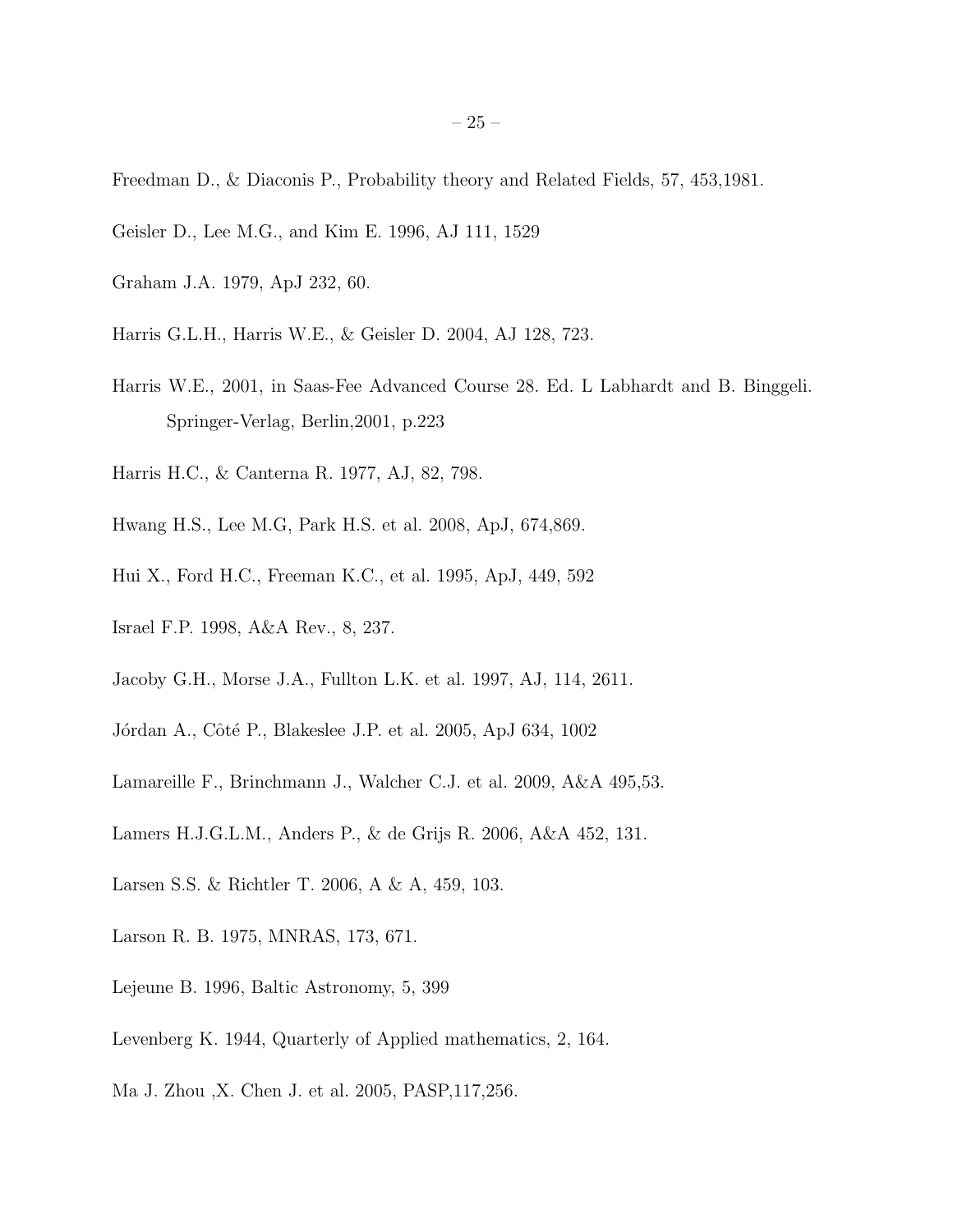- Marquardt D.W. 1963, SIAM Journal of Applied Mathematics, 11, 431.
- MacQueen J. 1967, Fifth Berkeley Symp. Math. Statist. Prob., 1, 281.
- Malin D.F., Quinn P.J. & Graham J.A. 1983, ApJ 272, 5.
- McLaughlin D.E., Barmby P., Harris W.E. et al. 2008, MNRAS,384,563.
- McLaughlin D.E. & van der Marel R.P. 2005, ApJS, 161, 304.
- McLaughlin D.E. 2000, ApJ,539, 618.
- McLachlan G. & Krishnan T. 1997, The EM alogorithm and extensions. Wiley series in probability & statistics, John Wiley & sons.
- Mengel S., Lehnert M.D., Thatte N. et al. 2005, A&A ,443, 41.
- Minniti D.& Rejkuba, M. 2002, ApJ, 575, L59.
- Pasquato M. & Bertin G. 2008, A&A, 489, 1079.
- Peebles P.J.E. 1969, ApJ, 155, 393.
- Peng E.W., Ford H.C. Freeman, K.C., & White R.L. 2002, AJ, 124, 3144.
- Piotto G. 2009, IAU Symposium No. 258, in press (astro-ph[,arXiv:0902.1422\)](http://arxiv.org/abs/0902.1422).
- Puzia T.H., & Sharina M.E. 2008, ApJ,674, 909.
- Qui D., & Tamhane A.C. 2007, Journal of Statistical Planning and Inference, 137, 3722.
- Recio-Blanco A., Aparicio A., Piotto G. et al. 2006, A&A, 452, 875.
- Rejkuba M., Minniti D. & Walsh J. R. 2003, Proceedings of the ESO Workshop "Extragalactic Globular Cluster Systems", Ed. M. Kissler-Patig. Springer-Verlag, 2003, 133.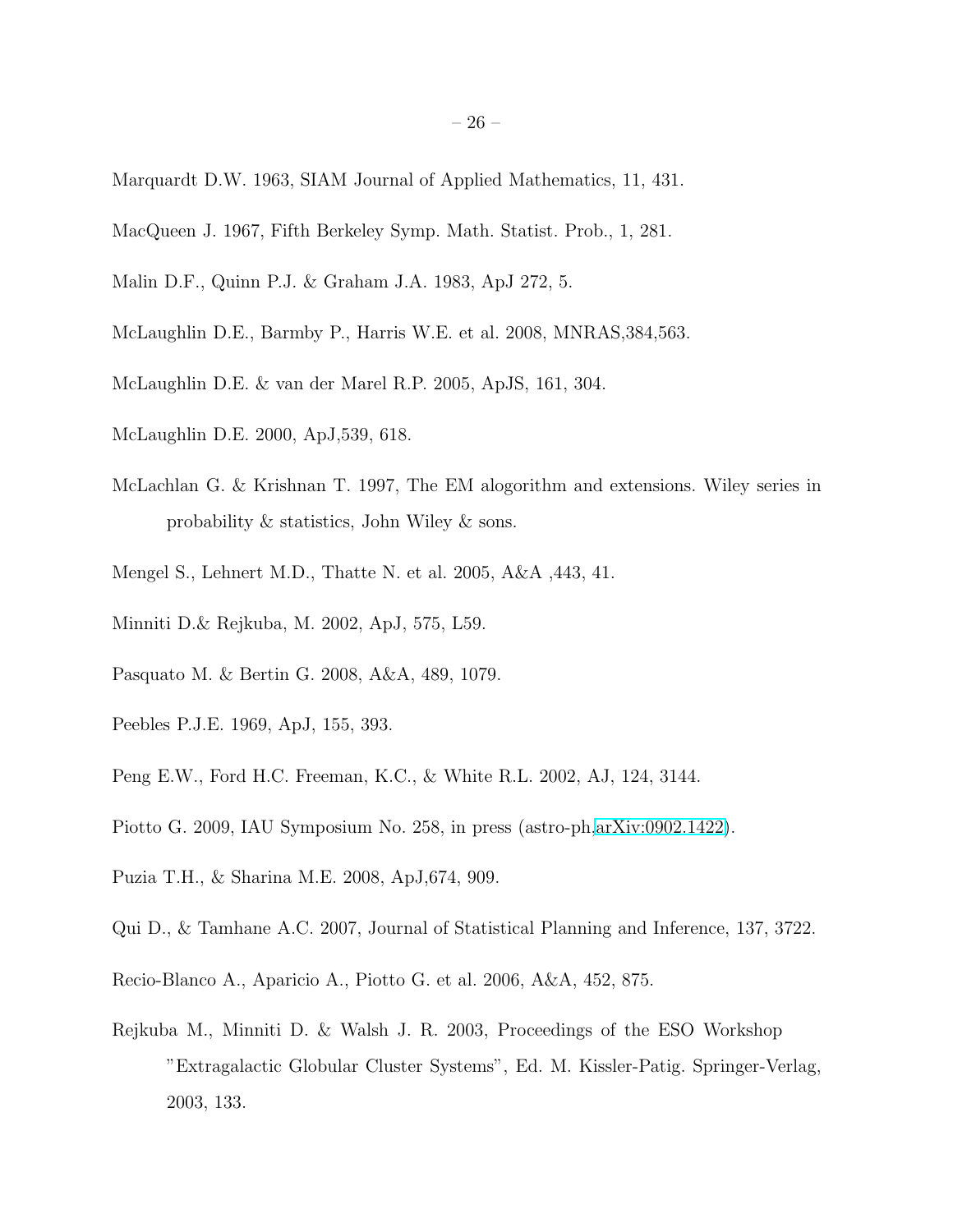- Rejkuba M., Greggio L., Harris W.E. et al. 2005, ApJ ,631, 262.
- Richtler T., Dirsch B., Gebhardt K. et al. 2004, AJ, 127, 2094
- Salibián-Barrera M., Van Aelst S., & Willems G. 2006, Journal of the American Statistical Association, 101, 1198.
- Salibián-Barrera M. & Zamar R.H. 2002, Annals of Statistics, 30, 556.
- Schweizer F., & Seitzer P. 1998, AJ, 116,2206.
- Sharina M. & Davoust E., 2009, A&A, 497,65.
- Sharina M.E., Afanasiev V.L., & Puzia T.H. 2006, MNRAS, 372, 1259.
- Sugar A.S., & James G.M. 2003, JASA, 98, 750.
- Tatsuoka K.S., & Tyler D.E. 2000, The Annals of Statistics, 28, 1219.
- Thomas D., Maraston C., & Bender R. 2003 MNRAS, 339, 897.
- Thomas D., Maraston C., & Korn A. 2004, MNRAS, 351, L19.
- Toomre A. 1977, in The Evolution of Galaxies and Stellar Populations, ed. B.Tinsley & R. Larson (New Haven: Yale Univ. Obs.), 401.
- van den Bergh S. 2007, AJ 133, 1217.
- van Gorkom J.H., van der Hulst J.M., Haschick A.D. et al. 1990, AJ 99, 1781.
- Whitmore B.C., Chandar R., & Fall S.M. 2007, AJ 133, 1067.
- Wilkinson A., Sharples R.M., Fosbury R.A.E. et al. 1986, MNRAS 218, 297.
- Woodley K. A., Harris W. E., & Beasley M. A. et al. 2007, AJ, 134, 494.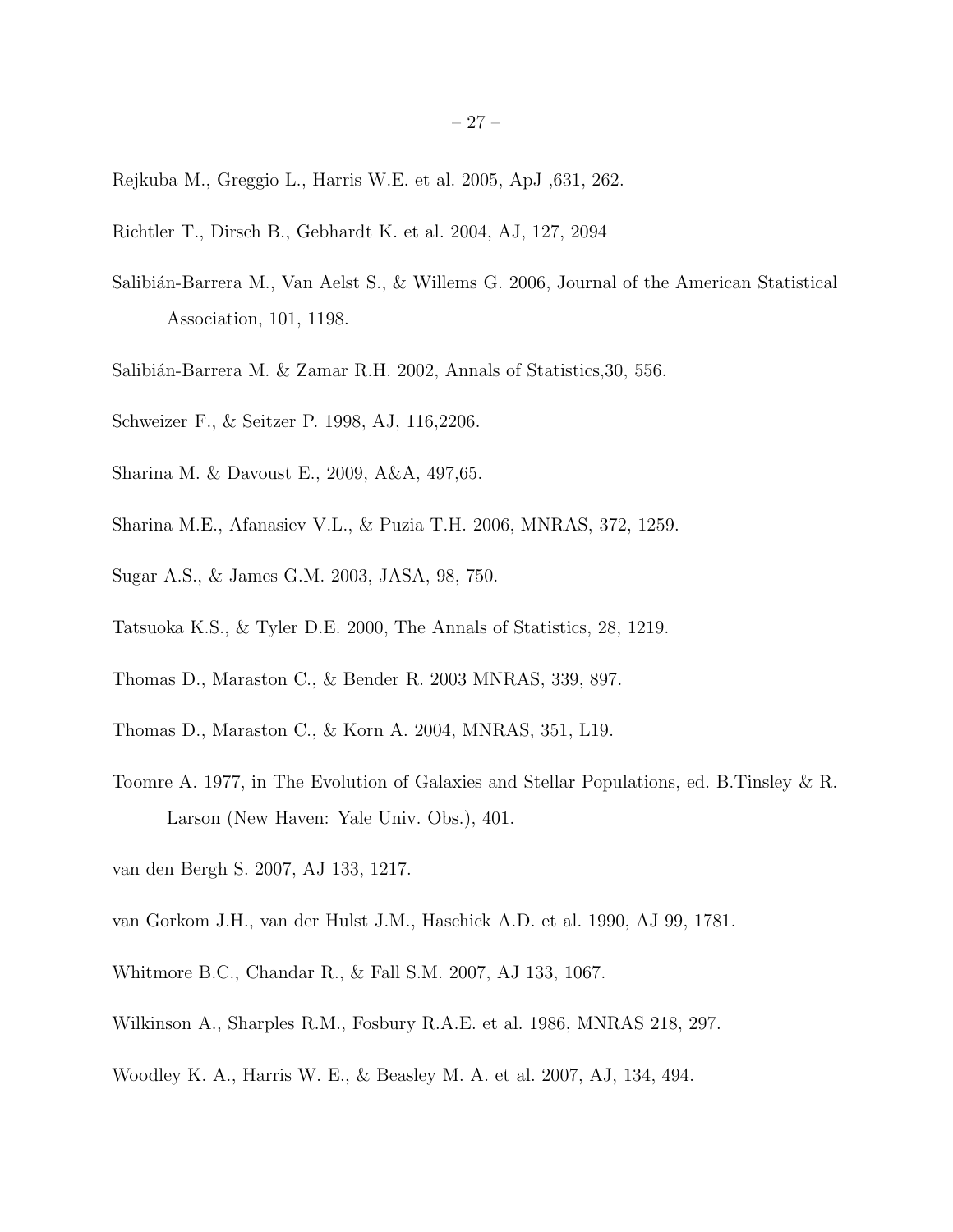Worthey G., Faber S.M., Gonzalez J.J. et al. 1994, ApJS, 94, 6872.

Zepf S.E., Carter D., Sharples R.M. et al. 1995, ApJ, 445, L19.

Zepf S.E., Beasley M.A., Bridges T.J. et al. 2000, AJ, 120, 2928.

This manuscript was prepared with the AAS IATEX macros v5.2.  $\,$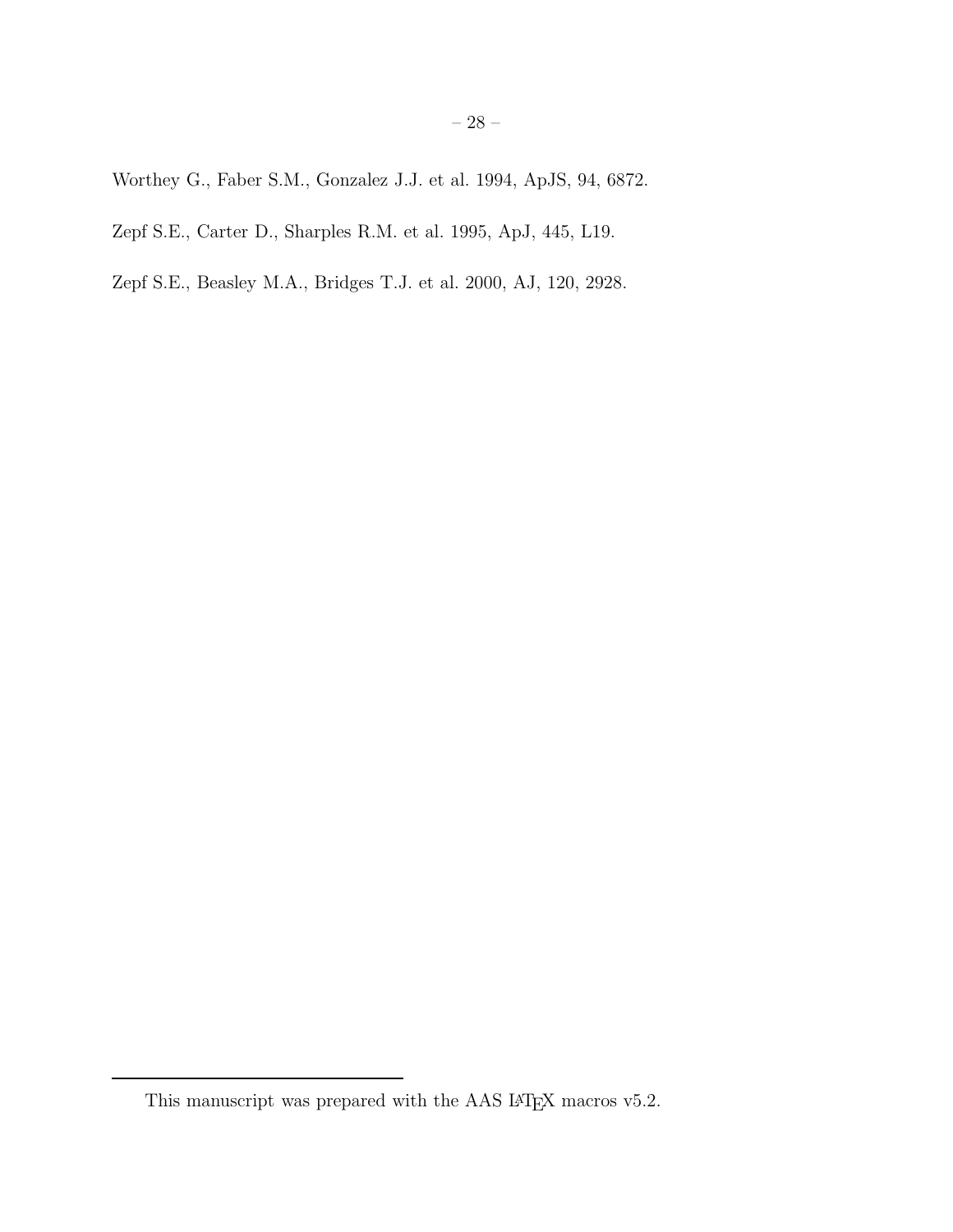

Fig. 1.— Comparison of the metallicities  $([Z/H])$  derived by the present method with those of ([M/H]) derived by Beasley et al. (2008)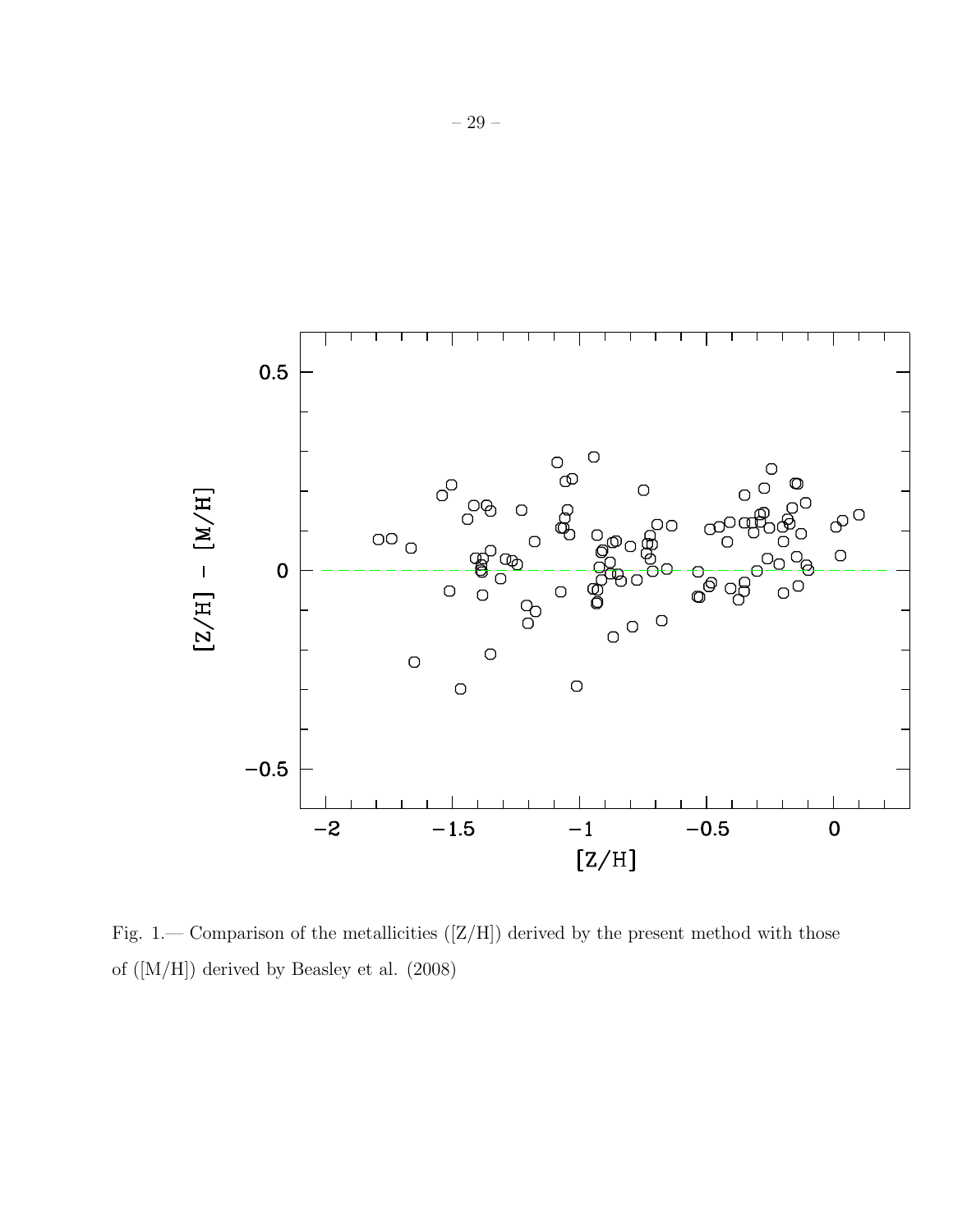

Fig. 2.— Binary diagrams of log(mass) vs  $\mu_0$ ,  $T_1$ , log( $\rho_0$ ),  $W_0$ , c,  $\sigma_{p,0}$  for three groups. Blue solid squares are for G1, red solid triangles are for G2 and green empty circles are for G3.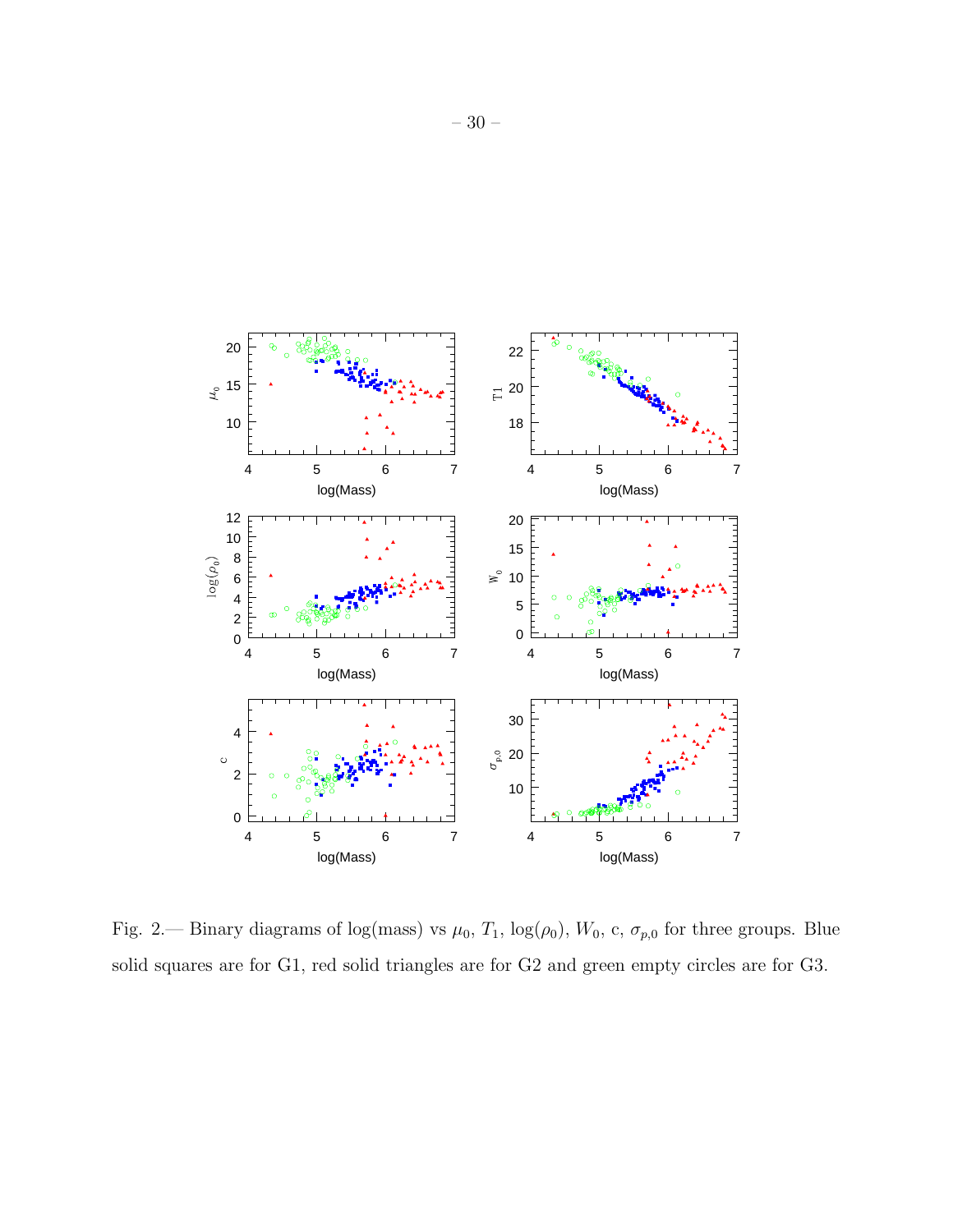

Fig. 3.— Histograms of  $R_{gc}$  (galactocentric distance) for three groups. Colors are the same as in Fig2.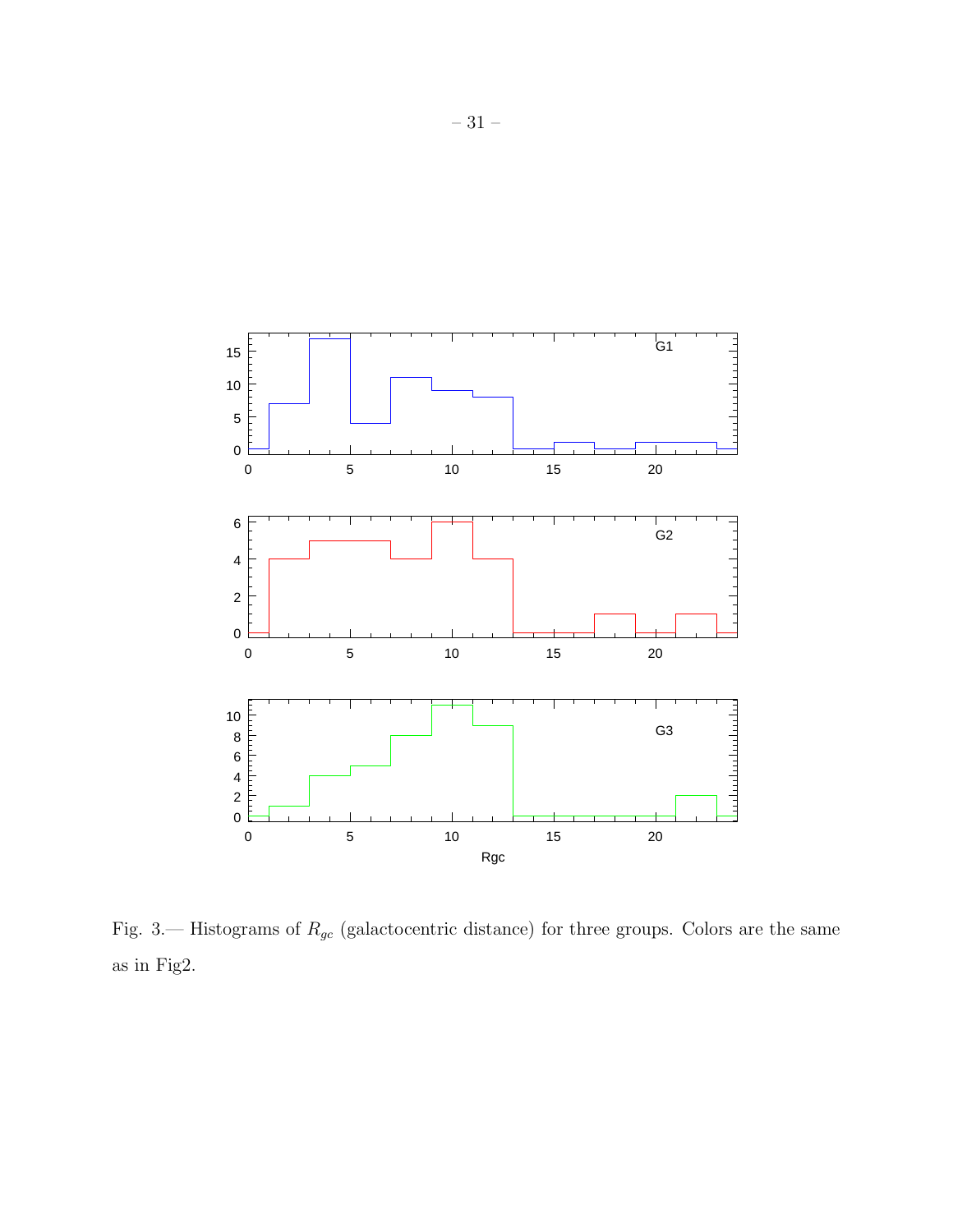

Fig. 4.— Probability density functions of [Fe/H] for the groups G1 and G2. Colors are the same as in Fig2.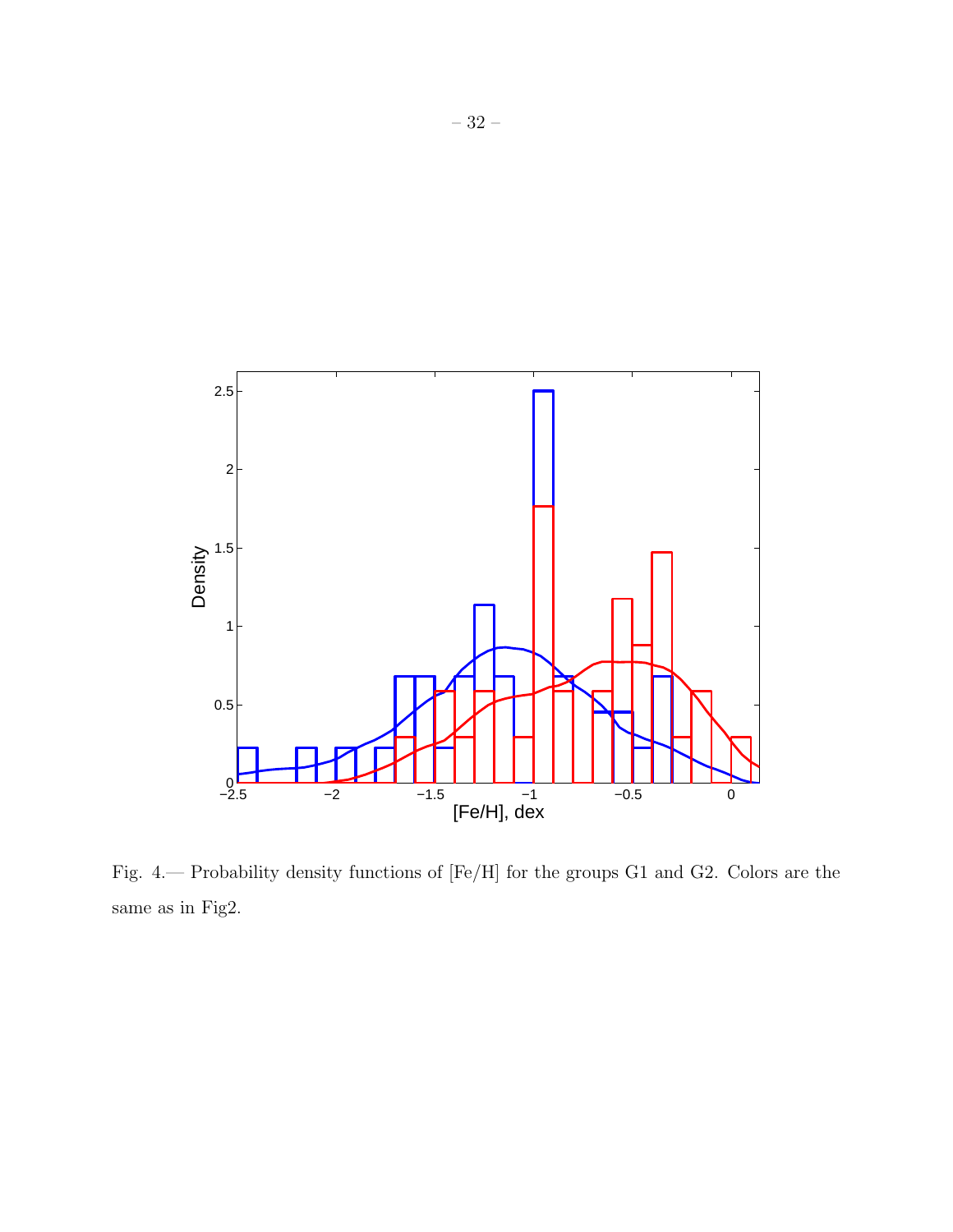

Fig. 5.— Probability density functions of [Fe/H] for the group G3 and the whole sample. Green is for G3 and black is for the entire sample.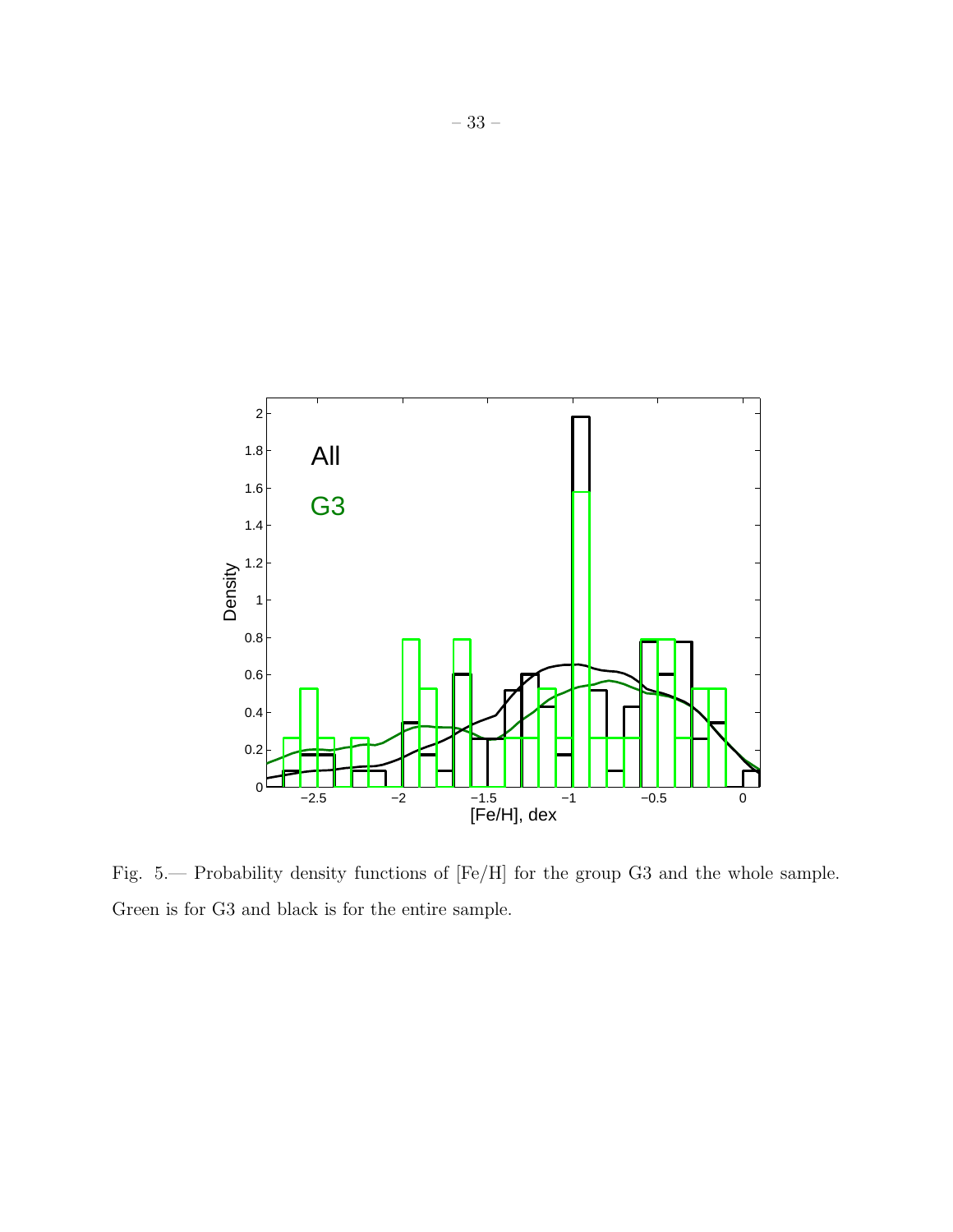

Fig. 6.— Binary plot of ellipticity vs [Fe/H] for the three groups. Colors and symbols are the same as in Fig.2.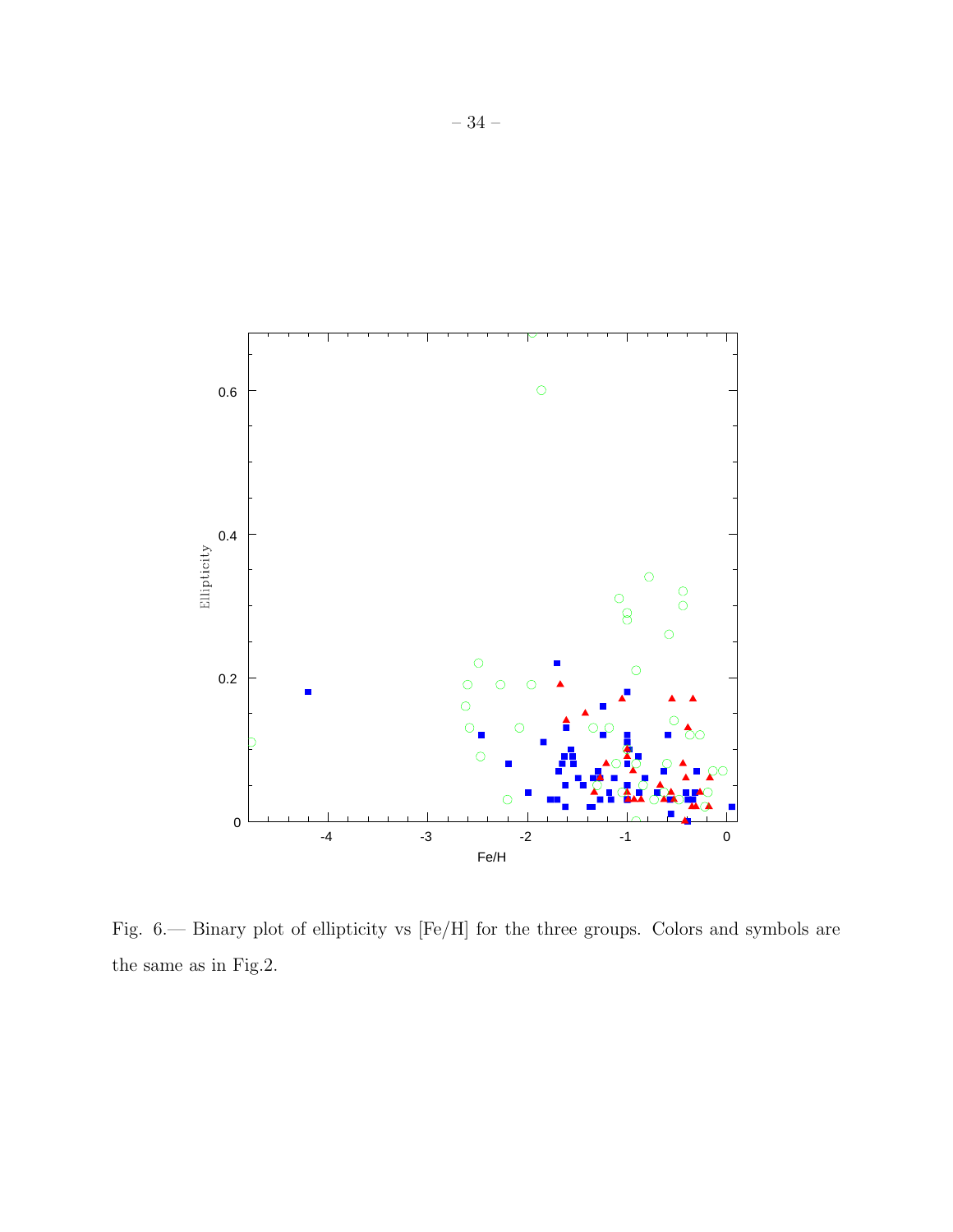

Fig. 7.— Color-color [Binary plot of tidal radii  $(R_{tid})$  vs core radii  $(R_c)$  for the three groups. Colors and symbols are the same as in Fig2.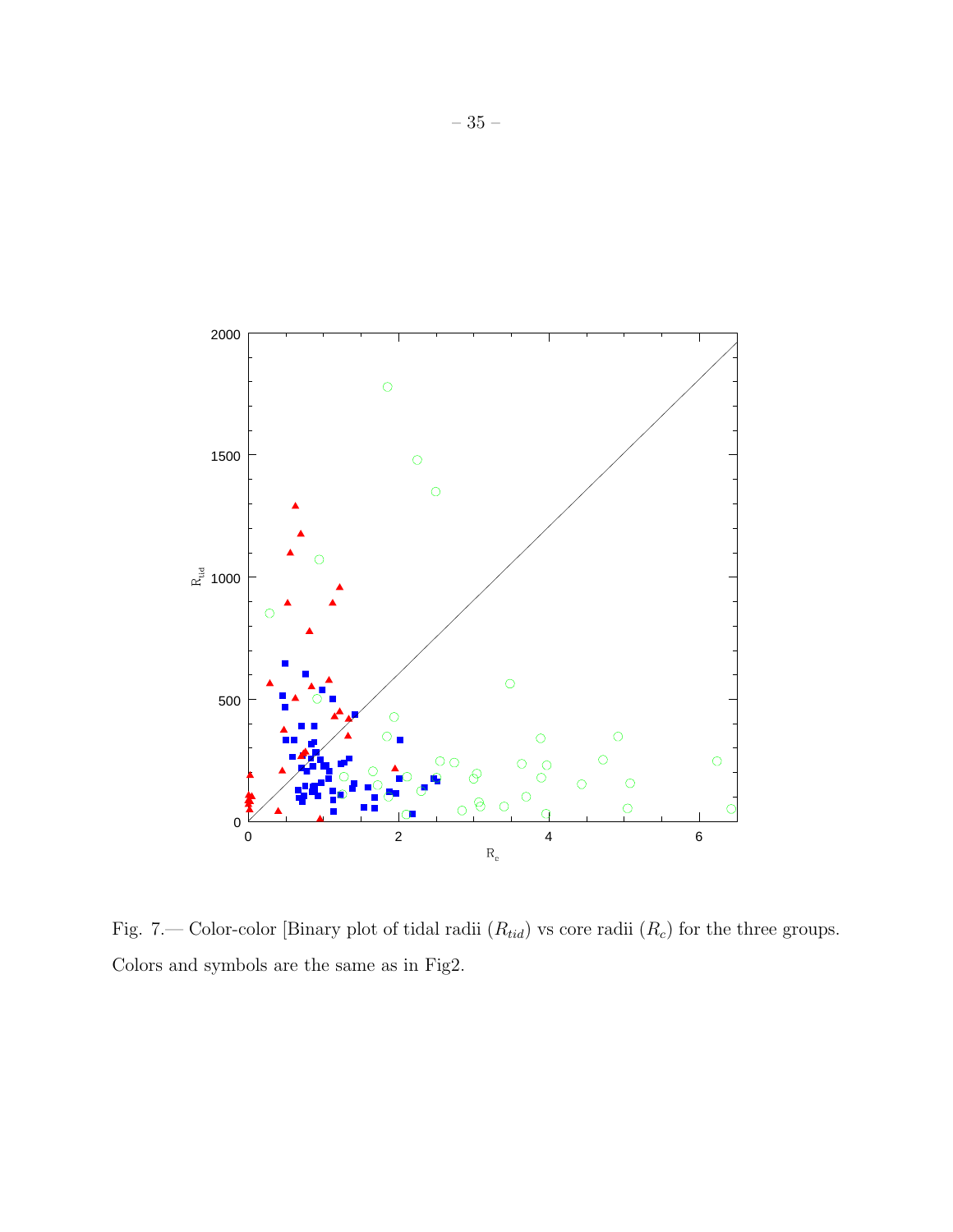

Fig. 8.— (M -  $T_1$ ) vs (C -  $T_1$ )] plot in Washington photometry for the three groups of GCs of NGC 5128 (blue squares for G1, red triangles for G2 and green open circles for G3), LSB dwarf galaxies (open triangles), Galactic globular clusters (small open squares), SSP track of varying metallicity for an age of 15Gyr from Cellone & Forte (1996) (solid line), tracks for E galaxies (short-dashed line) and Sa galaxies (dotted line) from Buzzoni (2005). GALEV model grids (ages: from 140 Myr to 14 Gyr; metallicities:  $z=0.0004$ , 0.004, 0.008, 0.02, and 0.04) are over plotted (Anders & Fritze - v. Alvensleben, 2003). Seven GCs fall outside the plotted range, which has been reduced for clarity. The error bars are, from left to right,  $\sigma(C - T_1) = \pm 0.017$ and $\sigma(M - T_1) = \pm 0.009$  for Harris & Canterna (1977),  $\pm 0.07$  in both colors for Harris et al.  $(2004)$ , and  $\pm 0.05$  in both colors for Cellone et al.  $(1994)$ .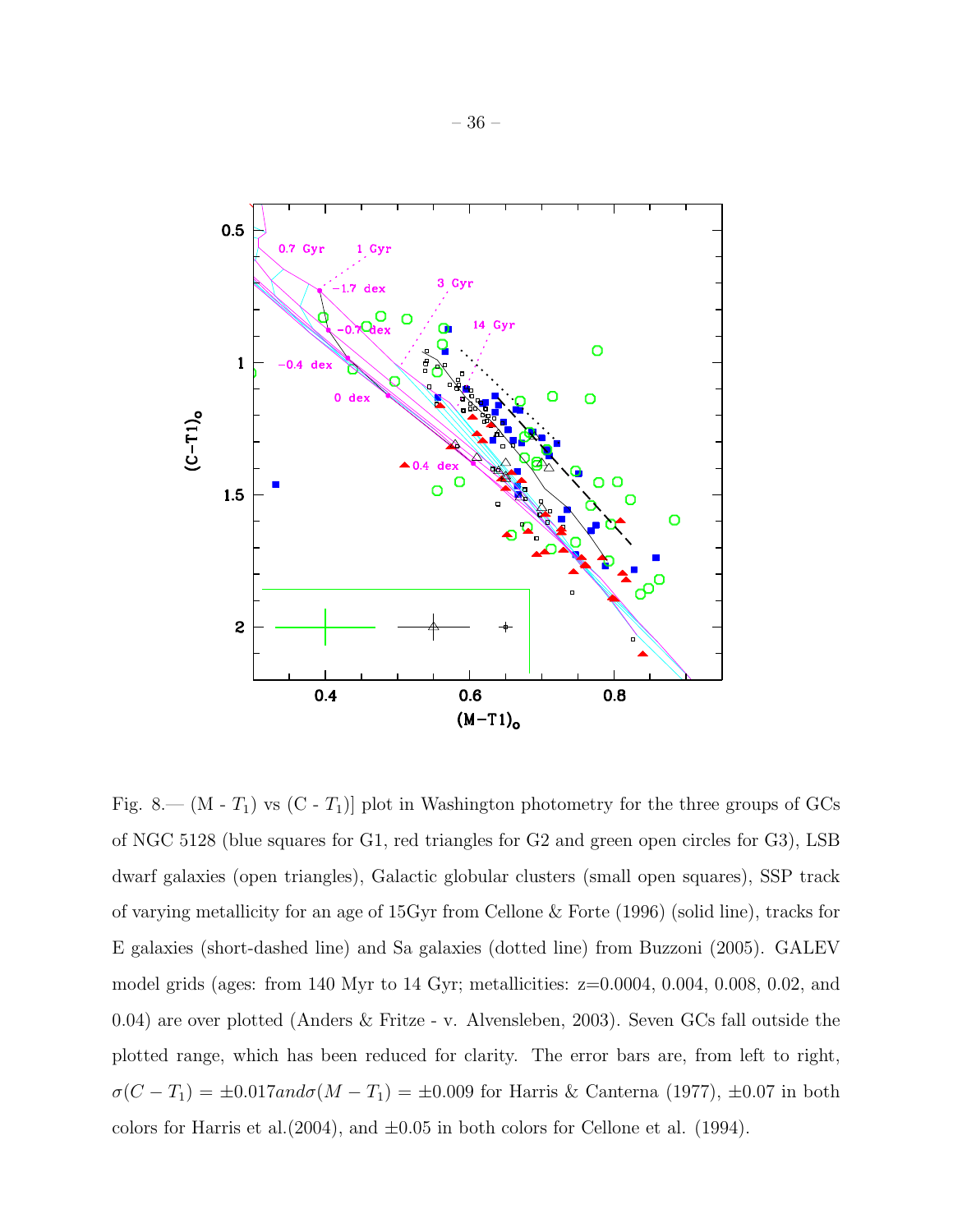

Fig. 9.— Radial velocity plotted against position angle (measured from North eastward) for the three groups (blue squares for G1, red triangles for G2, green open squares for G3). larger symbols denote radii larger than 8.0 arcmin. The mean rotation curves for the two first groups are shown as solid blue and red lines. The GCs of G2 have on average larger radial velocities than those of G1, their mean rotation curve is thus above that of G1.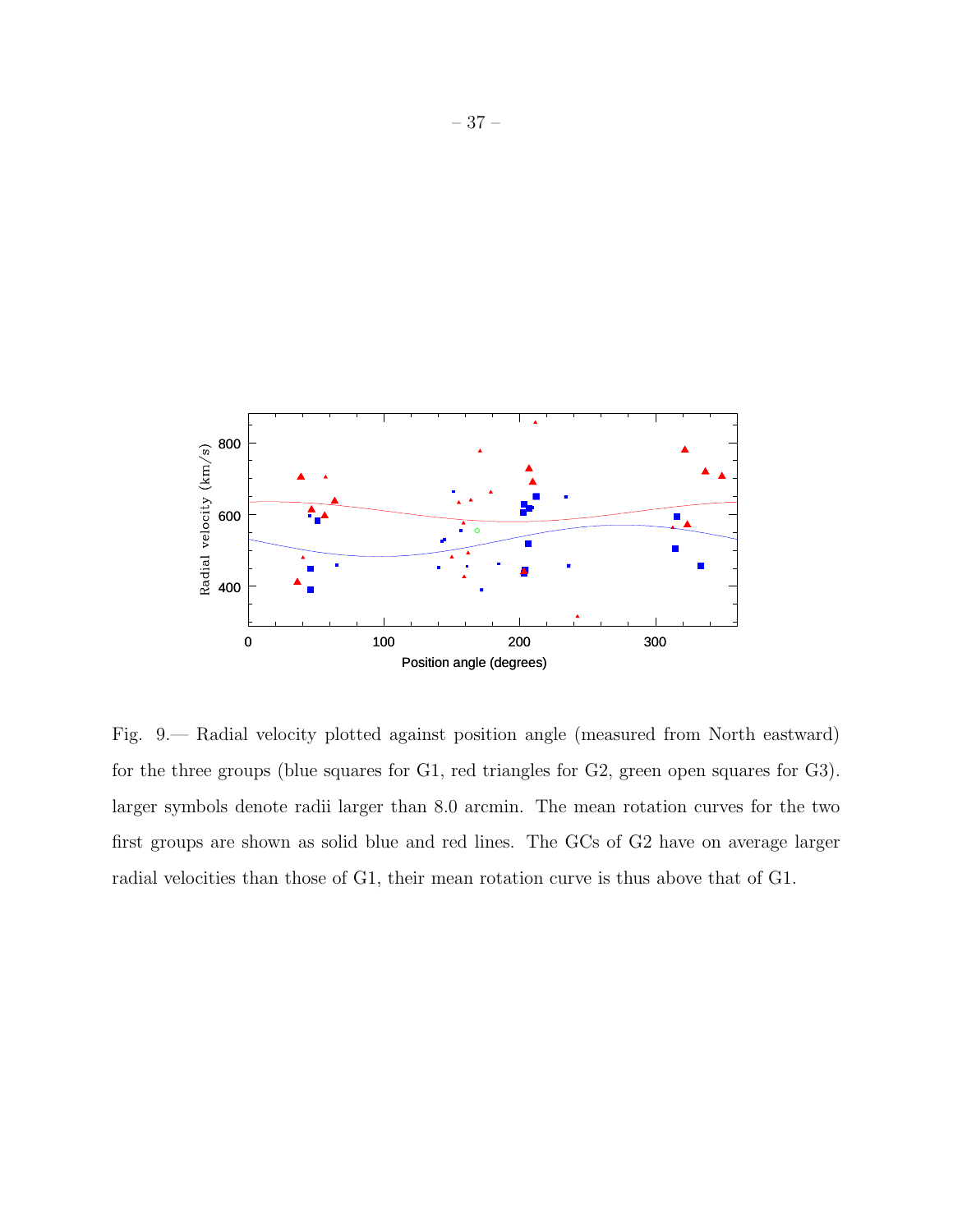

Fig. 10.— Mass-metallicity relation for the three groups (blue squares for G1, red triangles for G2, green open squares for G3).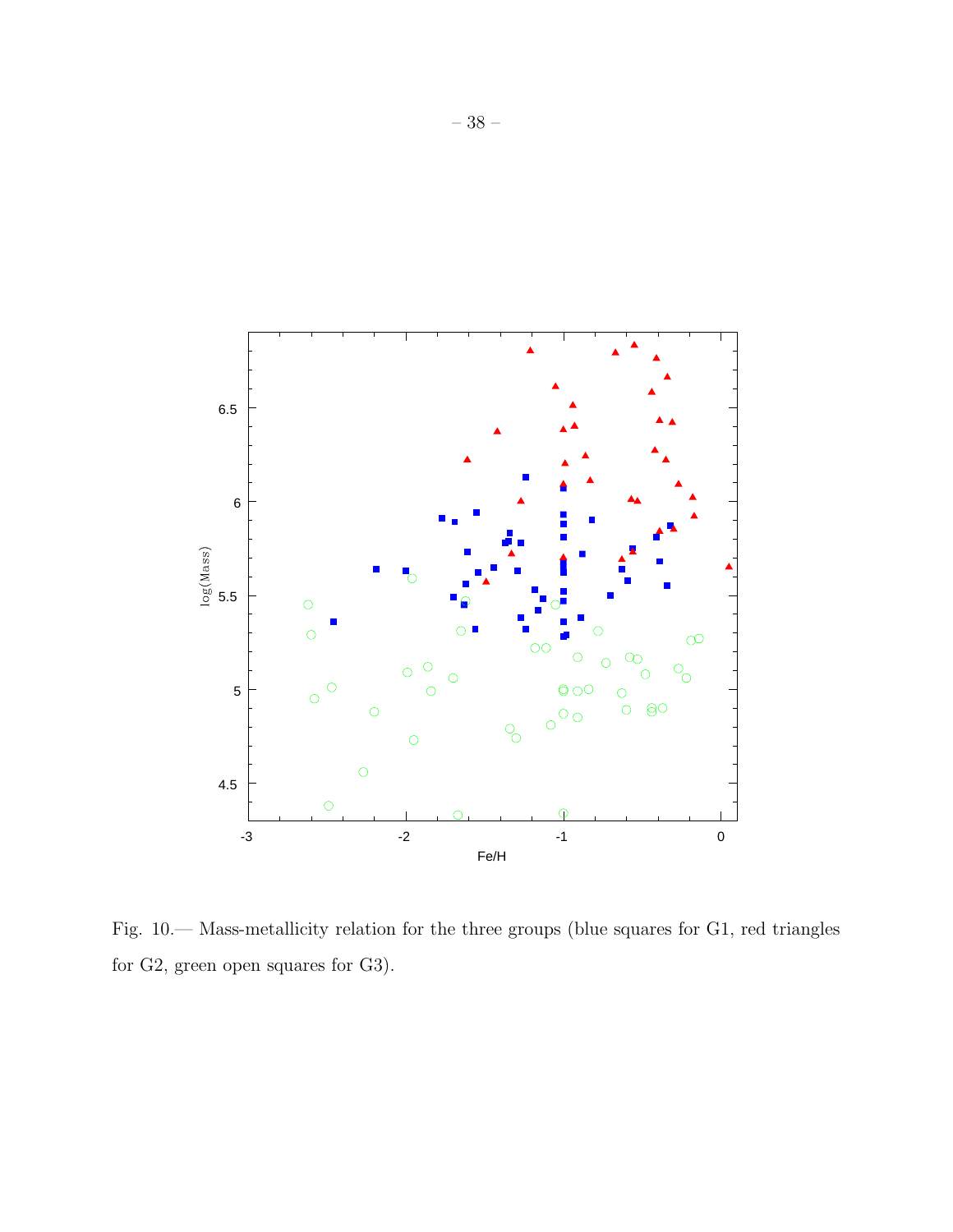| Name             | Group        | $\mathbf c$ | $<\mu_v>_{h}$<br>$(mag arcsec^{-2})$ | $\mu_0$<br>(mag $\mathit{arcsec}^{-2})$ | $W_0$   | $\mathrm{log}R_{c}$<br>(pc) | $logR_{tid}$<br>(pc) | $log r_h$<br>(pc) | $logM_{tot}$<br>$(M_{\bigodot})$ | $\rho_0$<br>$(M_{\bigodot}pc^{-3})$ | $\sigma_{p,0}$<br>(km/sec) | $t_{rh}$<br>$(10^9 \text{ years})$ |
|------------------|--------------|-------------|--------------------------------------|-----------------------------------------|---------|-----------------------------|----------------------|-------------------|----------------------------------|-------------------------------------|----------------------------|------------------------------------|
| AAT111563        | $\mathbf{1}$ | 1.89        | 18.15                                | 16.76                                   | $6.2\,$ | 0.09                        | 2.03                 | 0.49              | 5.36                             | 5129                                | 6.90                       | 0.91                               |
| AAT113992        | $\mathbf{1}$ | 2.46        | 19.10                                | 16.97                                   | 7.1     | 0.15                        | 2.64                 | 0.75              | 5.68                             | 5012                                | 7.85                       | $3.16\,$                           |
| AAT115339        | $\mathbf{1}$ | 2.00        | 17.33                                | 15.78                                   | 6.4     | $-0.03$                     | 2.01                 | 0.40              | 5.53                             | 16596                               | 9.38                       | $0.78\,$                           |
| AAT119508        | 1            | 1.71        | 19.03                                | 17.70                                   | $5.8\,$ | 0.37                        | 2.14                 | 0.71              | 5.58                             | 1380                                | 6.84                       | $2.51\,$                           |
| AAT120336        | $\mathbf{1}$ | 2.24        | 18.50                                | 16.66                                   | 6.8     | 0.13                        | 2.41                 | 0.64              | 5.64                             | 6166                                | 8.28                       | $2.09\,$                           |
| AAT120976        | $\mathbf{1}$ | 2.00        | 18.08                                | 16.53                                   | 6.4     | 0.05                        | 2.09                 | 0.48              | 5.38                             | 6761                                | 7.21                       | 0.91                               |
| C104             | $\mathbf{1}$ | 2.24        | 17.00                                | 15.21                                   | $6.8\,$ | $-0.12$                     | 2.16                 | 0.39              | 5.62                             | 33113                               | 10.74                      | 0.85                               |
| C115             | $\mathbf{1}$ | 1.71        | 18.35                                | 17.09                                   | $5.8\,$ | 0.29                        | 2.06                 | 0.64              | 5.56                             | 2239                                | 7.29                       | $1.86\,$                           |
| C123             | $\mathbf{1}$ | 2.17        | 18.38                                | 16.64                                   | 6.7     | $-0.01$                     | 2.20                 | 0.48              | $5.29\,$                         | 7586                                | 6.62                       | 0.83                               |
| C <sub>130</sub> | $\mathbf{1}$ | 2.46        | 18.23                                | 16.17                                   | 7.1     | $-0.04$                     | 2.45                 | 0.56              | 5.45                             | 11220                               | 7.55                       | $1.26\,$                           |
| C133             | $\mathbf{1}$ | 2.11        | 17.08                                | 15.40                                   | $6.6\,$ | $-0.06$                     | 2.10                 | 0.41              | 5.68                             | 25704                               | 11.09                      | $\rm 0.95$                         |
| C138             | $\mathbf{1}$ | 2.46        | 18.38                                | 16.27                                   | 7.1     | $-0.05$                     | 2.45                 | 0.55              | 5.42                             | 10965                               | 7.34                       | 1.20                               |
| C <sub>140</sub> | $\mathbf{1}$ | 1.89        | 18.48                                | 17.02                                   | 6.2     | 0.20                        | 2.14                 | 0.60              | 5.48                             | 3090                                | 6.97                       | 1.51                               |
| C146             | $\mathbf{1}$ | $2.31\,$    | 18.38                                | 16.45                                   | 6.9     | 0.01                        | 2.36                 | 0.55              | $5.50\,$                         | 9333                                | 7.85                       | 1.32                               |
| C147             | $\mathbf{1}$ | 1.75        | 18.98                                | 17.65                                   | $5.9\,$ | 0.27                        | 2.08                 | 0.63              | $5.32\,$                         | 1445                                | 5.58                       | 1.41                               |
| C149             | $\mathbf{1}$ | 2.17        | 17.48                                | 15.78                                   | 6.7     | $-0.06$                     | 2.15                 | 0.42              | 5.49                             | 16982                               | 8.83                       | $\rm 0.83$                         |
| C150             | $\mathbf{1}$ | 2.11        | 17.25                                | 15.57                                   | 6.6     | $-0.13$                     | 2.02                 | 0.34              | 5.47                             | 26303                               | 9.46                       | 0.62                               |
| C154             | $\mathbf{1}$ | 2.24        | 18.25                                | 16.45                                   | 6.8     | 0.11                        | 2.38                 | 0.62              | 5.62                             | 6918                                | 8.26                       | 1.86                               |
| C <sub>157</sub> | $\mathbf{1}$ | 2.54        | 17.58                                | 15.36                                   | 7.2     | $-0.06$                     | 2.51                 | 0.58              | 5.81                             | 26915                               | 11.30                      | 1.90                               |
| C <sub>159</sub> | $\mathbf{1}$ | 2.11        | 17.23                                | 15.51                                   | $6.6\,$ | $-0.17$                     | 1.98                 | $0.30\,$          | $5.55\,$                         | 40738                               | 10.79                      | $0.59\,$                           |
| C160             | $\mathbf{1}$ | 1.84        | 18.00                                | 16.58                                   | 6.1     | 0.05                        | 1.94                 | 0.44              | $5.36\,$                         | 6761                                | 7.33                       | $0.76\,$                           |
| C <sub>164</sub> | $\mathbf{1}$ | 1.46        | 17.05                                | 15.95                                   | 5.1     | 0.05                        | 1.59                 | 0.33              | 5.52                             | 12023                               | 9.84                       | $\,0.62\,$                         |
| C <sub>167</sub> | $\mathbf{1}$ | 2.38        | $18.53\,$                            | 16.54                                   | 7.0     | $-0.06$                     | $2.35\,$             | $0.50\,$          | 5.28                             | 9333                                | 6.50                       | 0.89                               |

Table 1. List of parameters of the <sup>g</sup>lobular clusters of NGC <sup>5128</sup> used in PCA and CA

– 39 –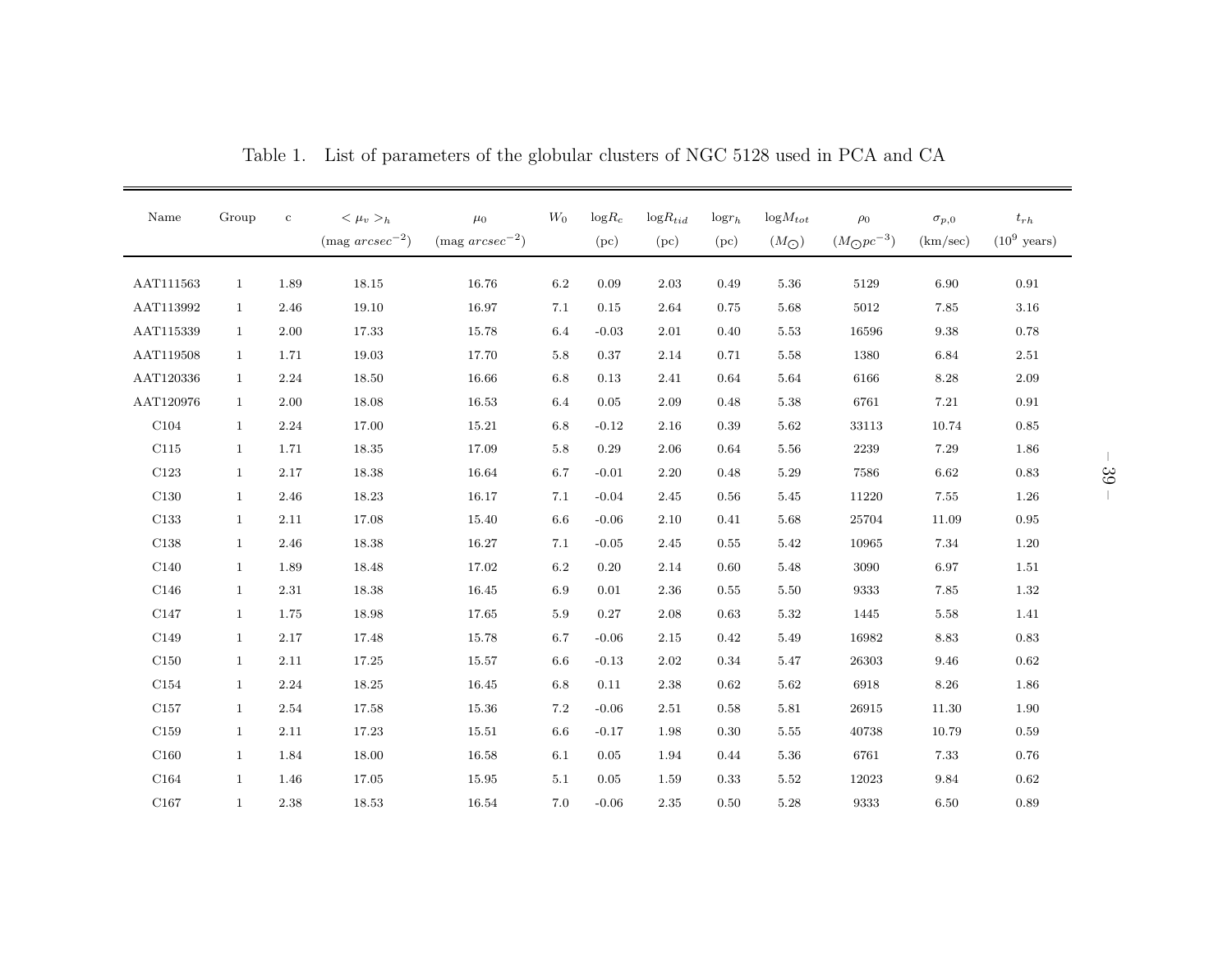| Name             | Group        | $\mathbf c$ | $<\mu_v>_h$<br>(mag $\arcsec^{-2}$ ) | $\mu_0$<br>(mag $\arccsc^{-2}$ ) | $W_0$   | $logR_c$<br>(pc) | $logR_{tid}$<br>(pc) | $log r_h$<br>(pc) | $logM_{tot}$<br>$(M_{\bigodot})$ | $\rho_0$<br>$(M_{\bigodot}pc^{-3})$ | $\sigma_{p,0}$<br>(km/sec) | $t_{rh}$<br>$(10^9 \text{ years})$ |
|------------------|--------------|-------------|--------------------------------------|----------------------------------|---------|------------------|----------------------|-------------------|----------------------------------|-------------------------------------|----------------------------|------------------------------------|
| F2GC14           | $\mathbf{1}$ | 2.70        | 19.33                                | 16.84                            | 7.4     | $-0.01$          | 2.73                 | 0.70              | 5.38                             | 6457                                | 6.15                       | 1.95                               |
| F2GC31           | $\mathbf{1}$ | 2.31        | 18.53                                | 16.64                            | 6.9     | 0.004            | 2.35                 | 0.54              | 5.32                             | 6607                                | 6.41                       | 1.07                               |
| PFF034           | $\mathbf{1}$ | 2.24        | 18.05                                | 16.26                            | $6.8\,$ | 0.09             | $2.37\,$             | 0.60              | $5.63\,$                         | 7943                                | $8.55\,$                   | 1.78                               |
| PFF041           | $\mathbf{1}$ | 2.54        | 17.13                                | 14.94                            | $7.2\,$ | $-0.14$          | 2.43                 | 0.49              | 5.78                             | 44668                               | 11.97                      | 1.38                               |
| <b>PFF052</b>    | $\mathbf{1}$ | 2.70        | 17.80                                | 15.34                            | 7.4     | $-0.15$          | 2.59                 | 0.56              | 5.65                             | 30903                               | 9.86                       | 1.58                               |
| <b>PFF059</b>    | $\mathbf{1}$ | 2.62        | 18.63                                | 16.24                            | 7.3     | 0.05             | 2.70                 | 0.72              | $5.81\,$                         | 12303                               | 9.68                       | $3.16\,$                           |
| <b>PFF063</b>    | $\mathbf{1}$ | 2.79        | 17.28                                | 14.70                            | $7.5\,$ | $-0.30$          | 2.52                 | 0.46              | 5.64                             | 83176                               | 11.30                      | 1.07                               |
| <b>PFF066</b>    | $\mathbf{1}$ | 2.38        | 17.83                                | 15.83                            | 7.0     | $-0.02$          | 2.40                 | 0.55              | 5.65                             | 16218                               | $\boldsymbol{9.48}$        | 1.51                               |
| <b>PFF083</b>    | $\mathbf{1}$ | 2.95        | 17.70                                | 14.69                            | 7.7     | $-0.31$          | 2.67                 | 0.54              | 5.72                             | 93325                               | 11.72                      | 1.58                               |
| R <sub>203</sub> | $\mathbf{1}$ | 2.46        | 17.25                                | 15.20                            | 7.1     | $-0.15$          | 2.34                 | 0.45              | 5.63                             | 36308                               | 10.52                      | 1.02                               |
| C113             | $\mathbf{1}$ | 2.62        | 16.98                                | 14.67                            | 7.3     | $-0.23$          | 2.42                 | 0.44              | 5.73                             | 69183                               | 12.16                      | 1.10                               |
| C132             | $\mathbf{1}$ | 2.62        | 17.60                                | 15.27                            | $7.3\,$ | $-0.06$          | 2.59                 | 0.61              | 5.83                             | 27542                               | 11.32                      | 2.19                               |
| $\rm C137$       | $\mathbf{1}$ | 2.87        | 17.83                                | 15.01                            | 7.6     | $-0.12$          | 2.78                 | 0.68              | 5.93                             | 43652                               | 12.39                      | 3.09                               |
| PFF016           | $\mathbf{1}$ | 2.24        | 17.80                                | 15.95                            | 6.8     | 0.03             | 2.31                 | 0.55              | 5.75                             | 15488                               | 10.45                      | 1.66                               |
| PFF021           | $\mathbf{1}$ | 3.10        | 17.55                                | 14.20                            | 7.9     | $-0.31$          | $2.81\,$             | 0.65              | $5.91\,$                         | 128825                              | 13.74                      | 2.75                               |
| PFF023           | $\mathbf{1}$ | 2.17        | 16.88                                | 15.14                            | 6.7     | $-0.05$          | 2.16                 | 0.44              | 5.78                             | 30903                               | 12.19                      | 1.15                               |
| PFF031           | $\mathbf{1}$ | 2.38        | 17.15                                | 15.17                            | $7.0\,$ | $-0.07$          | 2.35                 | 0.50              | 5.79                             | 30903                               | 11.70                      | 1.44                               |
| $\rm PFF035$     | $\mathbf{1}$ | 2.00        | 17.83                                | 16.22                            | 6.4     | 0.15             | 2.19                 | 0.58              | 5.87                             | 10471                               | 11.25                      | 2.09                               |
| CO <sub>43</sub> | $\mathbf{1}$ | 1.94        | 16.58                                | 15.09                            | $6.3\,$ | 0.14             | 2.13                 | 0.56              | 6.13                             | 20417                               | 15.63                      | $2.45\,$                           |
| C135             | $\mathbf{1}$ | 2.38        | 16.80                                | 14.82                            | 7.0     | $-0.11$          | 2.31                 | 0.46              | 5.88                             | 50119                               | 13.68                      | 1.38                               |
| C <sub>153</sub> | $\mathbf{1}$ | 1.43        | 16.50                                | 15.42                            | $5.0\,$ | 0.23             | 1.73                 | 0.49              | 6.07                             | 13183                               | 15.31                      | 1.82                               |
| G221             | $\mathbf{1}$ | 2.11        | 16.53                                | 14.85                            | 6.6     | $-0.07$          | 2.08                 | 0.40              | 5.90                             | 47863                               | 14.52                      | 1.15                               |
| G293             | $\mathbf{1}$ | 2.00        | 15.78                                | 14.27                            | 6.4     | $-0.14$          | 1.90                 | $0.29\,$          | 5.89                             | 81283                               | 16.14                      | 0.76                               |

Table 1—Continued

 $-40 -$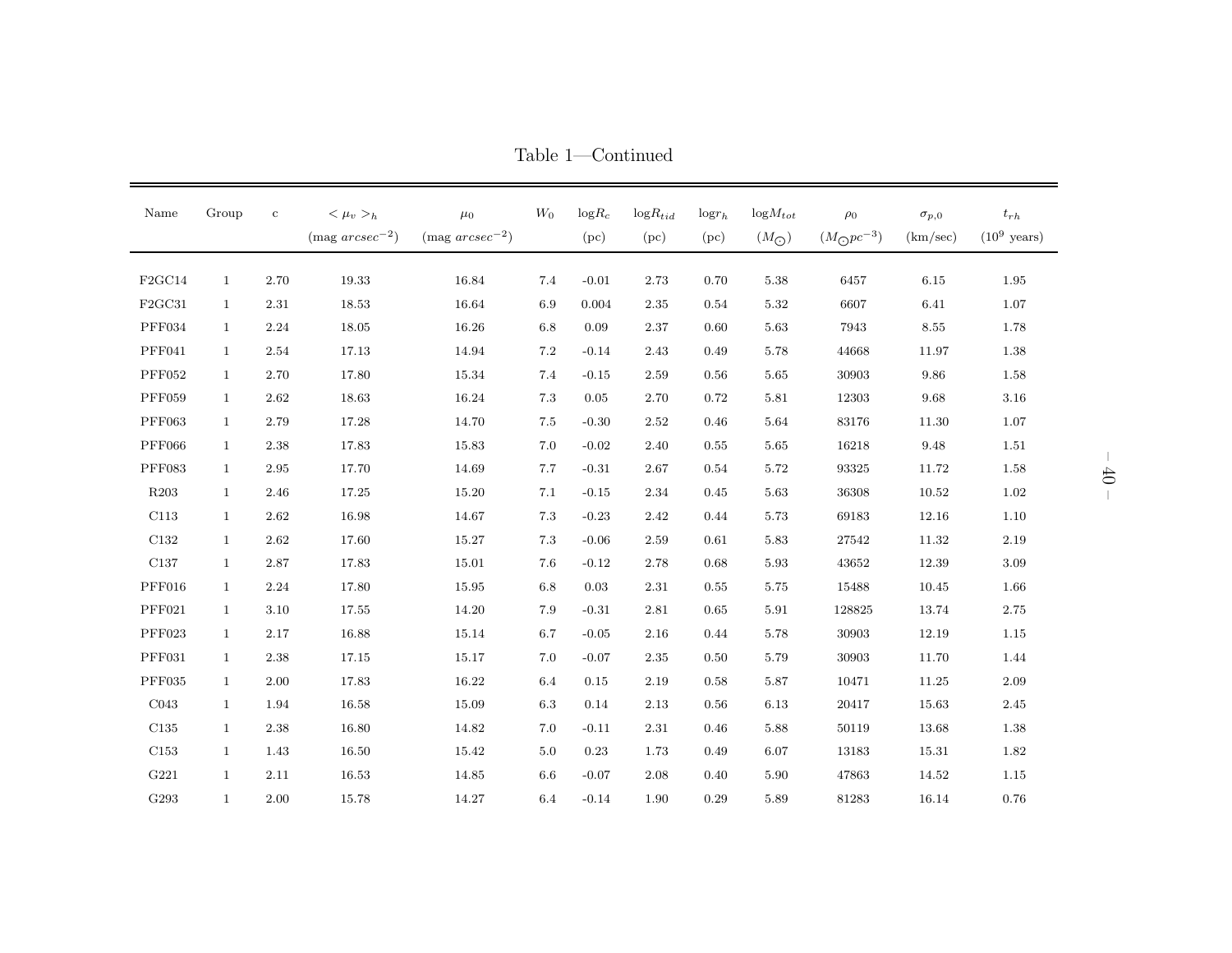| Name             | Group          | $\mathbf c$ | $<\mu_v>_{h}$         | $\mu_0$               | $W_0$   | $\mathrm{log}R_{c}$ | $logR_{tid}$ | $log r_h$ | $logM_{tot}$     | $\rho_0$                | $\sigma_{p,0}$ | $t_{rh}$               |
|------------------|----------------|-------------|-----------------------|-----------------------|---------|---------------------|--------------|-----------|------------------|-------------------------|----------------|------------------------|
|                  |                |             | (mag $\arcsec^{-2}$ ) | (mag $\arccsc^{-2}$ ) |         | (pc)                | (pc)         | (pc)      | $(M_{\bigodot})$ | $(M_{\bigodot}pc^{-3})$ | (km/sec)       | $(10^9 \text{ years})$ |
| PFF011           | $\mathbf{1}$   | 2.17        | 16.83                 | $15.12\,$             | 6.7     | 0.03                | 2.24         | 0.521     | 5.94             | $25119\,$               | 13.30          | 1.78                   |
| AAT118198        | $\overline{2}$ | 3.32        | 16.53                 | 10.81                 | 9.8     | $-1.33$             | 2.00         | 0.32      | 5.92             | $6.30957\times10^{7}$   | 23.50          | 0.91                   |
| C006             | $\overline{2}$ | 2.46        | 16.00                 | 13.88                 | 7.1     | 0.13                | 2.62         | 0.72      | 6.83             | $8.31764\times10^{4}$   | 30.34          | 8.91                   |
| CO18             | $\overline{2}$ | 2.54        | 16.13                 | 13.91                 | 7.2     | 0.06                | 2.63         | 0.69      | 6.61             | $7.76247\times10^{4}$   | $24.95\,$      | 6.31                   |
| C <sub>030</sub> | $\overline{2}$ | 2.95        | 16.23                 | 13.21                 | 7.7     | $-0.09$             | 2.89         | 0.76      | 6.79             | $2.39883\times10^{5}$   | 31.19          | 9.77                   |
| C <sub>032</sub> | $\overline{2}$ | 3.27        | 16.78                 | 12.51                 | 8.3     | $-0.54$             | 2.75         | 0.64      | 6.42             | $1.58489\times10^{6}$   | $28.12\,$      | 4.47                   |
| C037             | $\overline{2}$ | 2.62        | 15.33                 | 12.97                 | 7.3     | $-0.34$             | 2.31         | 0.33      | 6.24             | $4.89779\times10^{5}$   | 24.94          | 1.23                   |
| C142             | $\overline{2}$ | 2.54        | 15.85                 | 13.63                 | $7.2\,$ | $-0.12$             | 2.45         | 0.51      | 6.38             | $1.54882\times10^{5}$   | $23.33\,$      | 2.69                   |
| C145             | $\overline{2}$ | $0.01\,$    | 14.45                 | 13.80                 | 0.1     | $-0.02$             | 0.87         | 0.06      | 6.00             | $9.54993\times10^{4}$   | $23.77\,$      | 0.39                   |
| C152             | $\overline{2}$ | 1.94        | 14.08                 | 12.57                 | 6.3     | $-0.40$             | 1.59         | 0.01      | 6.09             | $7.76247\times10^{5}$   | 27.60          | 0.36                   |
| F2GC69           | $\overline{2}$ | 5.23        | 16.60                 | 6.32                  | 19.5    | $-3.31$             | 1.92         | 0.28      | 5.69             | $2.29087\times10^{11}$  | 18.32          | 0.63                   |
| G284             | $\overline{2}$ | 4.26        | 16.13                 | 8.37                  | 15.3    | $-2.42$             | 1.83         | 0.20      | 5.73             | $4.78630\times10^{9}$   | 20.09          | 0.49                   |
| K131             | $\overline{2}$ | 3.40        | 15.28                 | 9.15                  | 11.1    | $-1.75$             | 1.66         | 0.12      | 6.02             | $6.02560\times10^{8}$   | 33.96          | $0.50\,$               |
| <b>PFF079</b>    | $\overline{2}$ | 3.51        | 16.70                 | 10.43                 | 11.9    | $-1.61$             | 1.90         | 0.38      | 5.72             | $8.51138\times10^{7}$   | 17.38          | 0.89                   |
| R223             | $\overline{2}$ | 4.20        | 15.98                 | 8.35                  | 15.1    | $-2.19$             | 2.02         | 0.39      | 6.11             | $2.51189\times10^{9}$   | $25.00\,$      | 1.38                   |
| C117             | $\overline{2}$ | 2.54        | 17.80                 | 15.53                 | 7.2     | $-0.08$             | 2.50         | 0.56      | 5.85             | $3.31131\times10^{4}$   | 12.02          | 1.90                   |
| C168             | $\overline{2}$ | 2.87        | 19.25                 | 16.43                 | 7.6     | 0.05                | 2.95         | 0.85      | 5.70             | $7.94328\times10^{3}$   | 7.82           | 4.47                   |
| FIGC14           | $\overline{2}$ | 1.75        | 18.95                 | 17.64                 | 5.9     | 0.40                | 2.21         | 0.76      | 5.57             | $1.04713\times10^{3}$   | 6.41           | 2.82                   |
| <b>PFF029</b>    | $\overline{2}$ | 2.17        | 18.40                 | 16.80                 | 6.7     | 0.31                | 2.52         | 0.80      | 5.87             | $3.16228\times10^{3}$   | 8.95           | 4.36                   |
| C <sub>161</sub> | $\overline{2}$ | 3.03        | 17.78                 | 14.54                 | 7.8     | $-0.34$             | 2.71         | 0.56      | 5.84             | $1.47911\times10^{5}$   | 13.61          | 1.95                   |
| CO <sub>03</sub> | $\overline{2}$ | 3.30        | 17.80                 | 13.37                 | 8.4     | $-0.20$             | 3.11         | 1.03      | 6.76             | $3.09030\times10^{5}$   | $27.10\,$      | $23.44\,$              |
| COO4             | $\overline{2}$ | 2.00        | 16.78                 | 15.25                 | 6.4     | 0.29                | 2.33         | 0.72      | 6.37             | $1.23027\times10^{4}$   | 16.98          | 5.37                   |
| COO7             | $\overline{2}$ | 2.87        | 16.58                 | 13.77                 | 7.6     | 0.08                | 2.98         | 0.8       | 6.80             | $7.94328\times10^{4}$   | 26.85          | 14.79                  |

Table 1—Continued

– 41 –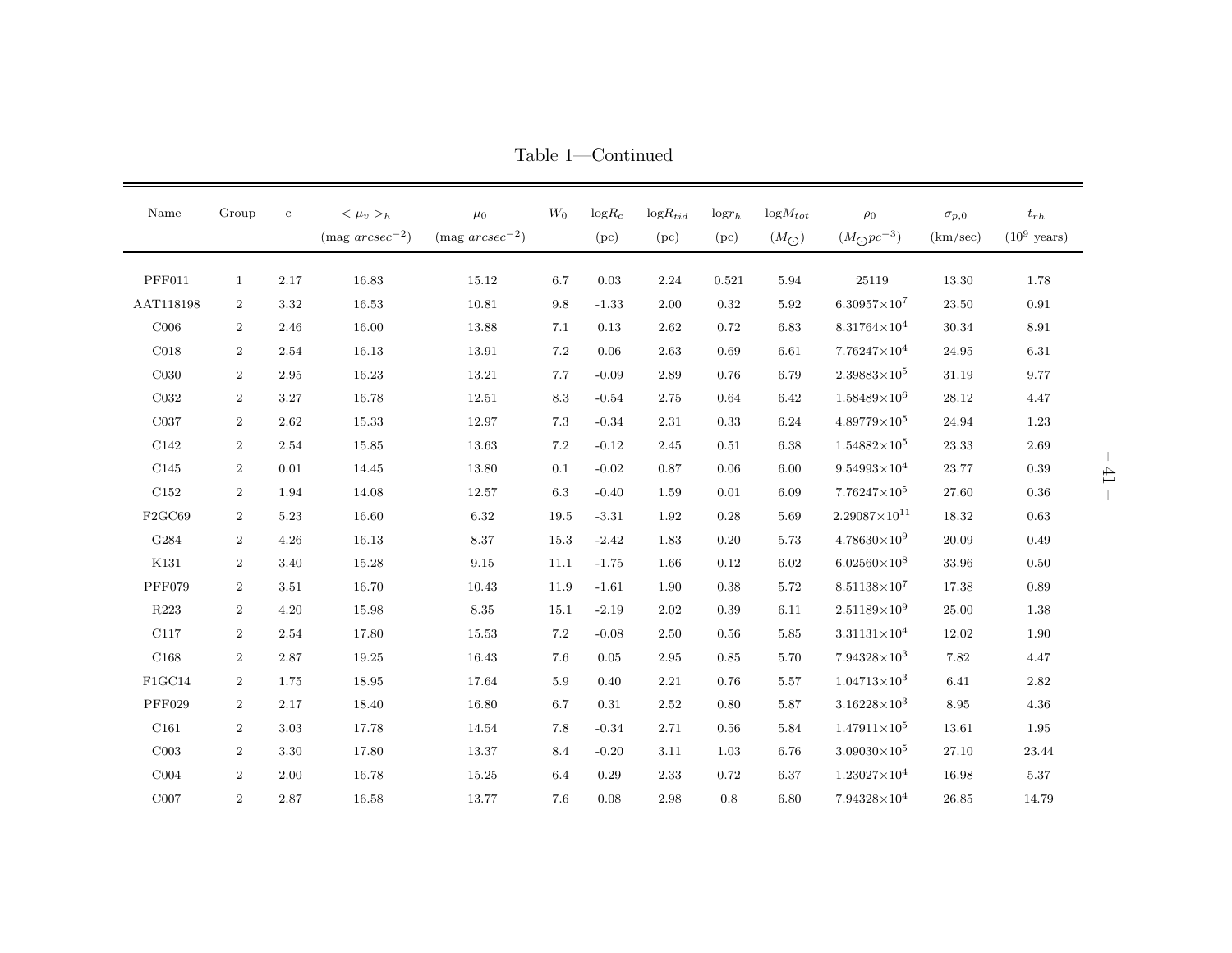| $\rm Name$       | Group            | $\mathbf{c}$ | $<\mu_v>_{h}$<br>$(mag arcsec^{-2})$ | $\mu_0$<br>(mag $\arccsc^{-2}$ ) | $W_0$   | $log R_c$<br>(pc) | $logR_{tid}$<br>(pc) | $log r_h$<br>(pc) | $logM_{tot}$<br>$(M_{\bigodot})$ | $\rho_0$<br>$(M_{\bigodot}pc^{-3})$ | $\sigma_{p,0}$<br>(km/sec) | $t_{rh}$<br>$(10^9 \text{ years})$ |
|------------------|------------------|--------------|--------------------------------------|----------------------------------|---------|-------------------|----------------------|-------------------|----------------------------------|-------------------------------------|----------------------------|------------------------------------|
| C <sub>012</sub> | $\overline{2}$   | 3.27         | 3.27                                 | 3.27                             | 3.27    | 3.27              | 3.27                 | 3.27              | 3.27                             | $3.27000\times10^{0}$               | $3.27\,$                   | 3.27                               |
| CO14             | $\overline{2}$   | 2.70         | 16.68                                | 14.19                            | 7.40    | 0.03              | 2.76                 | 0.74              | 6.51                             | $6.60693\times10^{4}$               | 21.58                      | 6.76                               |
| CO19             | $\overline{2}$   | 2.38         | 16.70                                | 14.70                            | 7.00    | 0.12              | 2.54                 | 0.69              | 6.40                             | $3.38844\times10^{4}$               | 19.01                      | 5.13                               |
| ${\rm C}025$     | $\overline{2}$   | 3.20         | 17.45                                | 13.60                            | 8.10    | $-0.28$           | 2.95                 | 0.79              | 6.43                             | $3.01995\times10^{5}$               | 22.44                      | 7.58                               |
| C029             | $\overline{2}$   | 3.20         | 17.65                                | 13.80                            | 8.10    | $-0.16$           | 3.07                 | 0.92              | 6.58                             | $1.81970\times10^{5}$               | 23.28                      | 13.49                              |
| C036             | $\overline{2}$   | 2.54         | 16.03                                | 13.83                            | 7.20    | $-0.13$           | 2.44                 | 0.50              | 6.22                             | $1.20226\times10^{5}$               | 19.91                      | 2.19                               |
| $\rm C139$       | $\boldsymbol{2}$ | 2.87         | 16.85                                | 14.00                            | 7.60    | $-0.32$           | 2.57                 | 0.48              | 6.00                             | $2.13796\times10^{5}$               | 17.18                      | 1.66                               |
| ${\rm C}151$     | $\overline{2}$   | 2.24         | 17.43                                | 15.53                            | 6.80    | $-0.18$           | 2.10                 | 0.34              | 5.65                             | $5.12861\times10^{4}$               | 11.83                      | 0.76                               |
| ${\rm C}165$     | $\,2$            | 2.79         | 17.25                                | 14.57                            | 7.50    | $-0.08$           | 2.74                 | 0.68              | 6.27                             | $7.58578\times10^{4}$               | 18.11                      | 4.36                               |
| G170             | $\overline{2}$   | 2.46         | 17.00                                | 14.88                            | 7.10    | $-0.08$           | 2.41                 | 0.52              | 6.01                             | $5.24807\times10^{4}$               | 15.03                      | 1.95                               |
| WHH09            | $\overline{2}$   | 2.54         | 17.63                                | 15.35                            | 7.20    | 0.08              | 2.65                 | 0.72              | 6.22                             | $2.63027\times10^{4}$               | 15.45                      | 4.79                               |
| WHH16            | $\overline{2}$   | 2.54         | 16.83                                | 14.55                            | 7.20    | $-0.15$           | 2.42                 | 0.48              | 6.09                             | $1.00000\times10^{5}$               | 17.38                      | 1.82                               |
| WHH22            | $\overline{2}$   | 2.87         | 16.73                                | 13.91                            | 7.60    | $-0.20$           | 2.70                 | 0.60              | 6.20                             | $1.44544\times10^{5}$               | 18.62                      | 3.02                               |
| C126             | 3                | 3.86         | 21.80                                | 14.93                            | 13.7    | $-1.59$           | 2.27                 | 0.71              | 4.33                             | 1258925                             | 2.24                       | 0.74                               |
| AAT117287        | 3                | 1.80         | 19.20                                | 17.87                            | 6.0     | 0.39              | 2.24                 | 0.76              | 5.47                             | 871                                 | 5.71                       | 2.57                               |
| C111             | 3                | 3.03         | 21.33                                | 18.18                            | 7.8     | $-0.02$           | 3.03                 | 0.88              | 4.88                             | 1820                                | 3.12                       | 2.24                               |
| C114             | 3                | 1.52         | 22.28                                | 21.08                            | $5.3\,$ | 0.80              | 2.39                 | 1.08              | 5.11                             | 28                                  | 2.58                       | 5.89                               |
| C118             | 3                | 2.70         | 20.65                                | 18.12                            | 7.4     | $-0.04$           | 2.70                 | 0.67              | 4.90                             | 2630                                | 3.66                       | 1.15                               |
| C124             | 3                | 1.67         | 20.73                                | 19.49                            | 5.7     | 0.36              | 2.09                 | 0.69              | 4.74                             | 214                                 | 2.65                       | 1.05                               |
| C125             | 3                | 1.89         | 19.95                                | 18.48                            | 6.2     | 0.32              | 2.26                 | 0.72              | 5.17                             | 646                                 | 4.24                       | 1.74                               |
| $\rm C127$       | 3                | 2.24         | 21.08                                | 19.25                            | 6.8     | 0.27              | 2.54                 | 0.78              | 4.81                             | 347                                 | 2.70                       | 1.51                               |
| C131             | 3                | 1.89         | 19.30                                | 17.89                            | 6.2     | 0.30              | 2.24                 | 0.70              | 5.31                             | 1047                                | 5.09                       | 1.82                               |
| C136             | 3                | 1.49         | 18.95                                | 17.85                            | $5.2\,$ | 0.19              | 1.75                 | 0.47              | 4.99                             | 1413                                | 4.57                       | 0.60                               |

Table 1—Continued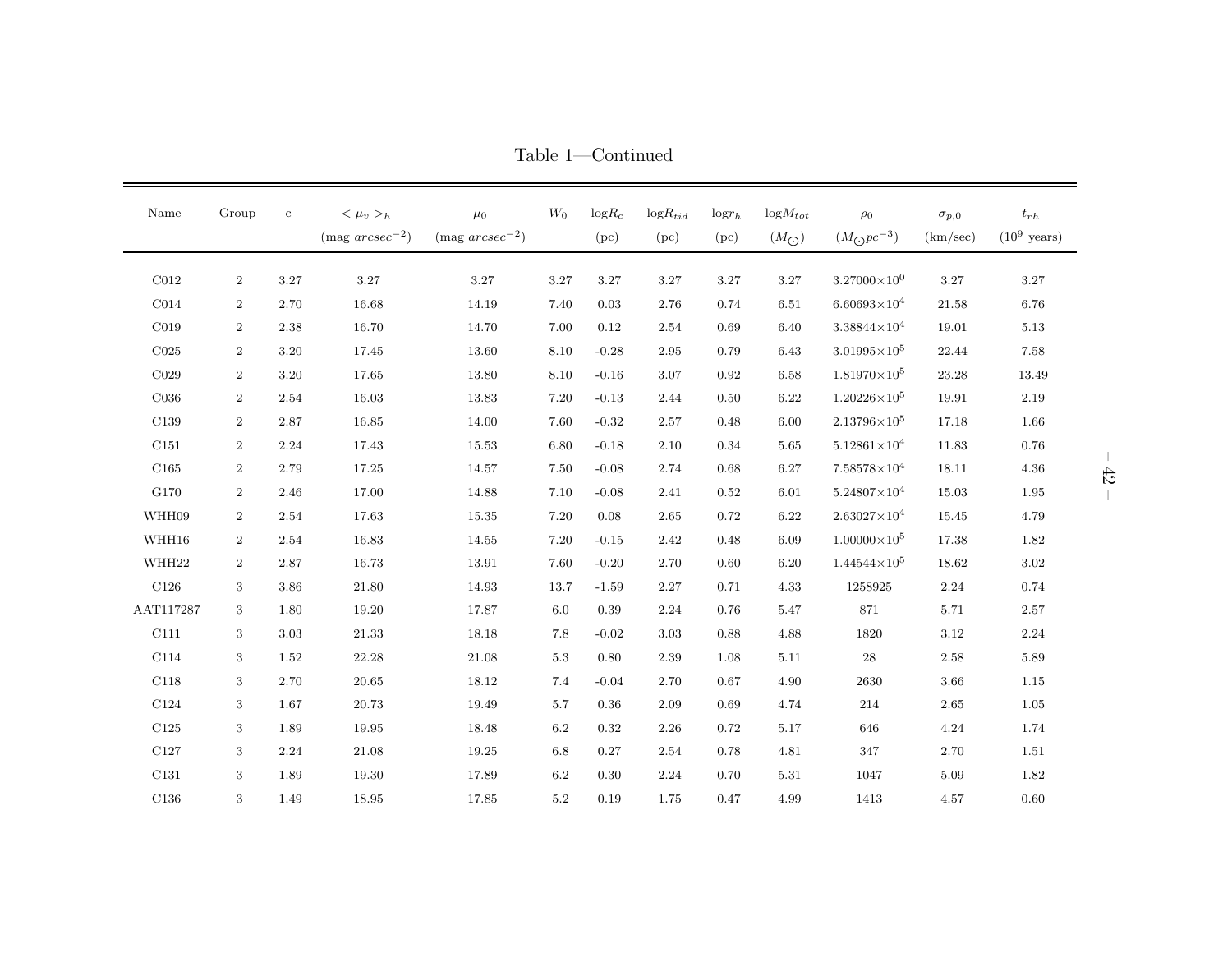| Name             | Group | $\mathbf c$ | $<\mu_v>_{h}$<br>$(mag arcsec^{-2})$ | $\mu_0$<br>(mag $\mathop{arcsec}^{-2}$ ) | $W_0$   | ${\rm log}R_{c}$<br>(pc) | $logR_{tid}$<br>(pc) | $log r_h$<br>(pc) | $logM_{tot}$<br>$(M_{\bigodot})$ | $\rho_0$<br>$(M_{\bigodot}pc^{-3})$ | $\sigma_{p,0}$<br>(km/sec) | $t_{rh}$<br>$(10^9 \text{ years})$ |
|------------------|-------|-------------|--------------------------------------|------------------------------------------|---------|--------------------------|----------------------|-------------------|----------------------------------|-------------------------------------|----------------------------|------------------------------------|
| C143             | 3     | 0.99        | 18.93                                | 18.12                                    | 3.1     | 0.34                     | 1.48                 | 0.50              | 5.06                             | 759                                 | 4.82                       | 0.71                               |
| C158             | 3     | 1.89        | 19.75                                | 18.30                                    | 6.2     | 0.44                     | 2.38                 | 0.84              | 5.45                             | $575\,$                             | 5.14                       | 3.31                               |
| C <sub>163</sub> | 3     | 1.17        | 19.55                                | 18.65                                    | 4.0     | 0.49                     | 1.78                 | 0.69              | 5.22                             | 347                                 | 4.59                       | 1.58                               |
| C170             | 3     | 1.89        | 20.25                                | 18.80                                    | 6.2     | 0.10                     | 2.04                 | 0.50              | 4.56                             | 759                                 | 2.72                       | 0.45                               |
| C172             | 3     | 1.71        | 19.23                                | 17.97                                    | $5.8\,$ | 0.23                     | 1.99                 | 0.57              | 5.09                             | 1175                                | 4.55                       | 0.93                               |
| ${\rm C}174$     | 3     | 2.11        | 19.83                                | 18.12                                    | 6.6     | 0.10                     | 2.26                 | 0.57              | 4.98                             | 1698                                | 4.11                       | 0.87                               |
| C176             | 3     | $2.05\,$    | 20.10                                | 18.56                                    | 6.5     | 0.22                     | 2.31                 | 0.67              | 4.95                             | 724                                 | 3.52                       | 1.15                               |
| $\rm C179$       | 3     | 1.32        | 20.20                                | 19.25                                    | $4.6\,$ | 0.49                     | 1.89                 | 0.72              | 5.01                             | $\,204$                             | 3.48                       | 1.48                               |
| F2GC18           | 3     | 2.70        | 19.20                                | 16.72                                    | 7.4     | $-0.22$                  | 2.52                 | 0.49              | 4.99                             | 11220                               | 5.01                       | 0.66                               |
| F2GC20           | 3     | 1.67        | 19.58                                | 18.28                                    | 5.7     | 0.27                     | 2.00                 | 0.60              | 5.16                             | 1047                                | 4.76                       | 1.15                               |
| F2GC28           | 3     | 1.05        | 19.90                                | 19.04                                    | 3.4     | 0.45                     | 1.64                 | 0.62              | 5.00                             | $\boldsymbol{288}$                  | $3.87\,$                   | 1.05                               |
| ${\rm C}105$     | 3     | 1.59        | 21.80                                | $20.57\,$                                | $5.5\,$ | 0.59                     | $2.25\,$             | 0.90              | 4.88                             | 63                                  | 2.45                       | 2.51                               |
| $\rm C112$       | 3     | 0.01        | 20.53                                | 19.86                                    | 0.1     | 0.60                     | 1.48                 | 0.68              | 4.85                             | 95                                  | 3.12                       | 1.12                               |
| C119             | 3     | 1.94        | $20.03\,$                            | $18.67\,$                                | 6.3     | 0.41                     | $2.39\,$             | 0.82              | 5.27                             | $457\,$                             | 4.28                       | 2.69                               |
| C120             | 3     | 0.16        | 21.68                                | 20.97                                    | $0.2\,$ | 0.81                     | 1.70                 | 0.89              | 4.89                             | 24                                  | 2.54                       | 2.40                               |
| C121             | 3     | 0.93        | 20.53                                | 19.78                                    | 2.8     | 0.32                     | 1.43                 | 0.47              | 4.38                             | 182                                 | 2.28                       | 0.35                               |
| C122             | 3     | 1.89        | 21.53                                | 20.08                                    | 6.2     | 0.24                     | 2.17                 | 0.63              | 4.34                             | 178                                 | 1.81                       | 0.59                               |
| C128             | 3     | 1.71        | 21.28                                | 19.91                                    | 5.8     | 0.60                     | 2.36                 | 0.94              | 5.27                             | 135                                 | 3.65                       | 4.17                               |
| C129             | 3     | 1.71        | 20.60                                | 19.28                                    | 5.8     | 0.48                     | 2.24                 | 0.82              | 5.14                             | 234                                 | 3.62                       | 2.34                               |
| C134             | 3     | 2.79        | 21.58                                | 18.92                                    | 7.5     | 0.35                     | 3.17                 | 1.11              | 5.31                             | 437                                 | 3.66                       | 7.41                               |
| ${\rm C}141$     | 3     | 1.40        | 21.08                                | 20.06                                    | 4.9     | 0.71                     | 2.19                 | 0.96              | 5.12                             | 56                                  | 3.01                       | 3.72                               |
| C144             | 3     | 1.35        | 21.30                                | 20.33                                    | 4.7     | 0.57                     | 2.00                 | 0.81              | 4.73                             | 60                                  | 2.28                       | 1.55                               |
| C148             | 3     | 1.67        | 20.50                                | 19.31                                    | $5.7\,$ | 0.67                     | 2.40                 | 1.00              | 5.45                             | 129                                 | 4.21                       | 5.89                               |

Table 1—Continued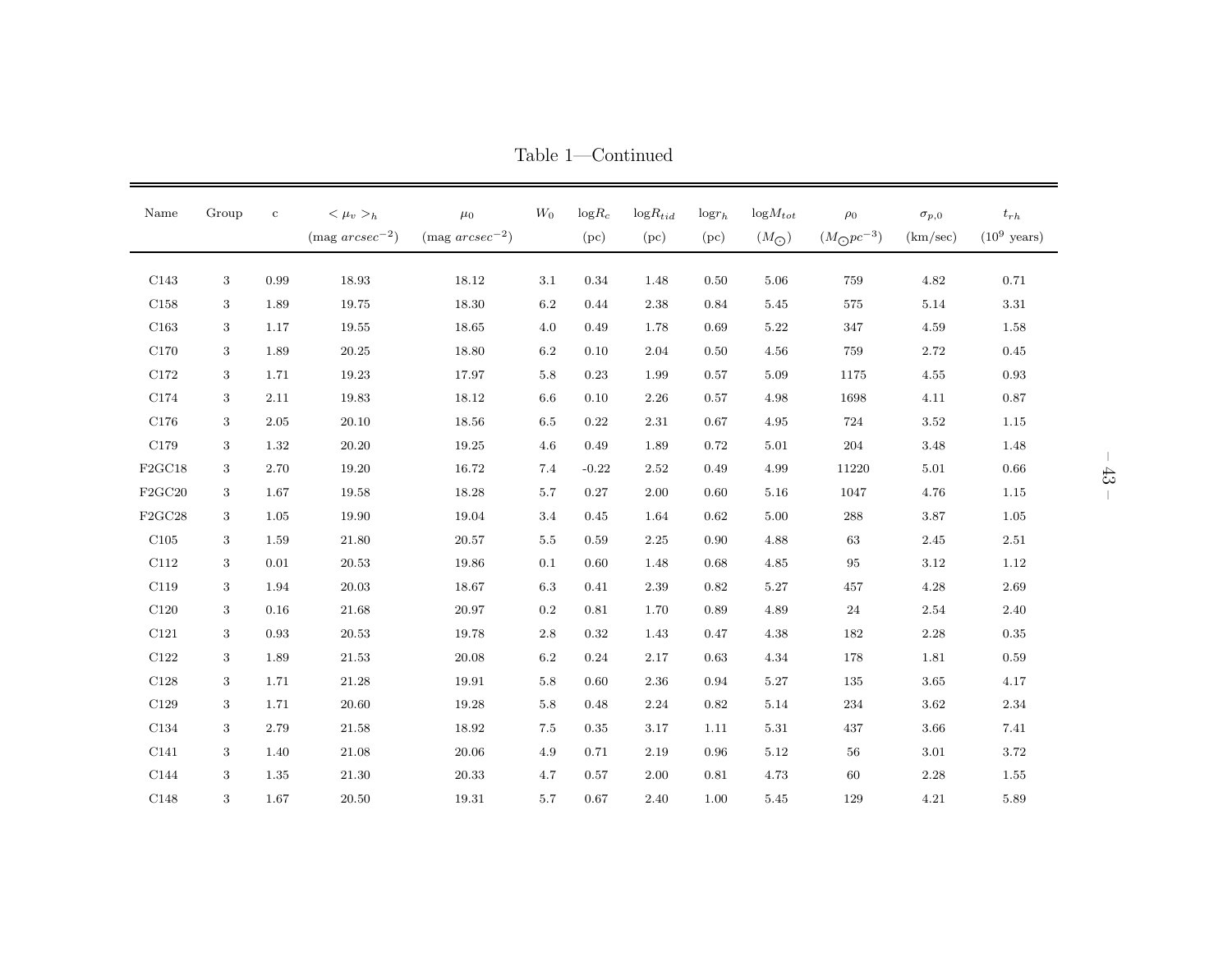| Name                | Group  | $\mathbf{c}$ | $<\mu_v>_{h}$<br>$(mag arcsec^{-2})$ | $\mu_0$<br>$(mag arcsec^{-2})$ | $W_0$   | $\mathrm{log}R_{c}$<br>(pc) | $logR_{tid}$<br>(pc) | $log r_h$<br>(pc) | $logM_{tot}$<br>$(M_{\bigodot})$ | $\rho_0$<br>$(M_{\bigodot}pc^{-3})$ | $\sigma_{p,0}$<br>(km/sec) | $t_{rh}$<br>$(10^9 \text{ years})$ |
|---------------------|--------|--------------|--------------------------------------|--------------------------------|---------|-----------------------------|----------------------|-------------------|----------------------------------|-------------------------------------|----------------------------|------------------------------------|
| ${\rm C}155$        | 3      | 1.89         | $21.65\,$                            | $20.19\,$                      | $6.2\,$ | 0.59                        | 2.53                 | 0.99              | $5.00\,$                         | 71                                  | 2.58                       | 3.63                               |
| ${\rm C}162$        | 3      | 2.17         | 21.05                                | 19.38                          | 6.7     | 0.54                        | 2.75                 | 1.03              | 5.29                             | 162                                 | 3.48                       | 5.62                               |
| C166                | 3      | 0.76         | 21.15                                | 20.41                          | $1.9\,$ | 0.70                        | 1.72                 | 0.82              | 4.87                             | 44                                  | 2.68                       | 1.82                               |
| ${\rm C}171$        | 3      | 1.46         | 20.73                                | 19.62                          | 5.1     | 0.65                        | 2.18                 | 0.92              | 5.22                             | 102                                 | 3.53                       | 3.55                               |
| $\rm C173$          | 3      | 1.75         | 21.13                                | 19.74                          | $5.9\,$ | 0.56                        | 2.37                 | 0.92              | $5.26\,$                         | 170                                 | $3.72\,$                   | 3.80                               |
| C175                | 3      | 2.95         | 22.38                                | 19.37                          | 7.7     | 0.27                        | 3.25                 | 1.12              | 4.99                             | 331                                 | $2.62\,$                   | 5.75                               |
| $\rm C178$          | 3      | 1.75         | $21.33\,$                            | $20.02\,$                      | $5.9\,$ | 0.48                        | 2.29                 | 0.84              | 4.79                             | 98                                  | 2.37                       | 1.78                               |
| ${\rm F1GC20}$      | 3      | 1.80         | 21.80                                | 20.41                          | 6.0     | 0.69                        | 2.54                 | 1.06              | 5.17                             | $55\,$                              | $2.86\,$                   | 5.62                               |
| ${\rm F1GC21}$      | 3      | 1.80         | 20.85                                | 19.43                          | $6.0\,$ | 0.40                        | 2.25                 | 0.77              | 5.06                             | 324                                 | 3.53                       | 1.86                               |
| ${\rm F1GC34}$      | 3      | 1.13         | 20.40                                | 19.47                          | $3.8\,$ | 0.53                        | 1.78                 | 0.72              | $5.08\,$                         | 195                                 | 3.78                       | 1.62                               |
| ${\rm F2GC70}$      | 3      | 2.70         | $20.65\,$                            | 18.21                          | $7.4\,$ | 0.40                        | 3.13                 | 1.11              | 5.59                             | 646                                 | 4.93                       | 9.77                               |
| C116                | 3      | 2.31         | $21.45\,$                            | 19.51                          | 6.9     | 0.29                        | 2.63                 | 0.83              | 4.90                             | $355\,$                             | 2.87                       | 2.00                               |
| $\rm C156^a$        | $\ast$ | 3.03         | 11.21                                | 7.95                           | 7.80    | $-1.49$                     | 1.56                 | $-0.59$           | 6.22                             | 9                                   | 1.90                       | 7.72                               |
| C169a               | $\ast$ | 3.27         | 22.29                                | 18.13                          | 8.30    | 0.31                        | 3.60                 | 1.49              | $5.71\,$                         | 2.93                                | 0.67                       | 10.61                              |
| FIGC15 <sup>a</sup> | $\ast$ | 3.48         | 21.52                                | 15.22                          | 11.70   | $-0.55$                     | 2.93                 | 1.41              | 6.14                             | 5.19                                | 0.94                       | 10.69                              |

Table 1—Continued

Note. — Values in column <sup>1</sup> and in columns <sup>3</sup> to <sup>13</sup> are from McLaughlin et al.(2008).Column <sup>2</sup> represents the group membership found as <sup>a</sup> result of CA.

<sup>a</sup>These GCs have not been considered during the CA as they are outliers.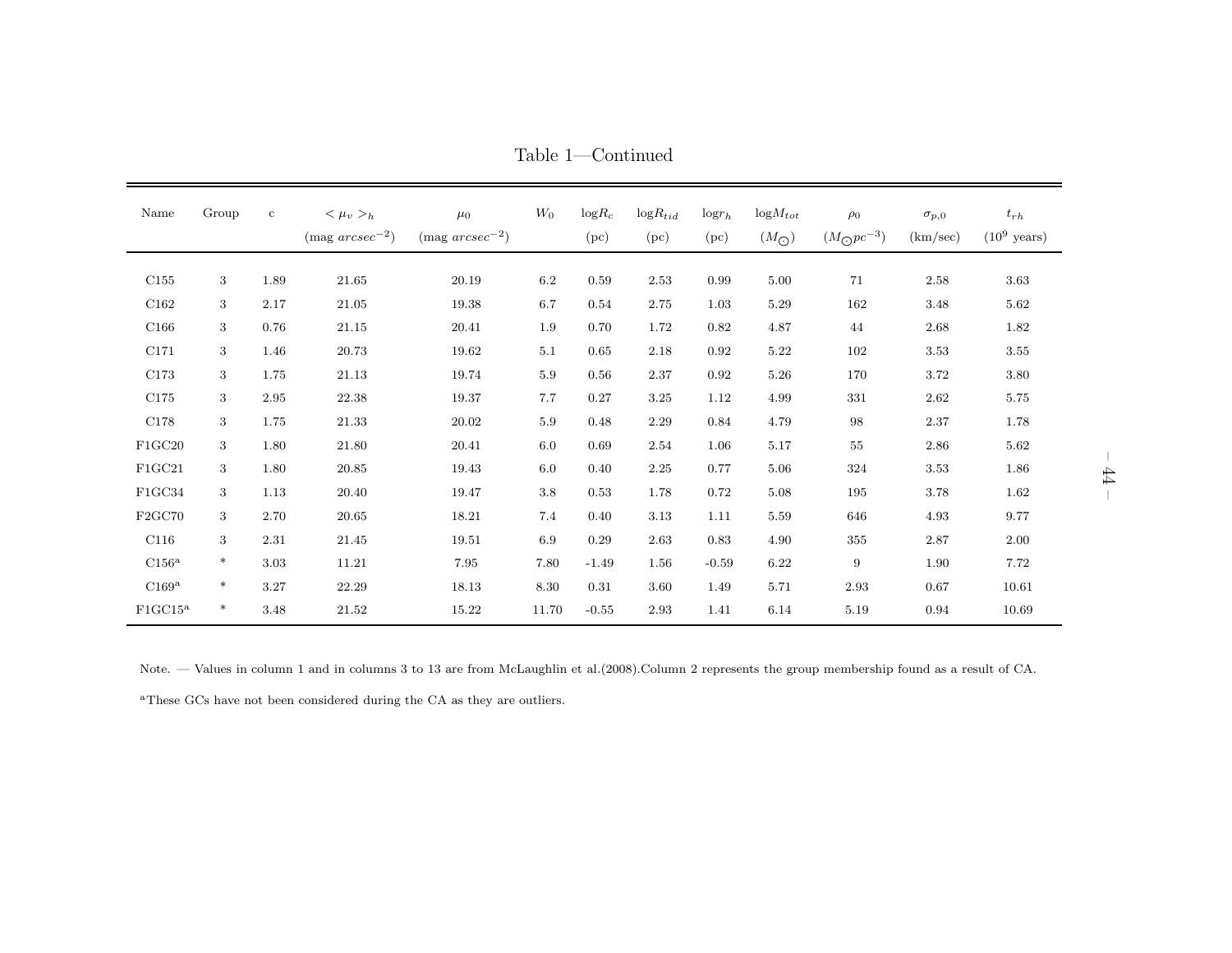| Name         | Group        | $R_{gc}$<br>(kpc) | $\mathcal{T}_1$<br>(mag) | [Fe/H]<br>$(\text{dex})$ | $(C-T_1)_0$<br>(mag) | ${\cal V}_r$<br>(km/sec) | [Z/H]<br>$(\text{dex})$ | Age<br>(Gyr) | $V_{rot}$<br>(km/sec) | $\sigma_v$<br>(km/sec)           |
|--------------|--------------|-------------------|--------------------------|--------------------------|----------------------|--------------------------|-------------------------|--------------|-----------------------|----------------------------------|
| AAT111563    | $\mathbf{1}$ | 11.93             | 20.05                    | $-2.46$                  | 0.87                 | 649                      | $\cdots$                | $\cdots$     | 43.96 for G1          | $102.08$ for $\operatorname{G1}$ |
| AAT113992    | $\mathbf{1}$ | 4.26              | 19.82                    | $-0.39$                  | 1.74                 | 648                      | $\cdots$                | $\cdots$     |                       |                                  |
| AAT115339    | $\mathbf{1}$ | 3.82              | 19.56                    | $-1.18$                  | 1.33                 | 618                      | $\cdots$                | $\cdots$     |                       |                                  |
| AAT119508    | $\mathbf{1}$ | 4.12              | 19.86                    | $-0.59$                  | 1.62                 | $\ldots$                 | $\cdots$                | $\cdots$     |                       |                                  |
| AAT120336    | $\mathbf{1}$ | 7.16              | 19.67                    | $-0.63$                  | 1.59                 | 452                      | $\cdots$                | $\cdots$     |                       |                                  |
| AAT120976    | $\mathbf{1}$ | 7.56              | 19.99                    | $-1.27$                  | 1.29                 | 595                      | $\cdots$                | $\cdots$     |                       |                                  |
| ${\rm C}104$ | $\mathbf{1}$ | 8.96              | 19.40                    | $-1.54$                  | $1.19\,$             | 448                      | $\cdots$                | $\cdots$     |                       |                                  |
| C115         | $\mathbf{1}$ | 12.30             | 19.51                    | $-1.62$                  | 1.16                 | $\cdots$                 | $\cdots$                | $\cdots$     |                       |                                  |
| C123         | $\mathbf{1}$ | 10.46             | 20.24                    | $-0.98$                  | 1.42                 | $\cdots$                 | $\cdots$                | $\cdots$     |                       |                                  |
| C130         | $\mathbf{1}$ | 10.92             | 19.85                    | $-1.63$                  | 1.15                 | $\cdots$                 | $\cdots$                | $\cdots$     |                       |                                  |
| C133         | $\mathbf{1}$ | $3.37\,$          | 19.30                    | $-1.00$                  | 1.40                 | $\cdots$                 | $\cdots$                | $\cdots$     |                       |                                  |
| $\rm C138$   | $\mathbf{1}$ | 3.08              | 19.97                    | $-1.16$                  | 1.34                 | $\cdots$                 | $\cdots$                | $\cdots$     |                       |                                  |
| ${\rm C}140$ | $\mathbf{1}$ | 3.25              | 19.83                    | $-1.13$                  | 1.35                 | $\cdots$                 | .                       | $\cdots$     |                       |                                  |
| ${\rm C}146$ | $\mathbf{1}$ | 4.45              | 19.94                    | $-0.70$                  | 1.56                 | $\cdots$                 | $\cdots$                | $\cdots$     |                       |                                  |
| C147         | $\mathbf{1}$ | 2.98              | 20.06                    | $-1.24$                  | 1.31                 | $\cdots$                 | $\cdots$                | $\cdots$     |                       |                                  |
| ${\rm C}149$ | $\mathbf{1}$ | 6.85              | 19.68                    | $-1.70$                  | 1.13                 | 389                      | $\cdots$                | $\cdots$     |                       |                                  |
| ${\rm C}150$ | $\mathbf{1}$ | 2.24              | 19.78                    | $-1.00$                  | 1.40                 | $\cdots$                 | $\cdots$                | $\cdots$     |                       |                                  |
| C154         | $\mathbf{1}$ | 2.97              | 19.58                    | $-1.00$                  | 1.40                 | $\cdots$                 | $\cdots$                | $\cdots$     |                       |                                  |
| C157         | $\mathbf{1}$ | 3.38              | 19.21                    | $-1.00$                  | 1.40                 | $\cdots$                 | $\cdots$                | $\cdots$     |                       |                                  |
| C159         | $\mathbf{1}$ | 4.44              | 19.93                    | $-0.34$                  | 1.77                 | $\cdots$                 | $\cdots$                | $\cdots$     |                       |                                  |
| ${\rm C}160$ | $\mathbf{1}$ | 3.33              | 19.99                    | $-1.00$                  | 1.40                 | $\cdots$                 | $\cdots$                | $\cdots$     |                       |                                  |
| ${\rm C}164$ | $\mathbf{1}$ | 3.79              | 19.60                    | $-1.00$                  | 1.40                 | $\cdots$                 | $\cdots$                | $\cdots$     |                       |                                  |
| C167         | $\mathbf{1}$ | 7.22              | 20.41                    | $-1.00$                  | 1.40                 | .                        | .                       | $\cdots$     |                       |                                  |

Table 2. List of parameters as well as derived parameters of the <sup>g</sup>lobular clusters of NGC 5128.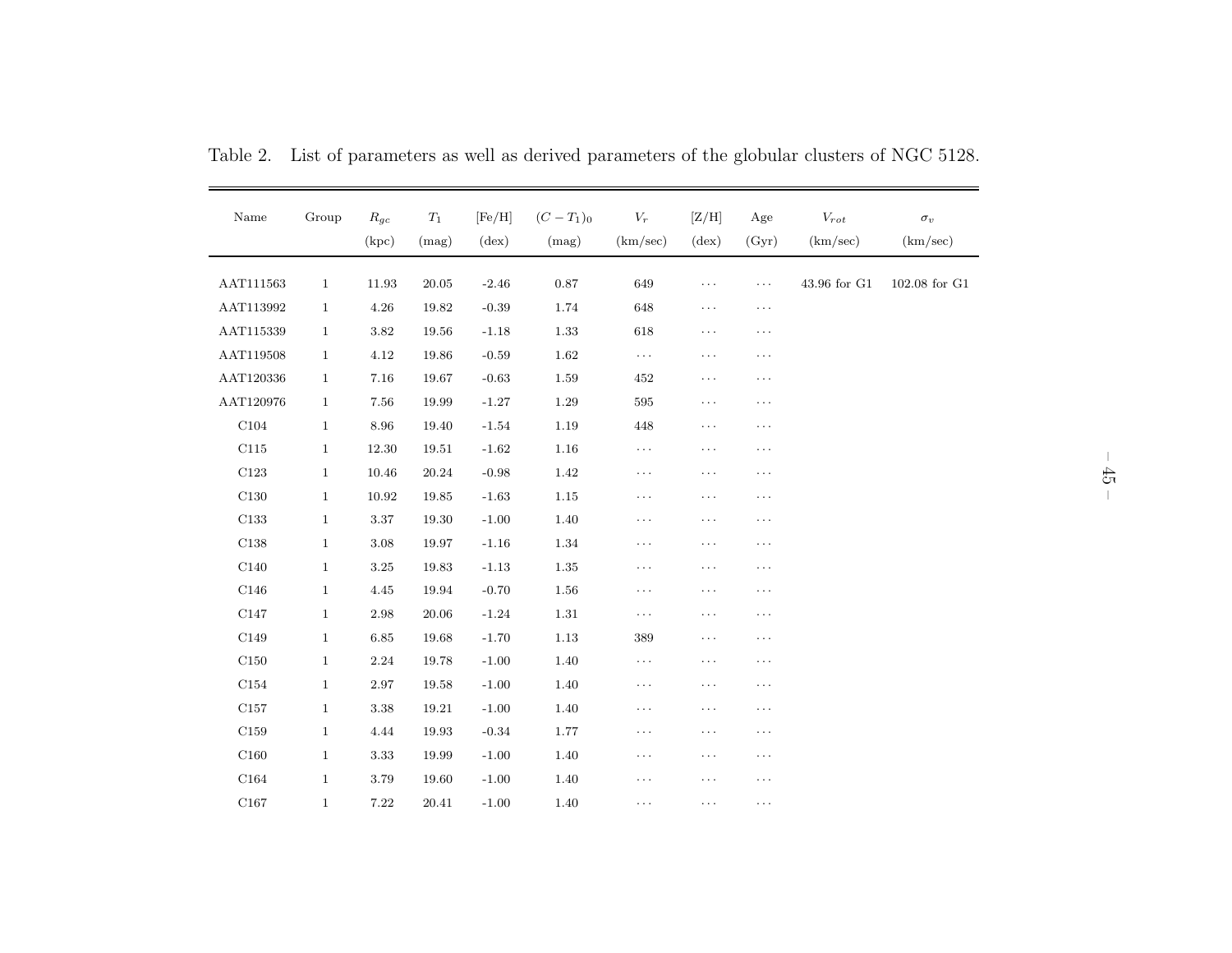| Name             | Group        | $R_{gc}$<br>(kpc) | $T_1$<br>(mag) | [Fe/H]<br>$(\text{dex})$ | $(C-T_1)_0$<br>(mag) | ${\cal V}_r$<br>(km/sec) | [Z/H]<br>$(\text{dex})$ | Age<br>(Gyr)   | $\mathcal{V}_{rot}$<br>(km/sec) | $\sigma_v$<br>(km/sec) |
|------------------|--------------|-------------------|----------------|--------------------------|----------------------|--------------------------|-------------------------|----------------|---------------------------------|------------------------|
|                  |              |                   |                |                          |                      |                          |                         |                |                                 |                        |
| F2GC14           | $\mathbf{1}$ | 6.97              | 20.82          | $-0.89$                  | 1.46                 | $\cdots$                 | $\cdots$                | $\cdots$       |                                 |                        |
| F2GC31           | $\mathbf{1}$ | 7.25              | 20.15          | $-1.56$                  | 1.18                 | $\cdots$                 | $\cdots$                | $\cdots$       |                                 |                        |
| PFF034           | $\mathbf{1}$ | 12.62             | 19.38          | $-1.29$                  | 1.28                 | 605                      | $\cdots$                | .              |                                 |                        |
| PFF041           | $\mathbf{1}$ | 4.00              | 19.01          | $-1.37$                  | $1.25\,$             | 456                      | $\cdots$                | .              |                                 |                        |
| <b>PFF052</b>    | $\mathbf{1}$ | 4.58              | 19.42          | $-1.44$                  | 1.22                 | 462                      | $\cdots$                | $\cdots$       |                                 |                        |
| <b>PFF059</b>    | $\mathbf{1}$ | 4.00              | 19.48          | $-0.41$                  | 1.73                 | $525\,$                  | $\ldots$                | $\cdots$       |                                 |                        |
| <b>PFF063</b>    | $\mathbf{1}$ | $8.17\,$          | 19.45          | $-2.19$                  | $\rm 0.96$           | 554                      | $\cdots$                | $\cdots$       |                                 |                        |
| <b>PFF066</b>    | $\mathbf{1}$ | 6.79              | 19.44          | $-1.00$                  | 1.41                 | 530                      | $-0.81 \pm 0.18$        | 12:            |                                 |                        |
| <b>PFF083</b>    | $\mathbf{1}$ | 7.61              | 19.44          | $-0.88$                  | 1.47                 | 458                      | $\cdots$                | $\ldots$       |                                 |                        |
| R <sub>203</sub> | $\mathbf{1}$ | 8.32              | 19.38          | $-2.00$                  | 1.02                 | 455                      | $-1.02 \pm 0.12$        | $6.1 + 1.1$    |                                 |                        |
| ${\rm C}113$     | $\mathbf{1}$ | 19.68             | $19.12\,$      | $-1.61$                  | 1.16                 | $\ldots$                 | $\cdots$                | $\cdots$       |                                 |                        |
| C132             | $\mathbf{1}$ | 9.64              | 18.90          | $-1.34$                  | 1.26                 | 436                      | $\cdots$                | .              |                                 |                        |
| $\rm C137$       | $\mathbf{1}$ | $2.67\,$          | 19.04          | $-1.00$                  | 1.40                 | $\ldots$                 | $\ldots$                | $\cdots$       |                                 |                        |
| PFF016           | $\mathbf{1}$ | 12.56             | 19.33          | $-0.56$                  | 1.64                 | $505\,$                  | $-0.35 \pm 0.38$        | 10.5:          |                                 |                        |
| PFF021           | $\mathbf{1}$ | 9.71              | 18.81          | $-1.77$                  | 1.10                 | 594                      | $\ldots$                | $\ldots$       |                                 |                        |
| PFF023           | $\mathbf{1}$ | 15.02             | 18.97          | $-1.27$                  | $1.29\,$             | $457\,$                  | $-1.06 \pm 0.13$        | $7.0 + 1.2$    |                                 |                        |
| <b>PFF031</b>    | $\mathbf{1}$ | 12.35             | 18.95          | $-1.35$                  | 1.26                 | 444                      | $\ldots$                | $\ldots$       |                                 |                        |
| <b>PFF035</b>    | $\mathbf{1}$ | 11.66             | 19.13          | $-0.32$                  | 1.78                 | 627                      | $\cdots$                | $\cdots$       |                                 |                        |
| CO43             | $\mathbf{1}$ | 10.47             | 18.07          | $-1.24$                  | 1.30                 | $518\,$                  | $-1.21 \pm 0.04$        | $12.0 \pm 2.2$ |                                 |                        |
| C135             | $\mathbf{1}$ | 2.75              | 18.90          | $-1.00$                  | 1.40                 | $\ldots$                 | $\cdots$                | .              |                                 |                        |
| C153             | $\mathbf{1}$ | $2.93\,$          | 18.23          | $-1.00$                  | 1.40                 | $\ldots$                 | .                       | .              |                                 |                        |
| ${\rm G}221$     | $\mathbf{1}$ | 9.41              | 18.83          | $-0.82$                  | 1.50                 | 390                      | $\cdots$                | $\cdots$       |                                 |                        |
| G293             | $\mathbf{1}$ | 9.50              | 18.69          | $-1.69$                  | 1.13                 | 581                      | $-1.29 \pm 0.07$        | $12.0 \pm 3.6$ |                                 |                        |

Table 2—Continued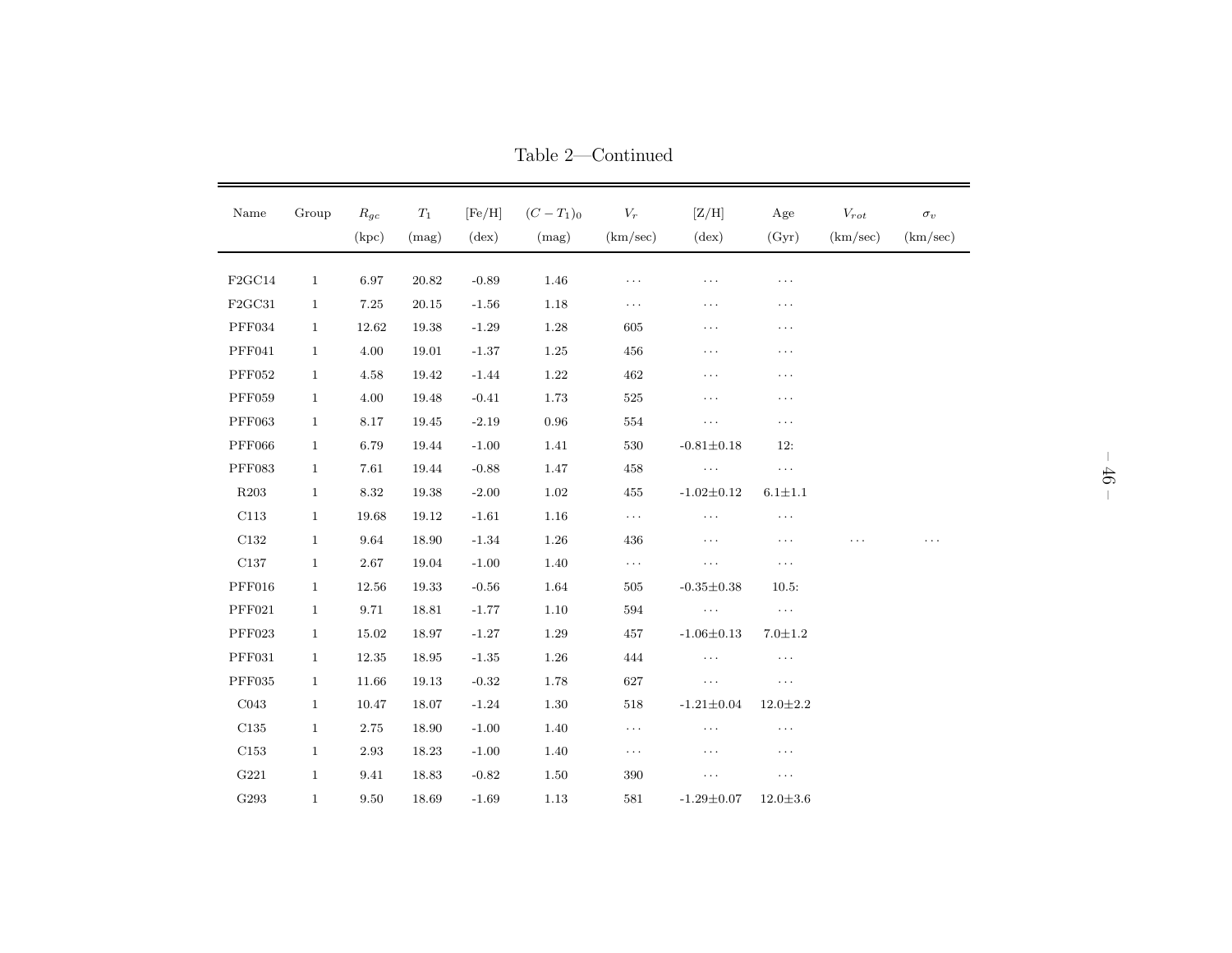| Name             | Group            | $R_{gc}$<br>(kpc) | $\mathcal{T}_1$<br>(mag) | [Fe/H]<br>$(\text{dex})$ | $(C-T_1)_0$<br>(mag) | ${\cal V}_r$<br>(km/sec) | [Z/H]<br>$(\text{dex})$ | $\rm Age$<br>(Gyr) | $\mathcal{V}_{rot}$<br>(km/sec) | $\sigma_v$<br>(km/sec)           |
|------------------|------------------|-------------------|--------------------------|--------------------------|----------------------|--------------------------|-------------------------|--------------------|---------------------------------|----------------------------------|
|                  |                  |                   |                          |                          |                      |                          |                         |                    |                                 |                                  |
| PFF011           | $\mathbf{1}$     | 22.51             | 18.55                    | $-1.55$                  | $1.18\,$             | 616                      | $\cdots$                | $\cdots$           |                                 |                                  |
| AAT118198        | $\,2$            | 5.46              | 19.03                    | $-0.17$                  | 1.89                 | $575\,$                  | $\cdots$                | $\cdots$           | 27.94 for G2                    | $121.58$ for $\operatorname{G2}$ |
| ${\rm C}006$     | $\overline{2}$   | 2.10              | 16.51                    | $-0.55$                  | 1.64                 | $\ldots$                 | $-0.51:$                | 11.00:             |                                 |                                  |
| $\rm C018$       | $\,2$            | 4.95              | 16.89                    | $-1.05$                  | $1.39\,$             | 480                      | $-0.71 \pm 0.10$        | $8.0 + 1.6$        |                                 |                                  |
| C <sub>030</sub> | $\,2$            | 10.87             | 16.68                    | $-0.67$                  | 1.57                 | 778                      | $-0.27 \pm 0.05$        | $6.6 + 1.4$        |                                 |                                  |
| ${\rm C}032$     | $\boldsymbol{2}$ | 12.47             | 17.85                    | $-0.31$                  | 1.79                 | 718                      | $-0.10 \pm 0.20$        | 13:                |                                 |                                  |
| C037             | $\overline{2}$   | 11.95             | 17.96                    | $-0.86$                  | 1.47                 | 612                      | $-0.53 \pm 0.19$        | $12.0 \pm 4.0$     |                                 |                                  |
| C142             | $\,2$            | 1.85              | 17.64                    | $-1.00$                  | $1.40\,$             | $\cdots$                 | $\ldots$                | $\cdots$           |                                 |                                  |
| C145             | $\boldsymbol{2}$ | 3.56              | 17.81                    | $-1.27$                  | $1.29\,$             | $\cdots$                 | $\cdots$                | $\cdots$           |                                 |                                  |
| $\rm C152$       | $\,2$            | 2.75              | 17.82                    | $-1.00$                  | $1.40\,$             | .                        | $\cdots$                | $\cdots$           |                                 |                                  |
| F2GC69           | $\boldsymbol{2}$ | 10.51             | 19.30                    | $-0.63$                  | 1.60                 | $\cdots$                 | $\cdots$                | .                  |                                 |                                  |
| ${\rm G}284$     | $\boldsymbol{2}$ | 5.93              | 19.41                    | $-0.56$                  | 1.64                 | 479                      | $\cdots$                | $\cdots$           |                                 |                                  |
| $\rm K131$       | $\overline{2}$   | 3.84              | 18.74                    | $-0.18$                  | 1.89                 | 639                      | $\cdots$                | $\cdots$           |                                 |                                  |
| <b>PFF079</b>    | $\,2$            | 10.72             | 19.14                    | $-1.33$                  | 1.27                 | 410                      | $\cdots$                | $\cdots$           |                                 |                                  |
| R223             | $\overline{2}$   | 6.60              | 18.19                    | $-0.83$                  | 1.49                 | 776                      | $\cdots$                | .                  |                                 |                                  |
| $\rm C117$       | $\boldsymbol{2}$ | 9.73              | 19.26                    | $-0.30$                  | 1.79                 | $\cdots$                 | $\cdots$                | $\cdots$           |                                 |                                  |
| C168             | $\overline{2}$   | 7.91              | 19.71                    | $-1.00$                  | 1.40                 | $\cdots$                 | $\cdots$                | $\cdots$           |                                 |                                  |
| FIGC14           | $\boldsymbol{2}$ | 12.11             | 19.67                    | $-1.49$                  | 1.20                 | $\cdots$                 | $\cdots$                | $\cdots$           |                                 |                                  |
| PFF029           | $\,2$            | 8.87              | 19.10                    | $-4.20$                  | $0.40\,$             | 570                      | $\cdots$                | $\cdots$           |                                 |                                  |
| C161             | $\overline{2}$   | 7.28              | 19.26                    | $-0.39$                  | 1.74                 | 425                      | $\ldots$                | $\cdots$           |                                 |                                  |
| ${\rm C}003$     | $\,2$            | 8.10              | 17.08                    | $-0.41$                  | $1.72\,$             | $562\,$                  | $-0.13 \pm 0.05$        | $5.8 + 1.2$        |                                 |                                  |
| COO4             | $\boldsymbol{2}$ | 10.53             | 17.50                    | $-1.42$                  | 1.23                 | 689                      | $-1.44 \pm 0.12$        | 10:                |                                 |                                  |
| ${\rm C}007$     | $\overline{2}$   | 9.18              | 16.64                    | $-1.21$                  | 1.32                 | 595                      | $-0.93 \pm 0.09$        | $12.0 \pm 4.0$     |                                 |                                  |

Table 2—Continued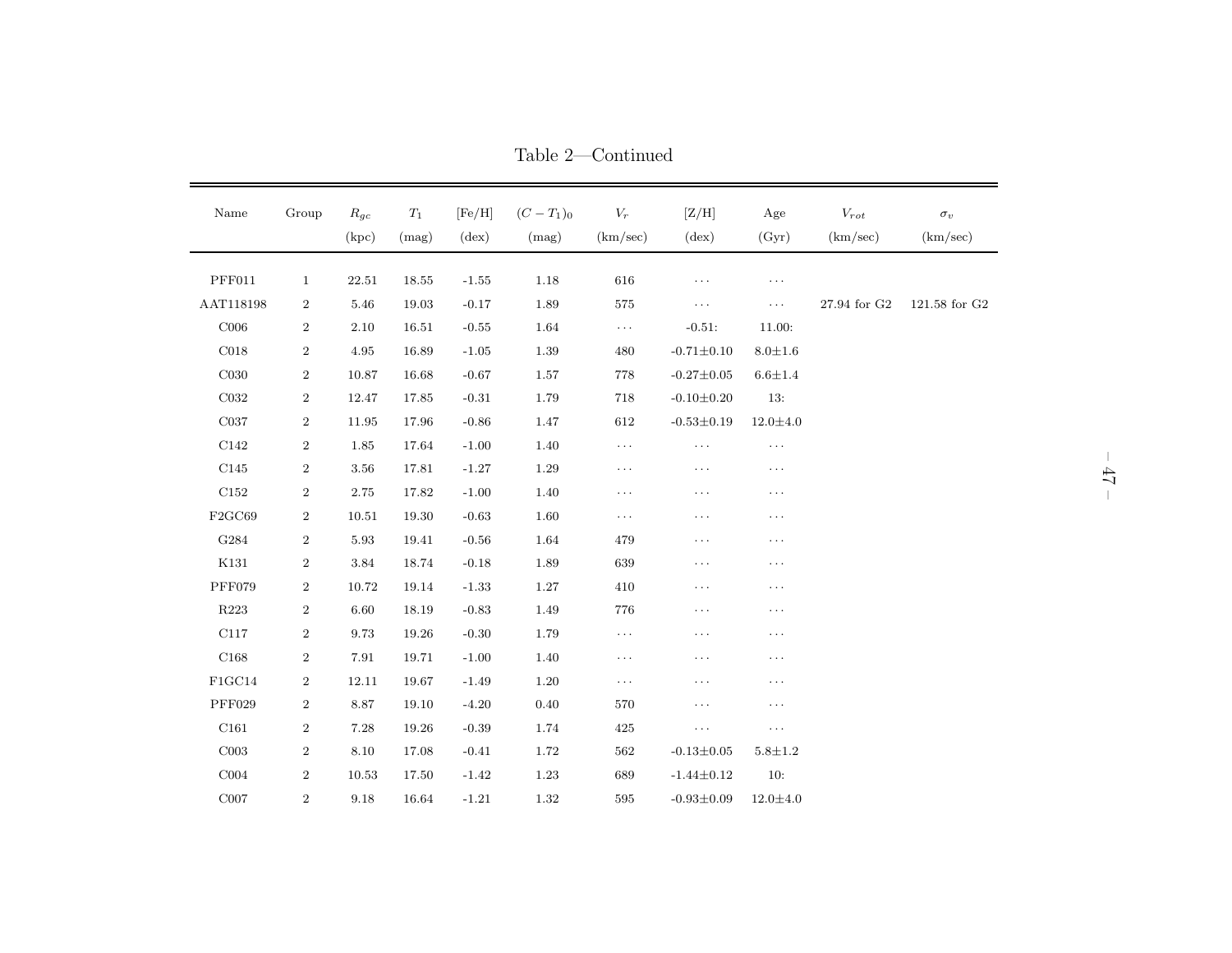| Name                       | Group            | $R_{gc}$<br>(kpc) | $T_1$<br>(mag) | [Fe/H]<br>$(\text{dex})$ | $(C-T_1)_0$<br>(mag) | $V_r$<br>(km/sec) | [Z/H]<br>$(\text{dex})$ | Age<br>(Gyr)   | $\mathcal{V}_{rot}$<br>(km/sec) | $\sigma_v$<br>(km/sec) |
|----------------------------|------------------|-------------------|----------------|--------------------------|----------------------|-------------------|-------------------------|----------------|---------------------------------|------------------------|
| $\rm C012$                 | $\boldsymbol{2}$ | 11.26             | 17.36          | $-0.34$                  | 1.77                 | $\cdots$          | $\cdots$                | $\cdots$       |                                 |                        |
| CO14                       | $\overline{2}$   | 18.31             | 17.41          | $-0.94$                  | 1.44                 | 705               | $-0.85 \pm 0.16$        | $10.0 + 4.0$   |                                 |                        |
| $\rm C019$                 | $\boldsymbol{2}$ | $7.59\,$          | 17.55          | $-0.93$                  | 1.44                 | 632               | $-0.91 \pm 0.14$        | 12:            |                                 |                        |
| CO <sub>25</sub>           | $\boldsymbol{2}$ | 8.49              | 17.96          | $-0.39$                  | 1.74                 | 703               | $-0.21 \pm 0.07$        | $8.0 \pm 2.6$  |                                 |                        |
| C029                       | $\overline{2}$   | 21.02             | 17.53          | $-0.44$                  | 1.71                 | 726               | $-0.17 \pm 0.05$        | $8.0 \pm 1.8$  |                                 |                        |
| C <sub>036</sub>           | $\boldsymbol{2}$ | 12.95             | 17.94          | $-1.61$                  | 1.16                 | 703               | $-1.07 \pm 0.12$        | 12:            |                                 |                        |
| C139                       | $\boldsymbol{2}$ | 2.77              | 18.86          | $-0.53$                  | 1.65                 | $\cdots$          | $\cdots$                | $\cdots$       |                                 |                        |
| C151                       | $\overline{2}$   | 3.26              | 19.95          | 0.05                     | 2.10                 | $\ldots$          | $\cdots$                | $\cdots$       |                                 |                        |
| ${\rm C}165$               | $\boldsymbol{2}$ | 5.27              | 18.17          | $-0.42$                  | 1.71                 | $\ldots$          | $\cdots$                | $\cdots$       |                                 |                        |
| G170                       | $\boldsymbol{2}$ | 8.86              | 18.73          | $-0.57$                  | 1.63                 | 636               | $-0.26 \pm 0.18$        | 12:            |                                 |                        |
| WHH09                      | $\boldsymbol{2}$ | 4.35              | 18.30          | $-0.35$                  | 1.76                 | 315               | $\ldots$ .              | $\ldots$       |                                 |                        |
| WHH16                      | $\boldsymbol{2}$ | 3.19              | 18.60          | $-0.27$                  | 1.82                 | 661               | $-0.20 \pm 0.04$        | $8.0 \pm 0.02$ |                                 |                        |
| WHH22                      | $\overline{2}$   | 5.04              | 18.03          | $-0.99$                  | 1.41                 | $\cdots$          | $\cdots$                | $\cdots$       |                                 |                        |
| ${\rm C}126$               | 3                | 10.45             | 22.66          | $-1.67$                  | 1.14                 | $\cdots$          | $\cdots$                | .              |                                 |                        |
| $\operatorname{AAT117287}$ | $\,3$            | 3.53              | 20.45          | $-1.62$                  | 1.16                 | 554               | $\cdots$                | $\cdots$       |                                 |                        |
| C111                       | 3                | 21.69             | 21.36          | $-2.20$                  | 0.96                 | $\ldots$          | $\cdots$                | $\cdots$       |                                 |                        |
| C114                       | 3                | 12.67             | 21.42          | $-0.27$                  | 1.82                 | $\cdots$          | $\cdots$                | $\cdots$       |                                 |                        |
| C118                       | 3                | 10.38             | 20.67          | $-0.44$                  | 1.71                 | $\cdots$          | $\cdots$                | $\cdots$       |                                 |                        |
| ${\rm C}124$               | 3                | 11.99             | 21.57          | $-1.30$                  | 1.28                 | $\cdots$          | $\cdots$                | $\cdots$       |                                 |                        |
| $\rm C125$                 | 3                | 12.34             | 20.66          | $-0.91$                  | 1.45                 | $\cdots$          | $\cdots$                | $\cdots$       |                                 |                        |
| C127                       | 3                | 9.92              | 21.62          | $-1.08$                  | 1.38                 | $\cdots$          | $\cdots$                | $\cdots$       |                                 |                        |
| ${\rm C}131$               | 3                | 11.85             | 20.20          | $-1.65$                  | 1.15                 | $\cdots$          | $\cdots$                | .              |                                 |                        |
| C136                       | 3                | $3.84\,$          | 21.19          | $-1.84$                  | 1.08                 | $\cdots$          | .                       | $\cdots$       |                                 |                        |

Table 2—Continued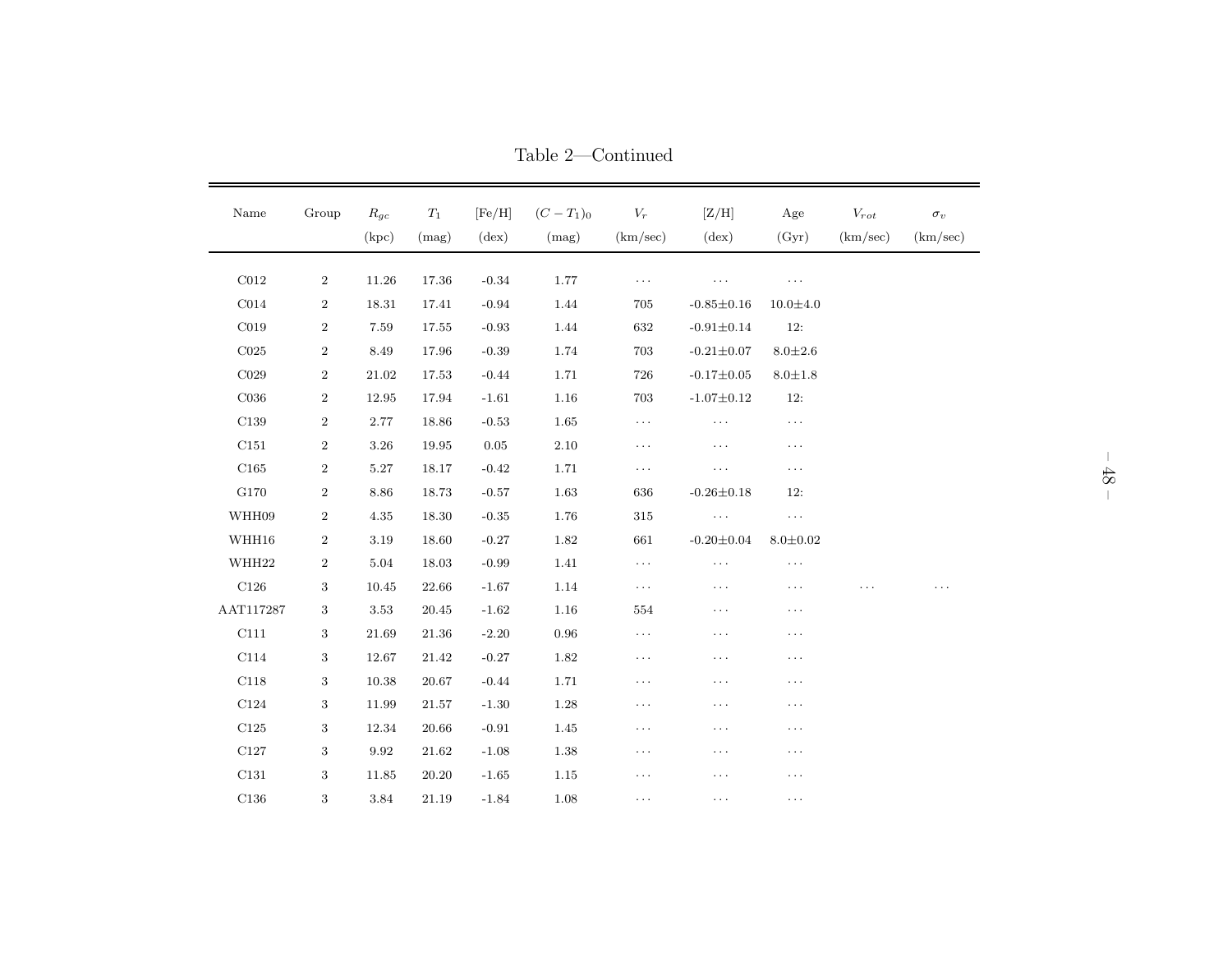| Name           | Group      | $R_{gc}$<br>(kpc) | $\mathcal{T}_1$<br>(mag) | [Fe/H]<br>$(\text{dex})$ | $(C-T_1)_0$<br>(mag) | ${\cal V}_r$<br>(km/sec) | [Z/H]<br>$(\text{dex})$ | $\rm Age$<br>(Gyr) | $\mathcal{V}_{rot}$<br>(km/sec) | $\sigma_v$<br>(km/sec) |
|----------------|------------|-------------------|--------------------------|--------------------------|----------------------|--------------------------|-------------------------|--------------------|---------------------------------|------------------------|
| C143           | $\sqrt{3}$ | $2.45\,$          | $20.52\,$                | $-1.70$                  | $1.13\,$             | .                        | .                       | $\cdots$           |                                 |                        |
| C158           | $\sqrt{3}$ | 5.39              | 20.06                    | $-1.05$                  | 1.39                 | .                        | .                       | $\cdots$           |                                 |                        |
| C163           | $\,3$      | $4.05\,$          | $20.43\,$                | $-1.18$                  | 1.33                 | $\cdots$                 | .                       | $\cdots$           |                                 |                        |
| C170           | $\sqrt{3}$ | 7.93              | 22.16                    | $-2.27$                  | 0.93                 | $\cdots$                 | $\cdots$                | .                  |                                 |                        |
| C172           | $\sqrt{3}$ | 10.83             | 20.91                    | $-1.99$                  | 1.02                 | .                        | .                       | $\cdots$           |                                 |                        |
| C174           | $\sqrt{3}$ | 9.17              | 21.42                    | $-0.63$                  | 1.60                 | .                        | .                       | $\cdots$           |                                 |                        |
| C176           | $\sqrt{3}$ | 8.41              | 21.30                    | $-2.58$                  | 0.84                 | $\cdots$                 | .                       | $\cdots$           |                                 |                        |
| C179           | $\sqrt{3}$ | 9.91              | $21.04\,$                | $-2.47$                  | 0.87                 | .                        | .                       | $\cdots$           |                                 |                        |
| $\rm F2GC18$   | $\,3$      | $6.93\,$          | $21.15\,$                | $-1.00$                  | 1.40                 | $\cdots$                 | $\cdots$                | .                  |                                 |                        |
| F2GC20         | $\sqrt{3}$ | 6.59              | 21.01                    | $-0.53$                  | 1.65                 | .                        | .                       | $\cdots$           |                                 |                        |
| ${\rm F2GC28}$ | $\sqrt{3}$ | 6.39              | 21.16                    | $-0.84$                  | 1.48                 | .                        | .                       | .                  |                                 |                        |
| ${\rm C}105$   | $\sqrt{3}$ | 9.73              | 21.76                    | $-0.44$                  | 1.70                 | .                        | .                       | $\cdots$           |                                 |                        |
| $\rm C112$     | 3          | 22.46             | 21.31                    | $-0.91$                  | 1.45                 | $\cdots$                 | .                       | .                  |                                 |                        |
| C119           | $\sqrt{3}$ | 8.45              | 20.67                    | $-4.77$                  | 0.27                 | $\cdots$                 | $\cdots$                | .                  |                                 |                        |
| $\rm C120$     | $\sqrt{3}$ | $11.67\,$         | $21.43\,$                | $-0.60$                  | $1.61\,$             | .                        | .                       | $\cdots$           |                                 |                        |
| C121           | $\sqrt{3}$ | 9.91              | 22.45                    | $-2.49$                  | 0.86                 | $\cdots$                 | $\cdots$                | $\cdots$           |                                 |                        |
| $\rm C122$     | $\sqrt{3}$ | 9.84              | 22.33                    | $-1.00$                  | 1.40                 | .                        | .                       | .                  |                                 |                        |
| $\rm C128$     | $\,3$      | 9.74              | 20.95                    | $-0.14$                  | 1.91                 | .                        | .                       | $\cdots$           |                                 |                        |
| $\rm C129$     | $\sqrt{3}$ | 12.53             | 20.83                    | $-0.73$                  | 1.54                 | .                        | .                       | .                  |                                 |                        |
| ${\rm C}134$   | $\sqrt{3}$ | 3.29              | 20.71                    | $-0.78$                  | 1.52                 | $\cdots$                 | $\cdots$                | .                  |                                 |                        |
| C141           | $\,3$      | 2.68              | 20.94                    | $-1.86$                  | 1.07                 | $\cdots$                 | $\cdots$                | .                  |                                 |                        |
| C144           | $\sqrt{3}$ | 3.87              | 21.96                    | $-1.95$                  | 1.04                 | $\cdots$                 | $\cdots$                | $\cdots$           |                                 |                        |
| ${\rm C}148$   | $\,3$      | $5.17\,$          | $20.21\,$                | $-2.62$                  | $0.82\,$             | .                        | .                       | $\cdots$           |                                 |                        |

Table 2—Continued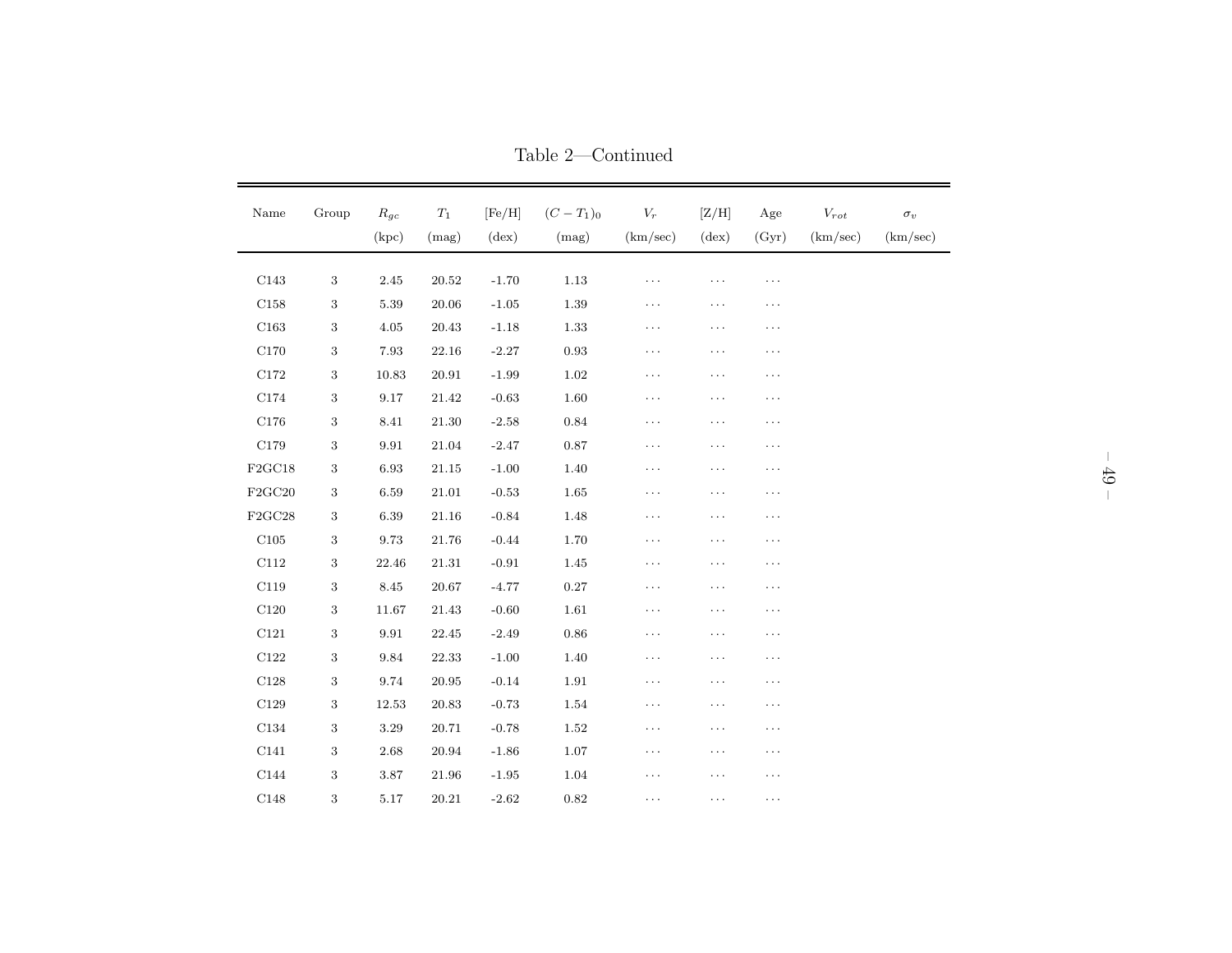| Name                | Group            | $R_{gc}$<br>(kpc) | $T_1$<br>(mag) | [Fe/H]<br>$(\text{dex})$ | $(C-T_1)_0$<br>(mag) | $V_r$<br>(km/sec) | [Z/H]<br>$(\text{dex})$ | Age<br>(Gyr) | $V_{rot}$<br>(km/sec) | $\sigma_v$<br>(km/sec) |
|---------------------|------------------|-------------------|----------------|--------------------------|----------------------|-------------------|-------------------------|--------------|-----------------------|------------------------|
| C155                | $\boldsymbol{3}$ | 7.85              | 21.36          | $-1.00$                  | 1.41                 | $\cdots$          | .                       | .            |                       |                        |
|                     |                  |                   |                |                          |                      |                   |                         |              |                       |                        |
| C162                | $\boldsymbol{3}$ | 5.04              | 20.91          | $-2.60$                  | $\rm 0.83$           | $\cdots$          | .                       | .            |                       |                        |
| C166                | 3                | 4.97              | 20.72          | $-1.00$                  | 1.40                 | $\cdots$          | $\cdots$                | .            |                       |                        |
| C171                | 3                | 8.64              | 20.67          | $-1.11$                  | $1.36\,$             | $\cdots$          | $\cdots$                | .            |                       |                        |
| C173                | $\boldsymbol{3}$ | 9.35              | 21.06          | $-0.19$                  | 1.88                 | $\cdots$          | .                       | .            |                       |                        |
| C175                | 3                | 7.35              | 21.84          | $-0.91$                  | 1.45                 | $\cdots$          | $\cdots$                | .            |                       |                        |
| C178                | $\boldsymbol{3}$ | 8.78              | 21.53          | $-1.34$                  | 1.26                 | $\cdots$          | $\cdots$                | .            |                       |                        |
| F1GC20              | 3                | 9.95              | 21.22          | $-0.58$                  | 1.62                 | $\cdots$          | $\cdots$                | $\cdots$     |                       |                        |
| F1GC21              | 3                | 11.01             | 21.36          | $-0.22$                  | 1.85                 | $\cdots$          | $\cdots$                | .            |                       |                        |
| FIGC34              | $\boldsymbol{3}$ | 12.16             | 20.96          | $-0.48$                  | 1.68                 | $\cdots$          | $\cdots$                | .            |                       |                        |
| F2GC70              | 3                | 9.36              | 20.04          | $-1.96$                  | 1.04                 | $\cdots$          | $\cdots$                | $\cdots$     |                       |                        |
| C116                | 3                | 11.72             | 21.84          | $-0.37$                  | 1.75                 | $\cdots$          | $\cdots$                | .            |                       |                        |
| C156 <sup>b</sup>   | $\ast$           | 4.83              | 17.65          | $-0.18$                  | 1.89                 | $\cdots$          | $\cdots$                | .            |                       |                        |
| C169 <sup>b</sup>   | $\ast$           | 7.74              | 20.39          | $-2.08$                  | 1.00                 | $\cdots$          | $\cdots$                | $\cdots$     |                       |                        |
| FIGC15 <sup>b</sup> | $\ast$           | 12.11             | 19.53          | $-0.04$                  | $2.01\,$             | $\cdots$          | $\cdots$                | .            |                       |                        |

Table 2—Continued

Note. — Values in column <sup>1</sup> and in columns <sup>3</sup> to <sup>6</sup> are from McLaughlin et al .(2008), column <sup>2</sup> represents the groupmembership found by CA,values in column <sup>7</sup> are from Woodley et al. (2007), values in columns <sup>8</sup> to <sup>11</sup> have been derivedin the present work.

Note. — ':'s are used for the errors of [Z/H]s and Ages when error of [Z/H]  $> 0.4$  dex and error of Age  $> 4$  Gyr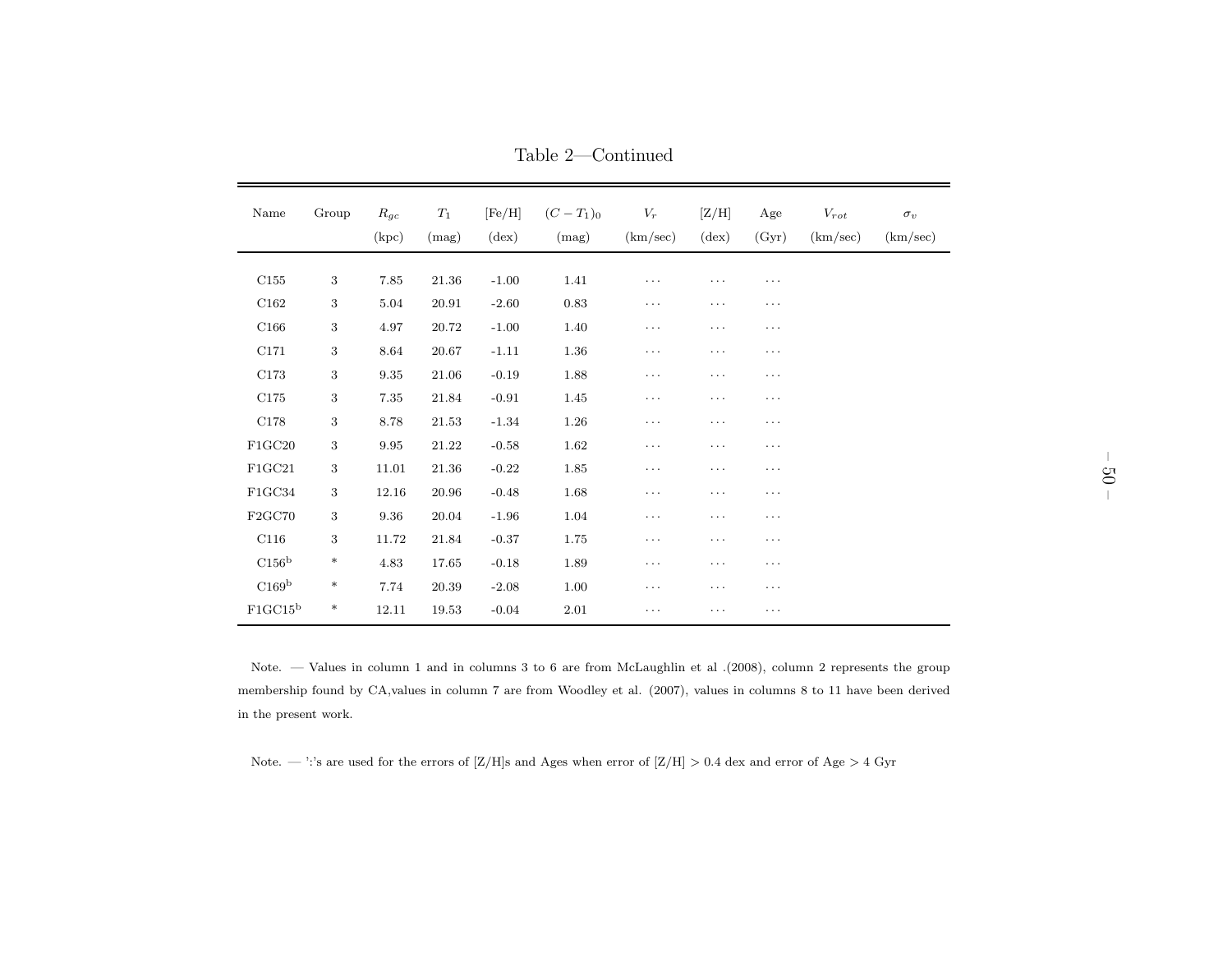<sup>b</sup>These GCs have not been considered during the CA as they are outliers.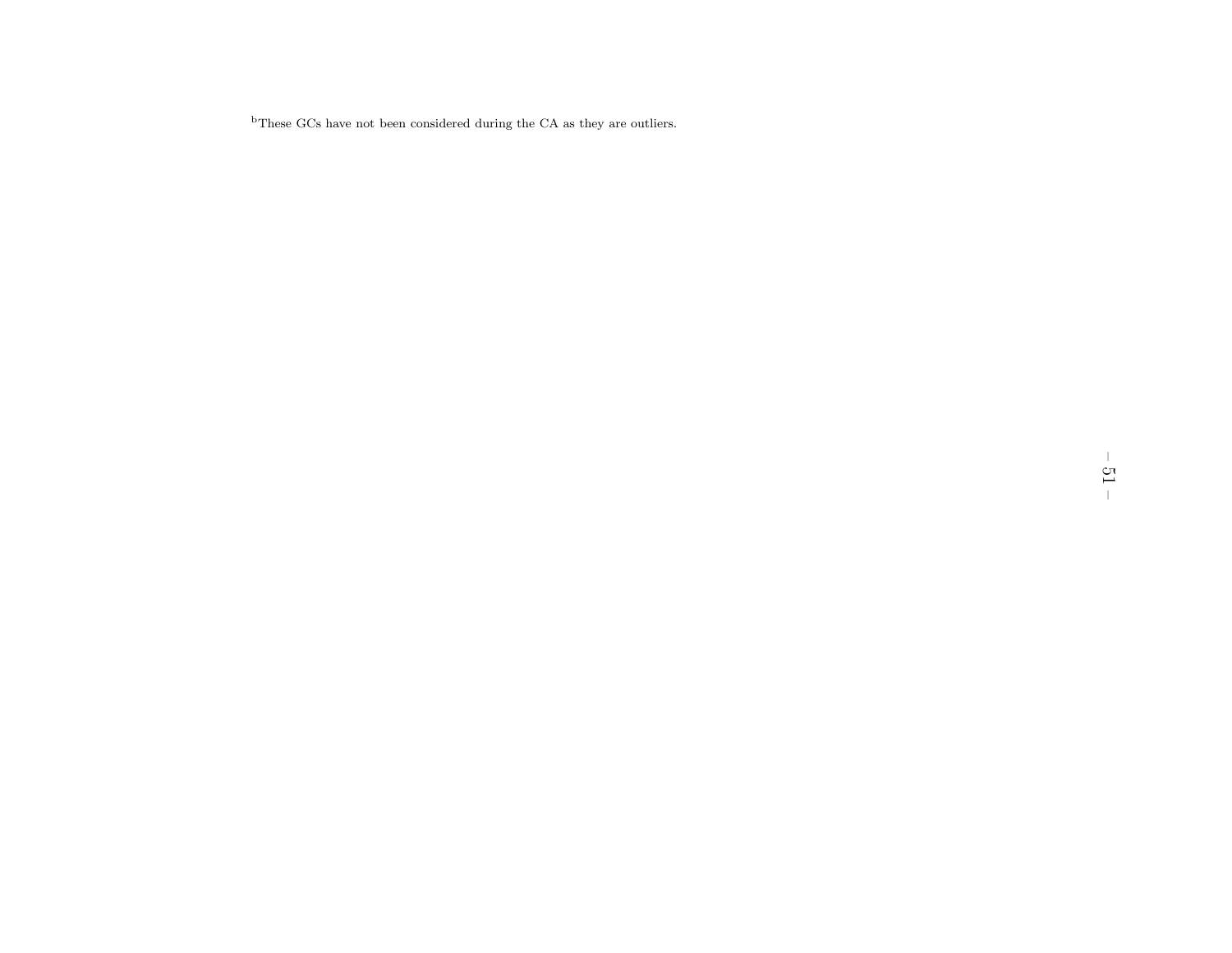| Set                          | components       | $%$ of<br>variations | no. of<br>significant<br>eigen<br>vectors<br>corresponding<br>to variation | eigen<br>vectors |             | significant<br>parameters |
|------------------------------|------------------|----------------------|----------------------------------------------------------------------------|------------------|-------------|---------------------------|
|                              |                  |                      | $> 90\%$                                                                   | (1)              | (2)         |                           |
| S1([Fe/H],                   | $\mathbf{1}$     | 67.54                | $\,2$                                                                      | (0.0164,         | $(-0.0233,$ | $T_1$ ,                   |
| $T_1,c,\mu_0,$               | $2*$             | $91.95*$             |                                                                            | $-0.1712,$       | $-0.0121,$  |                           |
| $W_0, R_c,$                  | $\,3$            | 97.95                |                                                                            | 0.0396,          | $-0.0006,$  | $\mu_0,$<br>$r_h,$        |
| ${\bf r}_h, \sigma_{p,0},$   | $\overline{4}$   | 98.90                |                                                                            | $-0.2641,$       | 0.0185,     | $\sigma_{p,0},$           |
| $R_{gc}$                     | $\bf 5$          | 99.50                |                                                                            | 0.0638,          | 0.0012,     | $R_{gc}$                  |
|                              | $\,6$            | 99.90                |                                                                            | $-0.0906,$       | 0.0188,     |                           |
|                              | $\overline{7}$   | 99.97                |                                                                            | $-0.1053,$       | 0.0526,     |                           |
|                              | 8                | 99.99                |                                                                            | 0.9348,          | 0.0587,     |                           |
|                              | $\boldsymbol{9}$ | 100.00               |                                                                            | $-0.0446)$       | 0.9962)     |                           |
| $S2(\mu_0,r_h,$              | $\mathbf{1}$     | 70.44                | $\overline{2}$                                                             | $(-0.2960,$      | (0.0179,    | $\mu_0$ ,                 |
| $\sigma_{p,0}, R_{gc})$      | $2*$             | $93.29^{\ast}$       |                                                                            | $-0.1281,$       | 0.0945,     | $\mathrm{R}_h,$           |
|                              | 3                | 99.38                |                                                                            | 0.9430,          | 0.0933,     | $\sigma_{p,0},$           |
|                              | $\bf 4$          | 100.00               |                                                                            | $-0.0714)$       | 0.9909)     | $\mathrm{R}_{gc}$         |
| $S3(\mu_0,r_h,$              | $1*$             | $90.39*$             | $\mathbf{1}$                                                               | $(-0.2924,$      |             | $\mu_0,$                  |
| $\sigma_{p,0}$ ,c)           | $\boldsymbol{2}$ | 98.93                |                                                                            | $-0.1174,$       |             | $\mathrm{R}_h,$           |
|                              | 3                | 99.89                |                                                                            | 0.947,           |             | $\sigma_{p,0},$           |
|                              | $\,4\,$          | 100.00               |                                                                            | 0.100)           |             | $\mathbf c$               |
| $S4(\mu_0,r_h,$              | $\mathbf{1}$     | $91.35*$             | $\mathbf{1}$                                                               | $(-0.3003,$      |             | $\mu_0,$                  |
| $\sigma_{p,0})$              | $\boldsymbol{2}$ | 99.23                |                                                                            | $-0.1291,$       |             | $R_h$ ,                   |
|                              | 3                | 100.00               |                                                                            | 0.9450)          |             | $\sigma_{p,0}$            |
| S5([Fe/H],                   | $\mathbf{1}$     | 71.72                | $\,2$                                                                      | $(-0.135,$       | (0.957,     | [Fe/H],                   |
| $c, R_c$ )                   | $2*$             | $91.6*$              |                                                                            | $-0.488,$        | 0.160,      | $\mathbf{c},$             |
|                              | $\,3$            | 100.00               |                                                                            | 0.861)           | 0.240)      | $\rm R_c$                 |
| $S6(\mu_0,r_h,$              | $\mathbf{1}$     | 88.99*               | $\,1$                                                                      | $(-0.2821,$      |             | $\mu_0,$                  |
| $\sigma_{p,0},\mathbf{W}_0)$ | $2*$             | 98.15                |                                                                            | $-0.1130,$       |             | $R_h$                     |

Table 3. Result of PCA analysis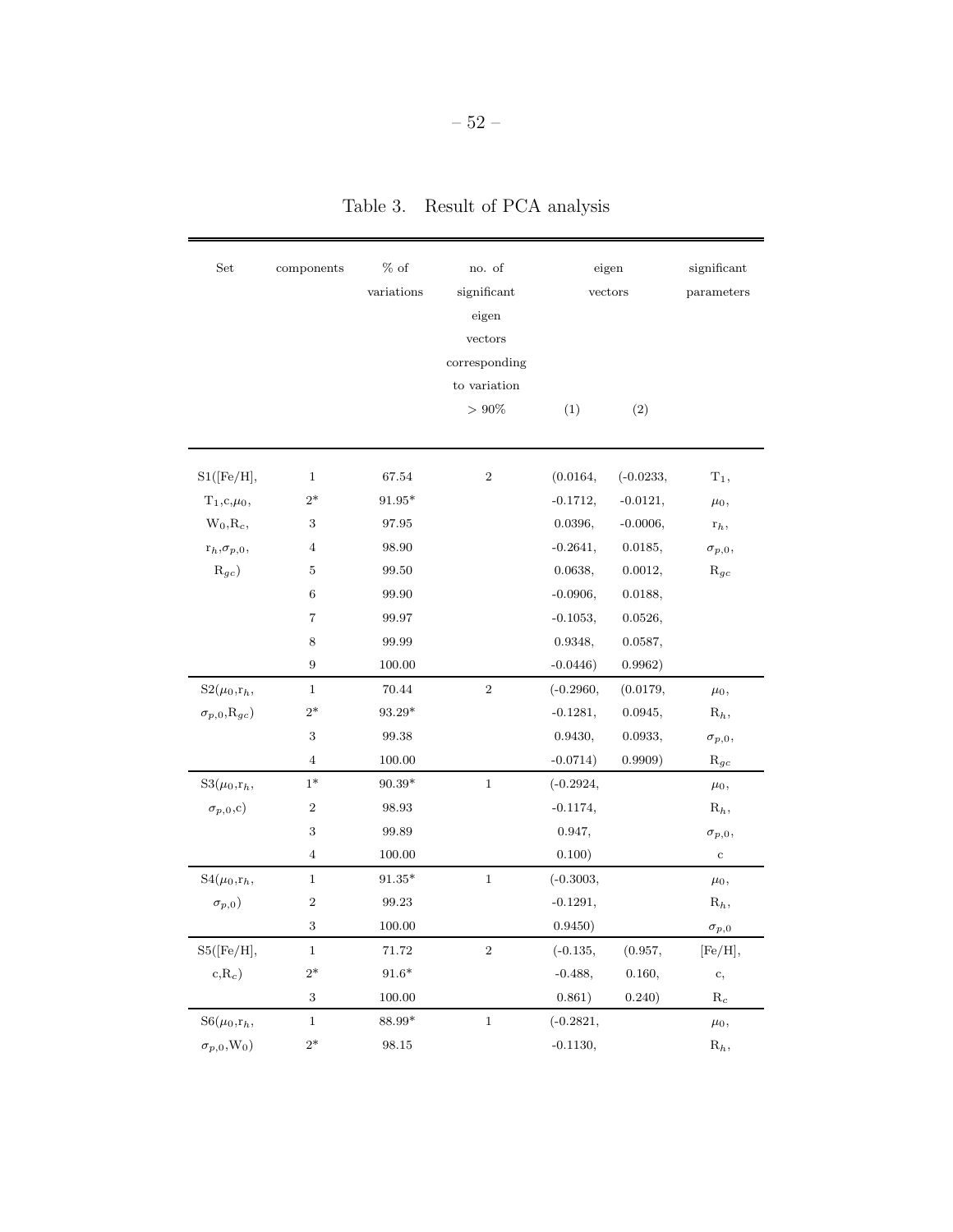| $\operatorname{Set}$                  | components     | $\%$ of        | no. of        | eigen      |         | significant     |
|---------------------------------------|----------------|----------------|---------------|------------|---------|-----------------|
|                                       |                | variations     | significant   | vectors    |         | parameters      |
|                                       |                |                | eigen         |            |         |                 |
|                                       |                |                | vectors       |            |         |                 |
|                                       |                |                | corresponding |            |         |                 |
|                                       |                |                | to variation  |            |         |                 |
|                                       |                |                | $>90\%$       | (1)        | (2)     |                 |
|                                       |                |                |               |            |         |                 |
|                                       | $\sqrt{3}$     | 99.78          |               | 0.9486,    |         | $\sigma_{p,0},$ |
|                                       | $\overline{4}$ | 100.00         |               | 0.100)     |         | $W_0$           |
| $S7(<\mu_v >_h, r_h, \sigma_{p,0})$   | $1\,$          | $91.78*$       | $\,1$         | $(-0.238,$ |         | $<\mu_v>_{h}$ , |
|                                       | $\overline{2}$ | 99.57          |               | $-0.149,$  |         | $r_h,$          |
|                                       | $\sqrt{3}$     | 100.00         |               | 0.9600)    |         | $\sigma_{p,0}$  |
| $S8(\mu_v >_h, r_h, \sigma_{p,0}$     | $\mathbf{1}$   | 88.51          | $\sqrt{2}$    | $(-0.216,$ | (0.333, | $<\mu_v>_{h}$   |
| $, W_0)$                              | $\overline{2}$ | $98.39^{\ast}$ |               | $-0.110,$  | 0.926,  | $r_h,$          |
|                                       | 3              | 99.62          |               | $-0.967,$  | 0.178,  | $\sigma_{p,0},$ |
|                                       | $\overline{4}$ | 100.00         |               | 0.079)     | 0.031)  | $W_0$           |
| $S9(\mu_v >_h, r_h, \sigma_{p,0}, c)$ | $1\,$          | $90.13^{\ast}$ | $\mathbf{1}$  | $(-0.222,$ |         | $<\mu_v>_{h}$   |
|                                       | $\overline{2}$ | 99.14          |               | $-0.120,$  |         | $r_h,$          |
|                                       | 3              | 99.59          |               | 0.966,     |         | $\sigma_{p,0},$ |
|                                       | $\overline{4}$ | 100.00         |               | 0.056)     |         | $\mathbf c$     |

Table 3—Continued